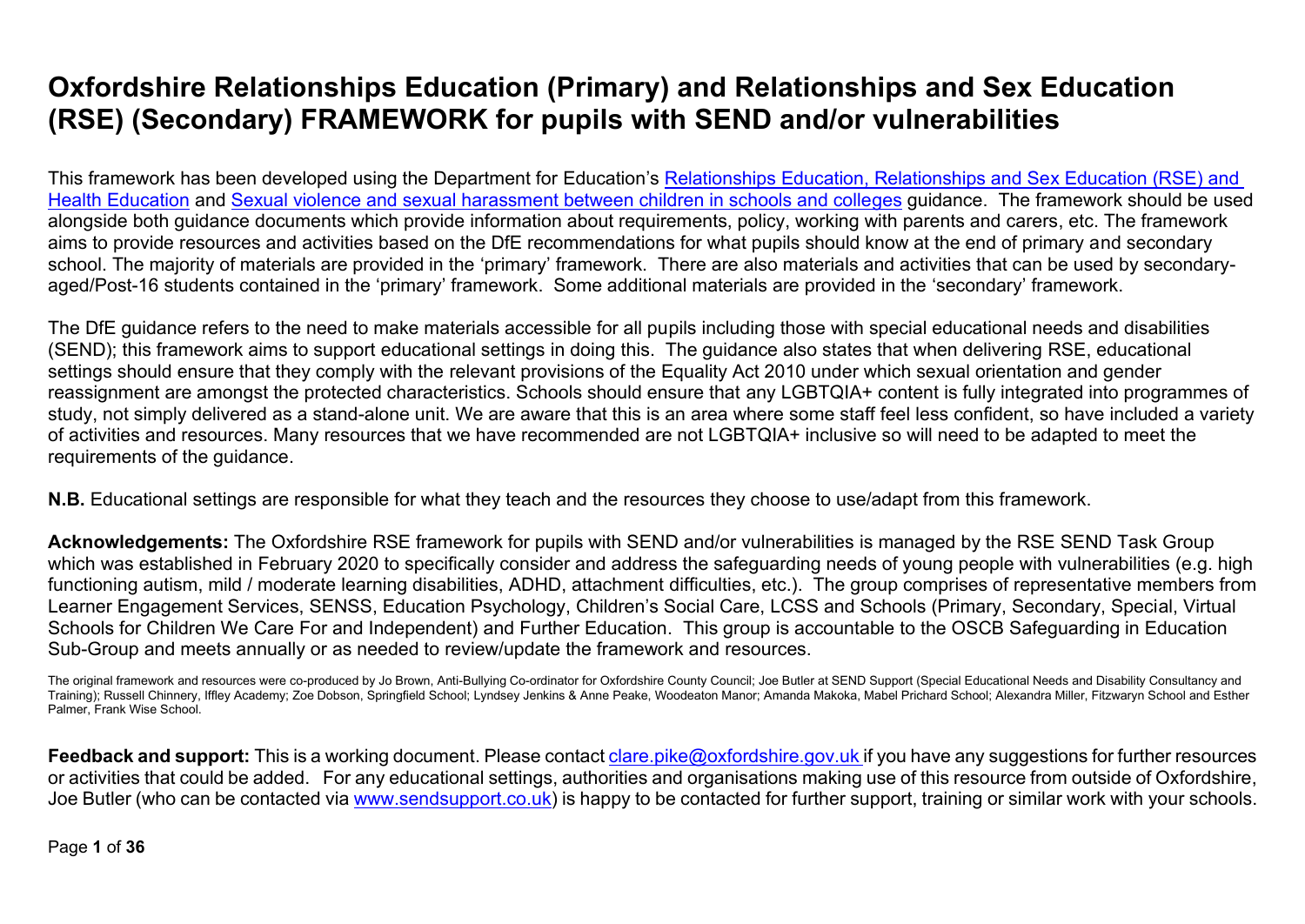# **Table of Contents**

Resource Section

- General National and Local
- RSE activities and resources
- Books for pupils supporting puberty and adolescence
- RSE books for staff
- Forced Marriage and Female Genital Mutilation (FGM)
- Fostering and Adoption
- LGBTQIA+ inclusion
- **Supporting Social and Emotional Skills**
- Mental Health and Wellbeing
- **Online Safety and Cyberbullying**
- **Online Resources (Miscellaneous)**
- **•** Training for staff

RSE framework for pupils with SEND and/or vulnerabilities – Primary and Secondary/Post-16

- Families and people who care for me
- Caring Friendships
- Respectful Relationships
- **Online Relationships**
- Internet safety and harms
- Being Safe
- Mental Wellbeing
- Changing Adolescent Body

RSE framework for pupils with SEND and/or vulnerabilities – Secondary/Post-16 resources and additional activities

- Respectful Relationships including Friendships
- Online and Media
- Internet Safety and Harms from physical and mental well-being
- Being Safe, including consent, exploitation and grooming
- **E** Intimate and sexual relationships, including sexual health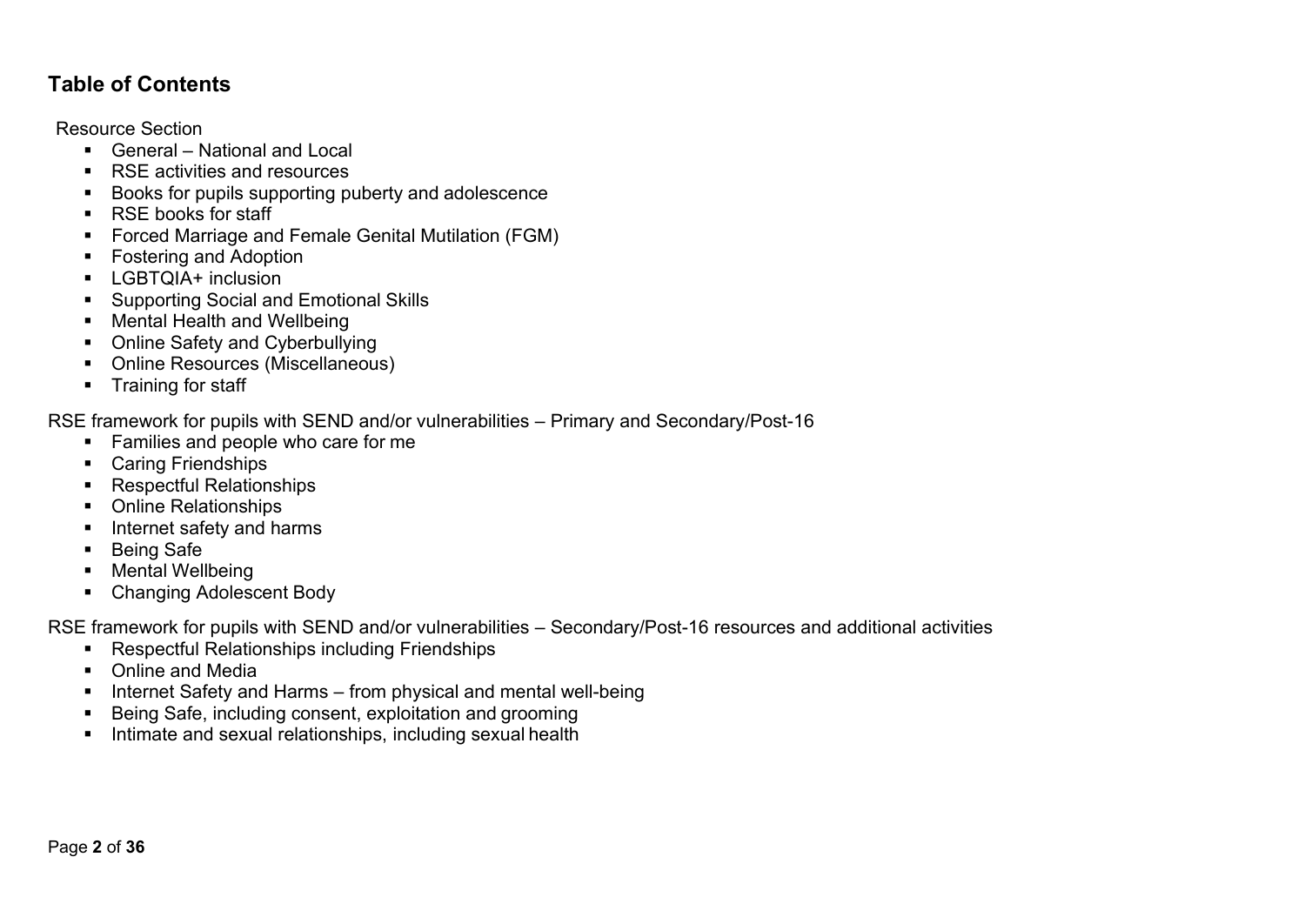# **Resource Section - Please refer to this section for details of resources and additional materials to support the delivery of inclusive RSE (be mindful that some links may be outdated or broken between resource review)**

#### **General - National**

- <https://schools.oxfordshire.gov.uk/cms/content/rshe-curriculum-resource-hub> Information and guidance for educational settings on the statutory RSHE Curriculum.
- [www.pshe-association.org.uk/ a national body that accredits and quality assures resources for PSHE education.](http://www.pshe-association.org.uk/%20a%20national%20body%20that%20accredits%20and%20quality%20assures%20resources%20for%20PSHE%20education.)
- <https://www.pshe-association.org.uk/curriculum-and-resources/resources/pshe-education-planning-framework-pupils-send-key> PSHE Association Planning Framework for Pupils with SEND
- [Sexual violence and sexual harassment between children in schools and colleges](https://www.gov.uk/government/publications/sexual-violence-and-sexual-harassment-between-children-in-schools-and-colleges) Advice for schools and colleges on how to prevent and respond to reports of sexual violence and harassment between children.
- [Protecting children from harmful sexual behaviour | NSPCC Learning](https://learning.nspcc.org.uk/child-abuse-and-neglect/harmful-sexual-behaviour)
- www.sexeducationforum.org.uk a national body that works to provide quality relationships and sex education resources
- [RSE resources \(acet-uk.com\)](https://www.acet-uk.com/resources)
- [Sexual Behaviours Traffic Light Tool](https://www.brook.org.uk/training/wider-professional-training/sexual-behaviours-traffic-light-tool/)  Brook Brook's nationally recognised Sexual Behaviours Traffic Light Tool and training provides a highly visible, multi-agency response that helps professionals to identify, understand and respond appropriately to sexual behaviours in young people
- **EXECT:** New Digital RSE Resources and Online Training [Downs Syndrome Association \(downs-syndrome.org.uk\)](https://www.downs-syndrome.org.uk/news/news-research/dsa-news/new-digital-rse-resources-and-online-training/)
- [My Life My Choice | Home](https://www.mylifemychoice.org.uk/) My Life My Choice is a self-advocacy organisation for people with learning disabilities in Oxfordshire
- **Example 2** Protective Behaviours [Home to PBPeople and the Protective Behaviours Association](https://www.protectivebehaviours.org/)
- [Books Beyond Words](https://booksbeyondwords.co.uk/) Free picture stories and illustrated guides to support all children, including those with learning disabilities and autism, through challenges life events. Themes include mental health, end of life and bereavement
- **[TrueTube | CTVC](https://www.ctvc.co.uk/work/truetube/truetube)** TrueTube is a multi award-winning website for schools that provides short films, lesson plans and assembly scripts for RE, PSHE and Citizenship at Key Stages 3 and 4, with more resources for Key Stages 1 and 2 on the way
- [Home -](https://rshp.scot/) RSHP Scotland's national resource for relationships, sexual health and parenthood (RSHP) education for children and young people

#### **General - Local**

- **•** [Project 10 \(safeguardinginpartnership.co.uk\)](https://safeguardinginpartnership.co.uk/project-10/) A teaching programme designed to raise awareness and promote the safety and wellbeing of children; teaching young people and their parents/carers about their legal rights and responsibilities and risks around crime and vulnerability.
- [Child & Adolescent Harmful Behaviour Service \(CAHBS\) | Oxford Health CAMHSOxford Health CAMHS](https://www.oxfordhealth.nhs.uk/camhs/oxon/cahbs/)
- Resources & information [Oxfordshire Sexual Abuse and Rape Crisis Centre \(osarcc.org.uk\)](https://www.osarcc.org.uk/resources-information/)
- **Exual assault referral centres (SARCs) [Oxfordshire Sexual Abuse and Rape Crisis Centre \(osarcc.org.uk\)](https://www.osarcc.org.uk/resources-information/ive-just-been-raped/sexual-assault-referral-centres/)**
- **[Information for professionals and schools -](https://www.seeproject.org.uk/information-for-professionals-and-schools/) SEE Project**
- [Oxfordshire | Terrence Higgins Trust \(tht.org.uk\)](https://www.tht.org.uk/centres-and-services/oxfordshire)
- SAFE! [Supporting young people in the Thames Valley who have been harmed by crime \(safeproject.org.uk\)](https://www.safeproject.org.uk/how-we-work.php)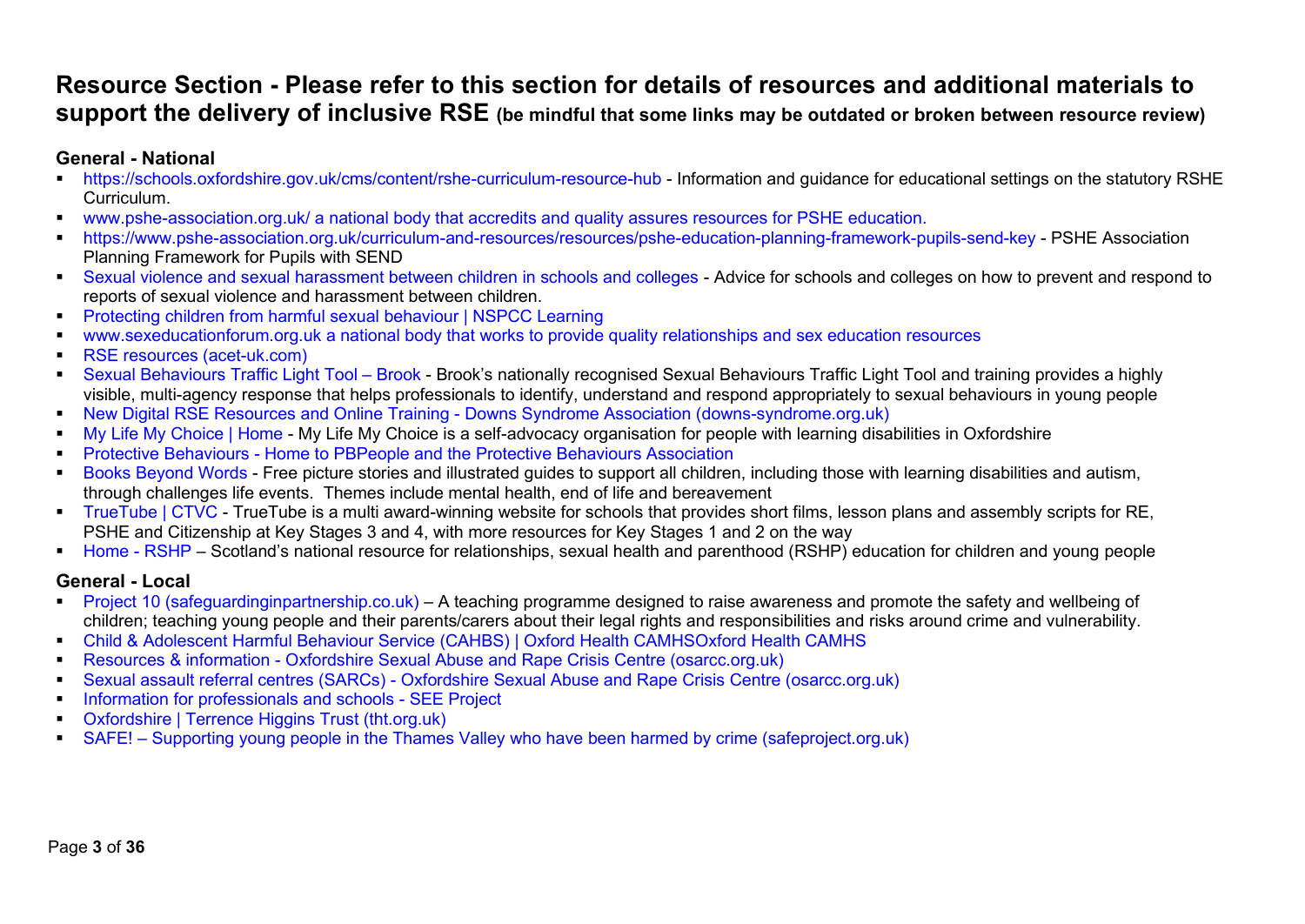#### **RSE Activities and Resources**

- Exploring Sexual and Social Understanding Karen Dodd et al: BILD flexible illustrated resource for exploring relationships and consent
- The Confidence Factor Sarah Duignan & Lesley Kerr-Edwards: Practical resource for use with pupils with SEN and ASC aged 11-16
- A 5 is against the Law Kari Dunn Buron: Social boundaries for teens and young adults
- Sex and Sexuality: an accessible guide for people with leaning difficulties and their supporters: James Fletcher et. al: Written by people with LD Safety and Consent for kids and teens with autism or special needs – Debra S. Jacobs: Interventions around self-esteem and self-protection
- Growing and Learning about Sexual Health Jane Keeling: Simple illustrations designed for parents and carers to support their child
- Talk about Sex and Relationships 1 and 2 Alex Kelly & Emily Dennis: Simple, colourful and up-to-date activities and resources for SEN pupils
- Exploring Friendships, Puberty and Relationships Kate Ripley: Supporting people with Autism through the challenges of adolescence
- Signs for Sexuality Relationships Education Cath Smith & Dr Wendy Uttley: Introductory sign language resource for pupils with SEN
- Autism and Appropriate Touch Alison Werner James: Photocopiable resources to teach about the complexities of physical interactions
- Taking Care of Myself 1 & 2 Mary Wrobel: Hygiene, Puberty and Personal Relationships resources for people on the Autism Spectrum
- <https://www.brook.org.uk/training/wider-professional-training/sexual-behaviours-traffic-light-tool/> Free online resources and e-learning designed for teachers of mainstream pupils, but could be useful if differentiated
- <https://ccea.org.uk/learning-resources/relationships-and-sexuality-education-rse> Curriculum resource for SEN including RSE
- <https://www.fpa.org.uk/product/all-about-us-dvd-rom> Resource from the FPA 'All About Us' aims to help the personal development and knowledge of people with learning disabilities around sex, sexuality and relationships – Also FPA 'Talking Together about…' books
- <https://learning.nspcc.org.uk/research-resources/schools/love-life> Love Life films and resources for 11-25 years
- <https://www.abcschoolsupplies.ie/product/phse-programme-for-learners-with-autistic-spectrum-disorders-by-fiona-speirs>
- [Subject: RSHE \(PSHE\) | Teacher Hub | Oak National Academy \(thenational.academy\)](https://teachers.thenational.academy/subjects/rshe-pshe)

#### **Books for pupils supporting Puberty and Adolescence**

- Hair in Funny Places Babette Cole: Humorous picture book preparing for the physical changes of puberty
- The Growing Up Guide for Girls Davida Hartman: What girls on the Autism Spectrum need to know about puberty
- The Growing Up Book for Boys Davida Hartman: What boys on the Autism Spectrum need to know about puberty
- Sex, Drugs and Asperger's Syndrome Luke Jackson: Personal account covering bullying, drugs, socialising and sex
- Good Touch Bad Touch Robert Kahn: Designed to be read to primary pupils to give them safety strategies
- An Exceptional Children's Guide to Touch Hunter Manasco: Stories covering different types of touch to teach social / physical boundaries
- My Book, My Body Anne Peake & Khadj Rouf: Colouring book created for prevention and disclosure work with primary pupils
- What's Happening to Ellie Kate E Reynolds: Puberty for girls with Autism and related conditions
- What's Happening to Tom Kate E Reynolds: Puberty for boys with Autism and related conditions
- **Things Tom Likes Kate E Reynolds: Masturbation for boys with Autism and related conditions**
- **Things Ellie Likes Kate E Reynolds: Masturbation for girls with Autism and related conditions**
- Tom needs to go Kate E Reynolds: Using public toilets safely for boys with Autism and related conditions
- Ellie needs to go Kate E Reynolds: Using public toilets safely for girls with Autism and related conditions
- Asperger Syndrome and Puberty by the girl with the curly hair Alis Rowe: Visual strategies for coping with puberty for girls
- The Autism-Friendly Guide to Periods Robyn Steward: Written in consultation with young people by an autistic author
- [Everybody Has a Body](https://www.waterstones.com/book/everybody-has-a-body/jon-burgerman/9780192766038) by Jon Burgerman Everyone's body is different in some way-and that's OK! Whether your body is big, small, short or tall-Jon Burgerman shows us that it is something to celebrate and be proud of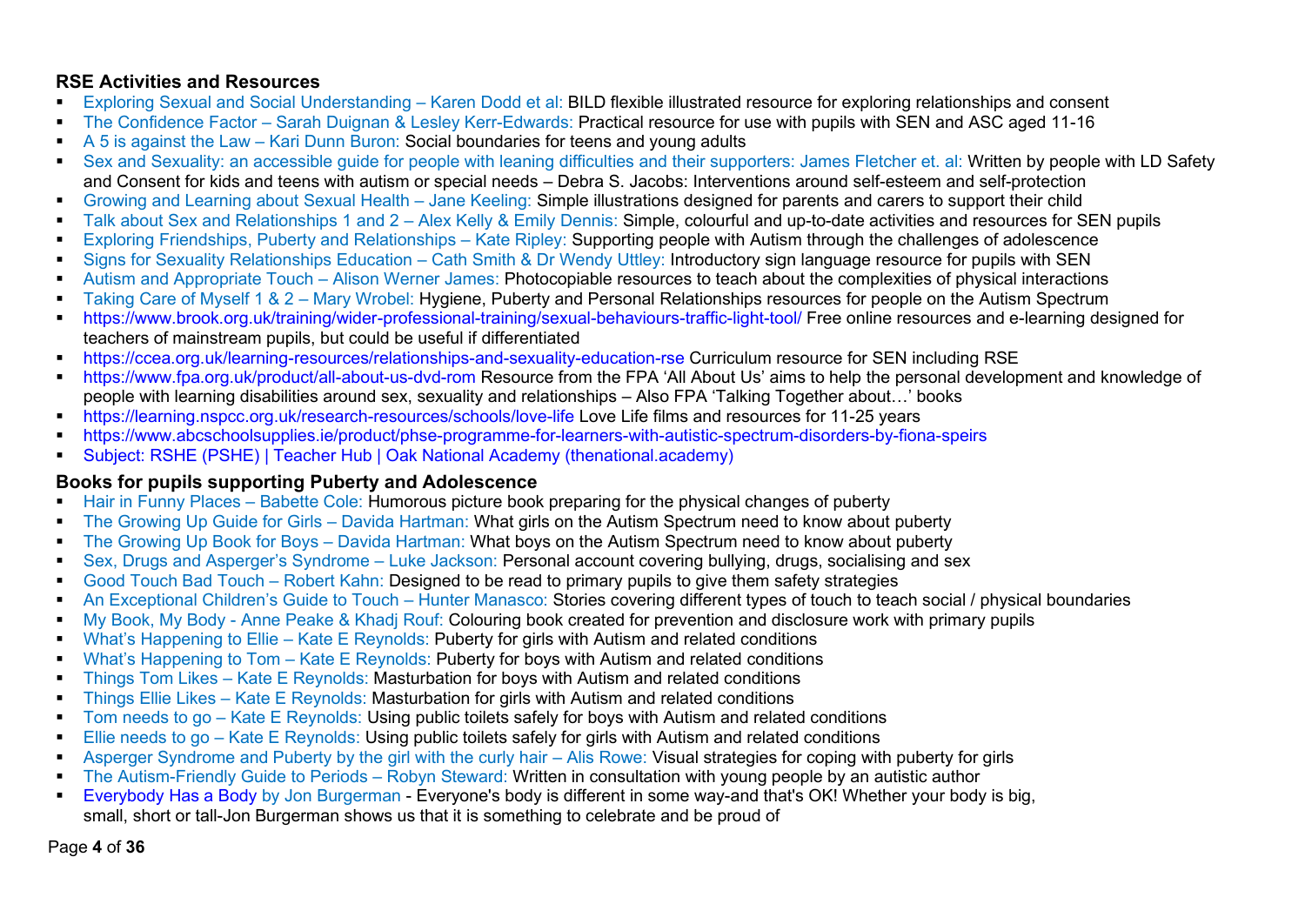#### **RSE books for staff**

- Making Sense of Sex Sarah Attwood: Clear guide on puberty, sex and relationships for pupils on the Autism Spectrum
- Sex and Relationship Education for young people with physical disabilities Sharon Baker: including pupils who have mild to moderate LD
- Sexuality and Relationship Education Davida Hartman: Preventing issues, supporting sexuality and responding to inappropriate behaviours
- Sexuality and Learning Disabilities: a handbook Michelle McCarthy, David Thompson and Hilary Brown: Aimed at professionals and families
- Girls Growing Up on the Autism Spectrum Shana Nichols: Explores some of the specific challenges girls face through puberty and adolescence
- [Sex Ed: An Inclusive Teenage Guide to Sex and Relationships](https://www.waterstones.com/book/sex-ed-an-inclusive-teenage-guide-to-sex-and-relationships/school-of-sexuality-education/9781406399080) A positive, practical and empowering guide for teenagers, tackling sex and relationships in an inclusive and non-judgemental way - created by the winners of the Pamela Sheridan Award for Innovation and Good Practice in RSE
- [The Ultimate Guide to Sex and Disability: For All of Us Who Live with Disabilities, Chronic Pain and Illness](https://www.amazon.co.uk/Ultimate-Guide-Sex-Disability-Disabilities/dp/B00FZS6O3Y) by Fran Odette, Miriam Kaufman, M.D. and Cory Silverberg -
- What does consent really mean? Pete Wallis & Thalia Wallis: Graphic novel supporting discussions around consent
- [Can We Talk About Consent?: A book about freedom, choices, and agreement](https://www.amazon.co.uk/Can-Talk-About-Consent-agreement/dp/071125656X) by Justin Hancock Breaks down the basics of how to give and get consent in every aspect of life for readers aged 14 years and older
- [Pantosaurus](https://www.youtube.com/watch?v=JqJOlA__91E) Talk PANTS with NSPCC Pants song / [Talk PANTS & Join Pantosaurus -](https://www.nspcc.org.uk/keeping-children-safe/support-for-parents/pants-underwear-rule/) The Underwear Rule | NSPCC
- **•** [The Pride Guide: A Guide to Sexual and Social Health for LGBTQ Youth](https://books.google.co.uk/books/about/The_Pride_Guide.html?id=EsFTDwAAQBAJ&redir_esc=y) The Pride Guide is written explicitly for the almost ten percent of teenagers who identify as gay, lesbian, bisexual, trans, or any of the unique identities that are not heterosexual/ cisgendered

#### **Forced Marriage and Female Genital Mutilation (FGM)**

- The Freedom Charity lesson plans and resources on Forced Marriage:<https://www.freedomcharity.org.uk/>
- Oxford Against Cutting provide lesson plans and resources. They can also visit your setting. For more information, go to: [www.oxfordagainstcutting.org](http://www.oxfordagainstcutting.org/)
- [FGM Resources \(National FGM Centre\)](http://nationalfgmcentre.org.uk/fgm/fgm-resources/) Find a selection of resources that can be used by professionals to help identify and manage cases where FGM has been identified or is a concern
- [Female genital mutilation | FORWARD \(forwarduk.org.uk\)](https://www.forwarduk.org.uk/violence-against-women-and-girls/female-genital-mutilation/) / [FORWARDuk -](https://www.youtube.com/user/FORWARDuk) YouTube
- [Song of the Crocodile by Caroline Lisa](https://www.amazon.co.uk/Song-Crocodile-original-compelling-awareness-ebook/dp/B07V8745T8) A hugely original and compelling novel, raising awareness of FGM
- **EXAGORD [FGM in the UK | Integrate UK](https://integrateuk.org/fgm-in-the-uk/)**
- **EXECT:** [UK Home Office FGM campaign materials in community languages](https://www.gov.uk/government/publications/fgm-campaign-materials)

#### **Fostering and Adoption**

- **EXECT:** [The 20 Most Recommended Books Foster Carers And Young People Should Read | Capstone Foster Care](https://www.capstonefostercare.co.uk/knowledge-centre/the-20-most-recommended-books-foster-carers-and-young-people-should-read)
- Centre for adoption support and education. Bibliography of books about adoption: [https://adoptionsupport.org/wp-content/uploads/2015/12/CASE](https://adoptionsupport.org/wp-content/uploads/2015/12/CASE-bibliography-2015.pdf)[bibliography-2015.pdf](https://adoptionsupport.org/wp-content/uploads/2015/12/CASE-bibliography-2015.pdf)
- Alternative Families books: CORAM BAAF Adoption and Fostering Academy<https://corambaaf.org.uk/bookshop>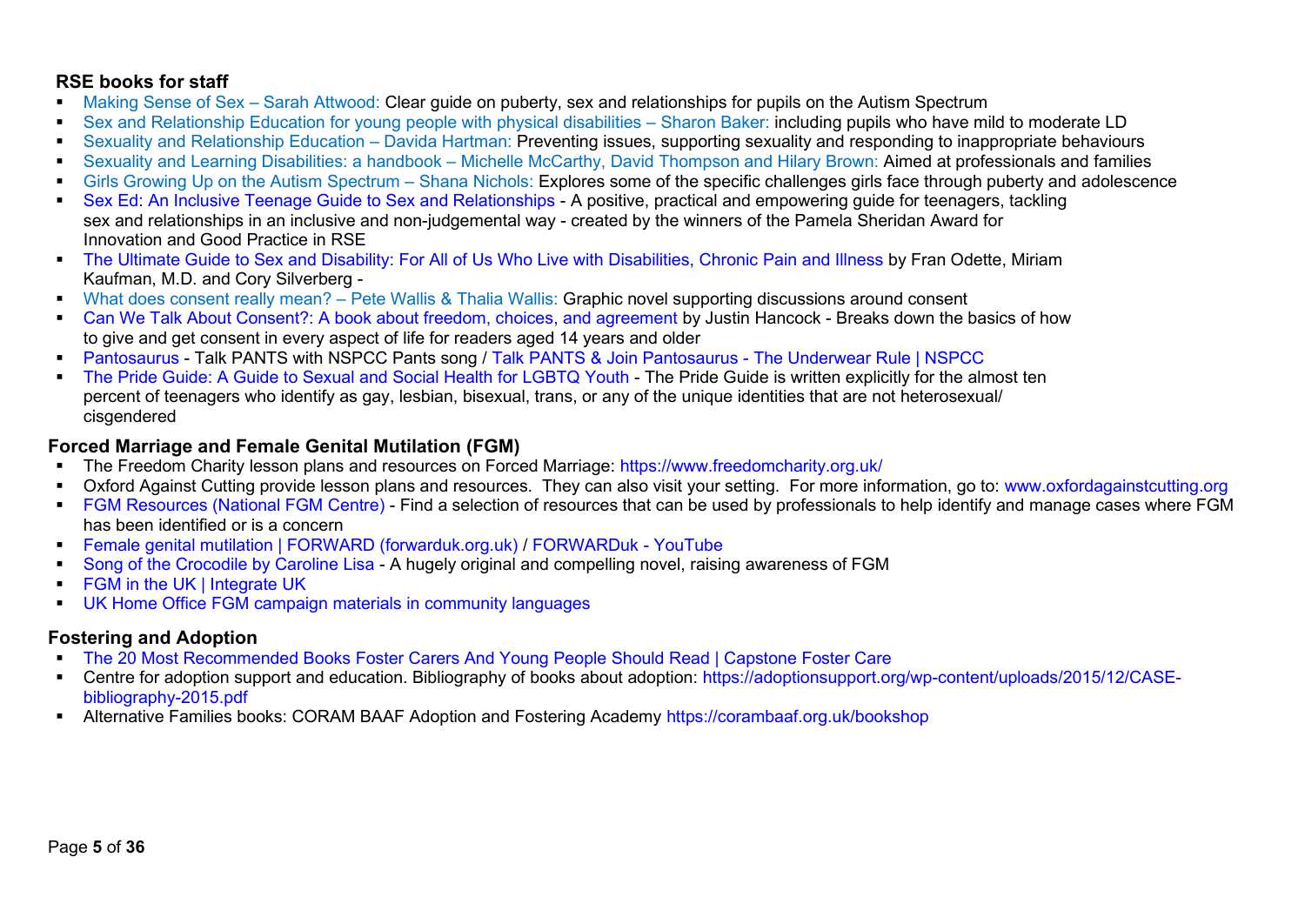### **LGBTQIA+ inclusion**

Stonewall provides numerous resources to support LGBTQIA+ inclusive education for both primary and secondary settings. Many good resources continue to be "heteronormative" in that they assume people are heterosexual or cisgendered. Ensure you always include different genders and sexualities in all your teaching, throughout the curriculum.

- <https://brookblog.health.blog/2020/09/11/how-to-make-sure-your-rse-is-lgbtq-inclusive/> How to make sure your RSE is LGBTQ inclusive
- <https://www.mencap.org.uk/advice-and-support/relationships-and-sex/relationships-and-sex-resources>
- <https://www.stonewall.org.uk/category/education-resources> All the latest Stonewall Education Resources including:
	- **In [An Introduction to Supporting LGBTQ+ Children and Young People: a guide for schools and colleges](https://oxfordshirecountycouncil-my.sharepoint.com/personal/qo857821_oxfordshire_gov_uk/Documents/o%09https:/www.stonewall.org.uk/sites/default/files/final_-_an_intro_to_supporting_lgbt_young_people_-_april2022.pdf)**
	- **[LGBTQ+ inclusive RSHE: Putting it into practice guide](https://www.stonewall.org.uk/resources/lgbtq-inclusive-rshe-putting-it-practice-guide)**
	- **[Getting Started toolkit \(Primary Schools\)](https://www.stonewall.org.uk/resources/getting-started-toolkit-primary-schools)**
	- **EXECUTE:** [Getting Started toolkit \(Secondary Schools\)](https://www.stonewall.org.uk/resources/getting-started-toolkit-secondary-schools)
	- **[Creating an LGBT-inclusive primary curriculum](https://www.stonewall.org.uk/resources/creating-lgbt-inclusive-primary-curriculum)**
	- **[Creating an LGBT-inclusive secondary curriculum](https://www.stonewall.org.uk/resources/creating-lgbt-inclusive-secondary-curriculum)**
	- [Ten steps to tackling homophobic, biphobic and transphobic language in your school](https://www.stonewall.org.uk/resources/ten-steps-tackling-homophobic-biphobic-and-transphobic-language-your-school)
	- **EXECTO**+ inclusive books for children and young people
	- [Trans inclusive RSHE -](https://www.stonewall.org.uk/resources/trans-inclusive-rshe-lesson-packs) lesson packs
	- **Eamilies and Relationships [lesson plans for special schools and colleges](https://www.stonewall.org.uk/resources/families-and-relationships-lesson-plans-special-schools-and-colleges)**
	- [Home learning pack: Different Families](https://www.stonewall.org.uk/resources/home-learning-pack-different-families)
	- **E.** [Different Families, Same Love](https://www.stonewall.org.uk/system/files/different_families_same_love_pack-2021.pdf) resources
	- [Love Hearts](https://www.stonewall.org.uk/resources/love-hearts-poster) poster
	- Access the primary film ['Free'](https://www.stonewall.org.uk/resources/free-film) and linked resources on gender stereotyping, different families etc.
	- **EXECUTE:** [Useful resources for schools on working with parents](https://www.stonewall.org.uk/resources/useful-resources-schools-working-parents)
- Stonewall have produced resources to support children and young people with SEND. Click here to preview their excellent ['It's OK'](https://www.stonewall.org.uk/resources/its-ok-widgit-supported-posters) symbol posters and [easy read information sheets.](https://www.stonewall.org.uk/best-practice-toolkits-and-resources-0)
- Gender Identity, Sexuality and Autism Mendes and Maroney: Collection of narratives from LGBT+ people on the Autism Spectrum
- No Outsiders: Teaching the Equality act in Primary School Andrew Moffatt: PSHE programme from foundation to Y6 with lesson plans which includes all equality strands including LGBT+ / Different Families
- **Intitionary included including links to Pop** 'n' Olly books that teach about Equality; Discrimination; Gender Pronouns; types of families; LGBT+ Fairytales; LGBT+ History and Inspiring figures. Includes a link to the Pop 'n' Olly YouTube channel for videos of the books
- [Resources for Professionals | Gendered Intelligence](https://genderedintelligence.co.uk/professionals/resources.html)
- Education [Gender Identity Research & Education Society \(gires.org.uk\)](https://www.gires.org.uk/category/education/) / Tranzwiki – [Gender Identity Research & Education Society](https://www.gires.org.uk/tranzwiki/)  Tranzwiki [directory \(gires.org.uk\)](https://www.gires.org.uk/tranzwiki/)
- **Exercise [Schools and Training -](https://www.theproudtrust.org/schools-and-training/) The Proud Trust**
- **EXECUTE: Resources for Professionals [Mermaids \(mermaidsuk.org.uk\)](https://mermaidsuk.org.uk/professionals/resources-for-professionals/)**

Further resources to support LGBTQIA+ Inclusion can be found at [http://schools.oxfordshire.gov.uk/cms/content/homophobic-biphobic-and-](https://schools.oxfordshire.gov.uk/cms/content/homophobic-biphobic-and-transphobic-bullying) [transphobic-bullying](https://schools.oxfordshire.gov.uk/cms/content/homophobic-biphobic-and-transphobic-bullying)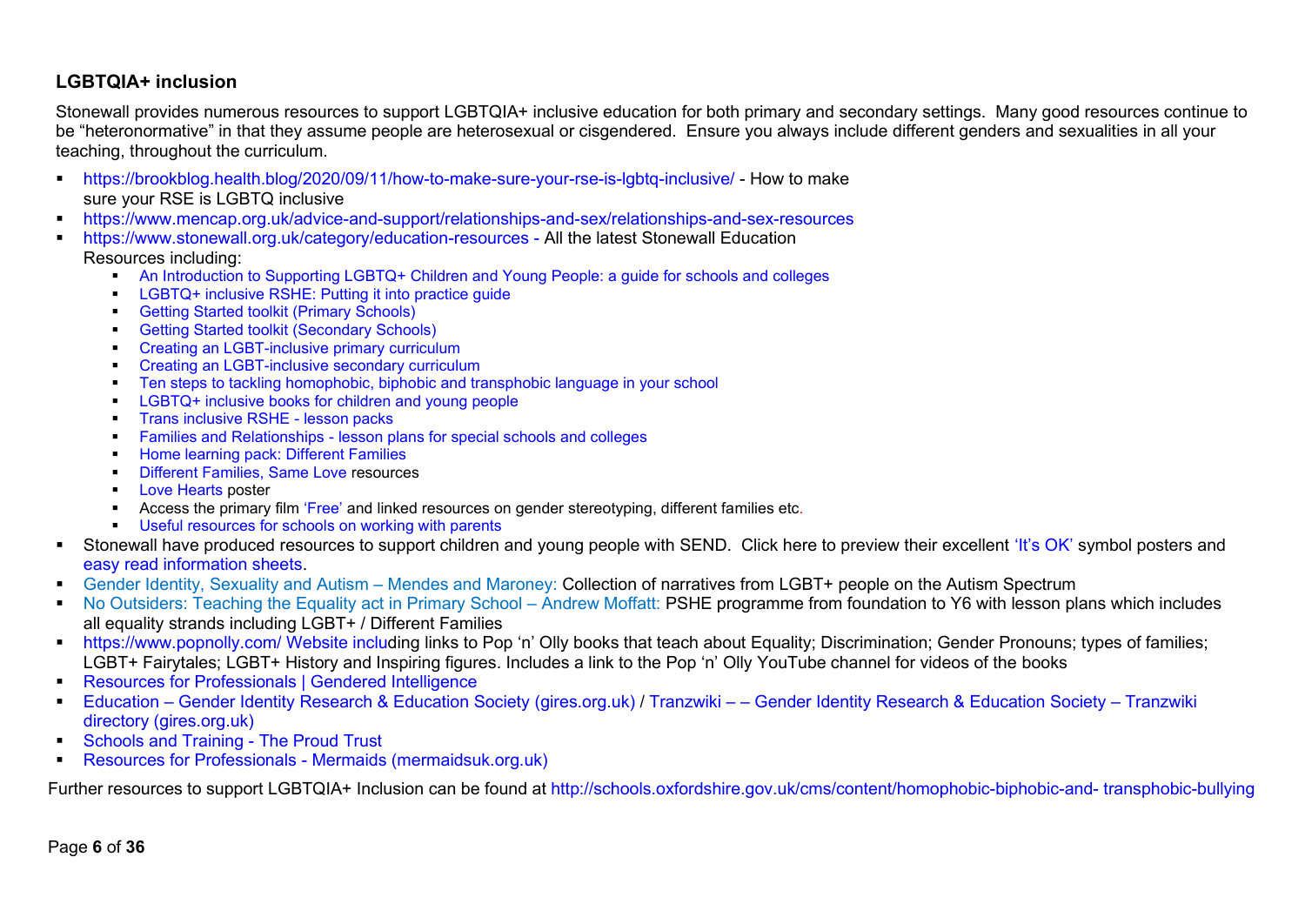### **Supporting Social and Emotional Development**

- **[The Green-Eyed Goblin: What to do about jealousy](https://www.amazon.co.uk/Green-Eyed-Goblin-jealousy-including-childrens/dp/178592091X) for all children including those on the Autism Spectrum**
- [The Red Beast: Controlling Anger](https://www.amazon.co.uk/Red-Beast-Controlling-Aspergers-childrens/dp/1843109433) in Children with Asperger's Syndrome
- [The Disappointment Dragon: Learning to cope with disappointment](https://www.amazon.co.uk/Disappointment-Dragon-disappointment-including-childrens/dp/1849054320/ref=sr_1_1?adgrpid=1174279316946946&hvadid=73392659374687&hvbmt=be&hvdev=c&hvlocphy=41642&hvnetw=o&hvqmt=e&hvtargid=kwd-73392593823628%3Aloc-188&hydadcr=24428_2219346&keywords=disappointment+dragon&qid=1653919571&sr=8-1) (for all children and dragon tamers, including those with Asperger syndrome)
- [Super Shamlal](https://www.amazon.co.uk/Super-Shamlal-Pathological-Avoidance-Childrens/dp/1787750566) Living and Learning with Pathological Demand Avoidance
- The Panicosaurus K. I. Al-Ghani: Managing anxiety in children including those with Asperger Syndrome
- The Incredible 5-Point Scale Kari Dunn Buron & Mitzi Curtis: Teaching understanding of social interactions and controlling emotional responses
- **EXECT** [Resources \(beaconhouse.org.uk\)](https://beaconhouse.org.uk/resources/) Beacon House have a special interest in repairing the effects of trauma and attachment disruption.
- https://www.emotionworks.org.uk '1 cog at a time' resources. Programme for emotional learning and literacy, including physical body sensations linked to emotional states e.g. feeling unsafe
- Superflex: A Superhero Social Thinking Curriculum Stephanie Madrigal & Michelle Garcia Winner: Curriculum, CD and linked resources <https://www.socialthinking.com/Products/superflex-superhero-social-thinking-curriculum>
- You are a Social Detective! Michelle Garcia Winner & Pamela Crooke: Cartoon illustrations support the teaching of social communication
- The True Story of the 3 Little Pigs Jon Scieszka: Humerous look at different perspectives, challenging stereotypes, and exploring right and wrong
- The Red Tree Shaun Tan: Visual book to prompt being able to talk about and understand that bad feelings are inevitable at times

#### **Mental Health and Wellbeing**

- [Whole-school approaches to mental health and wellbeing](https://schools.oxfordshire.gov.uk/cms/content/mental-health-and-wellbeing) Webpage aiming to provide educational settings in Oxfordshire with information and guidance to support the implementation of effective whole-school approaches to mental health and wellbeing. Targeting professionals working in and with educational settings, this page also seeks to enable children, parents/carers and school staff access to relevant mental health and wellbeing support. This webpage includes links to COVID-19 themed mental health and wellbeing resources.
- [School Wellbeing, Children's Health | Nuffield Health](https://www.nuffieldhealth.com/school-wellbeing) Nuffield Health Wellbeing Lessons Y7-8.
- [Building Brains For Lifelong Health | AFWI | Oxford Brain Story](https://www.oxfordbrainstory.org/)

#### **Online safety and Cyberbullying**

- Refer to [Internet Safety and Cyberbullying](https://schools.oxfordshire.gov.uk/cms/content/internet-safety-and-cyberbullying) InSite webpage which contains local guidance. In addition, visit the [E-Safety Teaching Materials](https://schools.oxfordshire.gov.uk/cms/content/e-safety-teaching-materials) InSite webpage.
- Most of the activities in this section are linked to Online safety and Cyberbullying Activities [Formal resource pack. Topics and activities are](https://search3.openobjects.com/mediamanager/oxfordshire/fsd/files/activities-to-support-online-safety-cberbullying-adapted-from-click-resource-pack.pdf) indicated in the grid.
- <https://www.mencap.org.uk/advice-and-support/relationships-and-sex/relationships-and-sex-resources>
- **[Project Right Click \(safeguardinginpartnership.co.uk\)](https://safeguardinginpartnership.co.uk/right-click/)** Addressing the pitfalls for children and young people online. Themes include: sexting; drugs on social media, online dares/challenges; grooming; cyber-bullying; self-harm; and others.
- <https://digital-literacy.org.uk/> This is a free programme of Digital Literacy and Citizenship from the South West Grid for Learning. This includes additional materials to those already highlighted in the Internet safety sections of the framework.
- [https://www.childnet.com/resources including:](https://www.childnet.com/resources) [https://www.childnet.com/resources/pshe-toolkit/crossing-the-line A PHSE toolkit for 11-14](https://www.childnet.com/resources/pshe-toolkit/crossing-the-line) including 4 short films and lesson plans covering cyberbullying, sexting, peer pressure and self-esteem /<https://www.childnet.com/resources/star-send-toolkit/>
- [Takedown Notices | IWF](https://www.iwf.org.uk/our-technology/our-services/takedown-notices/) IWF "We exist to stop child sexual abuse online."
- <https://www.childnet.com/resources/pshe-toolkit/myth-vs-reality> A PHSE toolkit for 11-14 including films and lesson plans covering online pornography, healthy relationships and online body image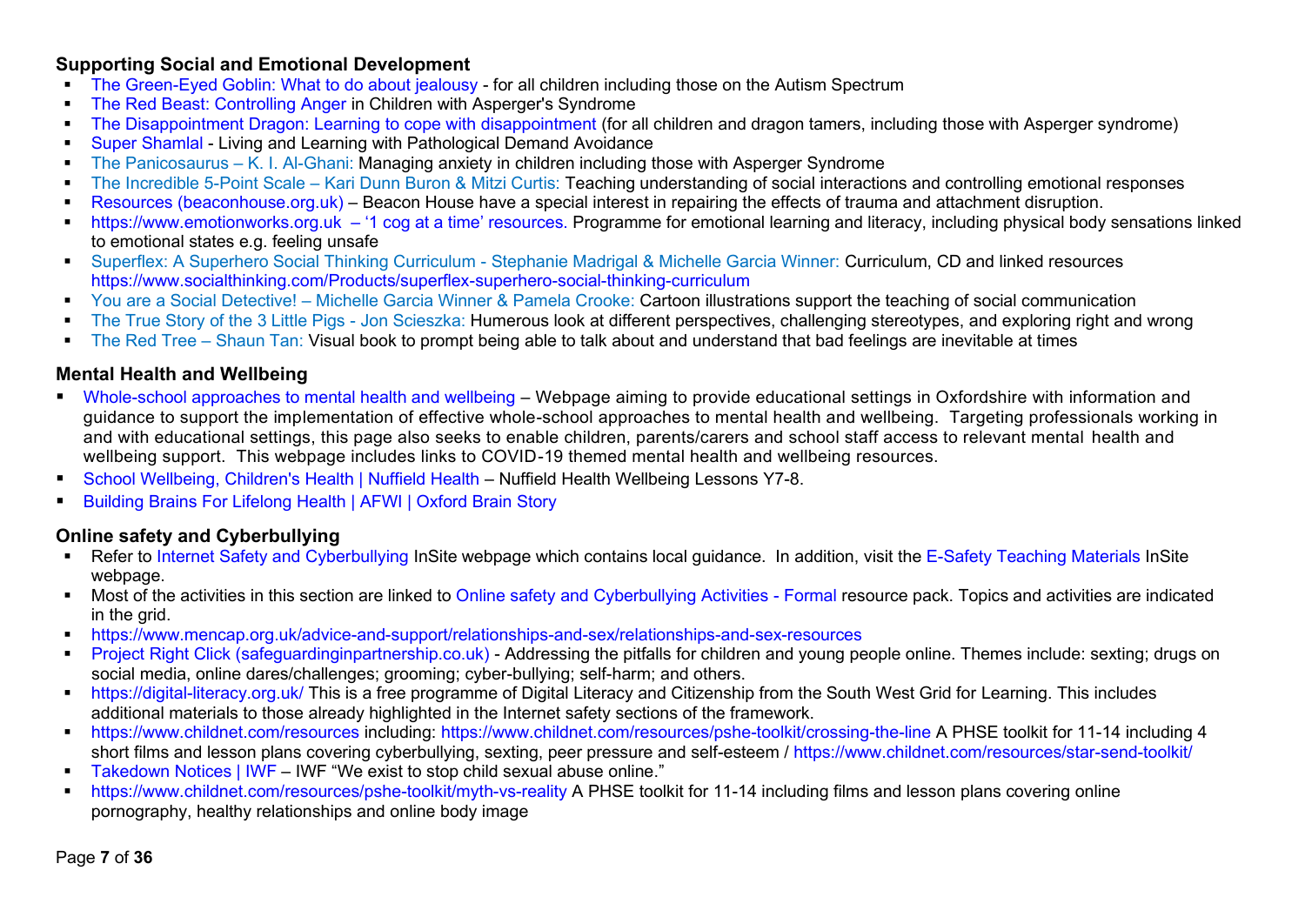- Trust Me Childnet International: [https://www.childnet.com/resources/trust-me Primary and secondary lesson plans and PowerPoints \(see grid](https://www.childnet.com/resources/trust-me) for when to use)
- Primary resources: Digi Duck, Smartie the Penguin, Kara and Winston and The Smart Crew etc. Includes cyberbullying guidance, resources to support parents/carers, train staff, and much more
- [https://www.thinkuknow.co.uk/ Age appropriate online safety resources from the police Child Exploitation Online Protection Command \(CEOP\)](https://www.thinkuknow.co.uk/%20Age%20appropriate%20online%20safety%20resources%20from%20the%20police%20Child%20Exploitation%20Online%20Protection%20Command%20(CEOP))
- Guidance on cyberbullying and more materials to support you with online safety and cyberbullying can be found at [http://schools.oxfordshire.gov.uk/cms/content/internet-safety-](http://schools.oxfordshire.gov.uk/cms/content/internet-safety-and-cyberbullying) [and-cyberbullying](http://schools.oxfordshire.gov.uk/cms/content/internet-safety-and-cyberbullying)

#### **Online Resources (Miscellaneous)**

- [https://bookcreator.com/ Resource for helping children create their own books](https://bookcreator.com/%20Resource%20for%20helping%20children%20create%20their%20own%20books)
- **I** [Mr P ICT \(Facebook\):](https://www.facebook.com/IctWithMrP/) Apps to replace textbooks etc. Search for RSE resources
- Bo Solo Free online cartoon PowerPoints about friendships<http://thejohnrowley.com/resources/bosolocomicresources/>
- <http://www.bodysense.org.uk/> Anatomically correct cloth models and line drawings as a resource for giving factual information and assisting in teaching social skills, protective behaviours and sexual health competencies (including information about FGM)
- [www.changing-places.org Locations of Changing Places toilets across the country, with enough space and the right equipment, including a](http://www.changing-places.org/) height adjustable changing bench and a hoist to ensure safety and dignity
- [https://sosafeprogram.com/tools-and-resources.html](https://goo.gl/images/WyBQhY%20PECS) 'SoSAFE! Concepts, Tools and Resources teaching appropriate touch and contact for different relationships
- Public Health England Forming positive relationships lesson plan pack: [https://campaignresources.phe.gov.uk/schools/resources/relationships-lesson](https://campaignresources.phe.gov.uk/schools/resources/relationships-lesson-plan-pack)[plan-pack](https://campaignresources.phe.gov.uk/schools/resources/relationships-lesson-plan-pack)
- **•** The Home Office [Disrespect NoBody](https://www.pshe-association.org.uk/curriculum-and-resources/resources/disrespect-nobody-teaching-resources-preventing) PSHE education teaching materials are designed to support the Government's campaign to help prevent abusive behaviours within young people's relationships.
- [Exploring relationships, marriage and parenting \(KS4\)](https://www.pshe-association.org.uk/curriculum-and-resources/resources/family-life-lesson-plans) Exploring family life, marriage and parenting (PSHE Association)
- [NSPCC 'Making sense of relationships' lesson plans and guidance](https://www.pshe-association.org.uk/curriculum-and-resources/resources/nspcc-%E2%80%98making-sense-relationships%E2%80%99-lesson-plans) The free pack includes three lessons to support transition and changing friendships at key stage 2 and six lessons exploring healthy and unhealthy relationships at key stage 3. The three lessons at key stage 4 address issues such abusive behaviour in relationships and pornography

## **Training for staff**

- Support and training materials for educational settings to help train teachers on relationships, sex and health education <https://www.gov.uk/guidance/teaching-about-relationships-sex-and-health#train-teachers-on-relationships-sex-and-health-education>
- Preview the [online training delivered on 12 October 2020](https://vimeo.com/468544328/2e9cd9045a) by Clare Pike (Lead for Learner Engagement) and Lucy Wawrzyniak (Headteacher of Mabel Prichard School) on the RSE framework and resources.
- [SENSS training | Schools \(oxfordshire.gov.uk\)](https://schools.oxfordshire.gov.uk/cms/content/senss-training)
- For local training opportunities and to access a range of specialist resources from The Virtual School, go to: <https://www.oxfordshire.gov.uk/residents/schools/our-work-schools/virtual-school-looked-after-children-and-care-leavers-0-25>
- For training available from the Oxfordshire Safeguarding Children Board (OSCB), go to:<https://www.oscb.org.uk/learning-zone/training/oscb-courses/>
- [E-learning for schools & colleges | Stonewall](https://www.stonewall.org.uk/our-work/campaigns/e-learning-schools-colleges)
- [Caring for gender non-conforming young people : Mentally Healthy Schools](https://www.mentallyhealthyschools.org.uk/resources/caring-for-gender-non-conforming-young-people/)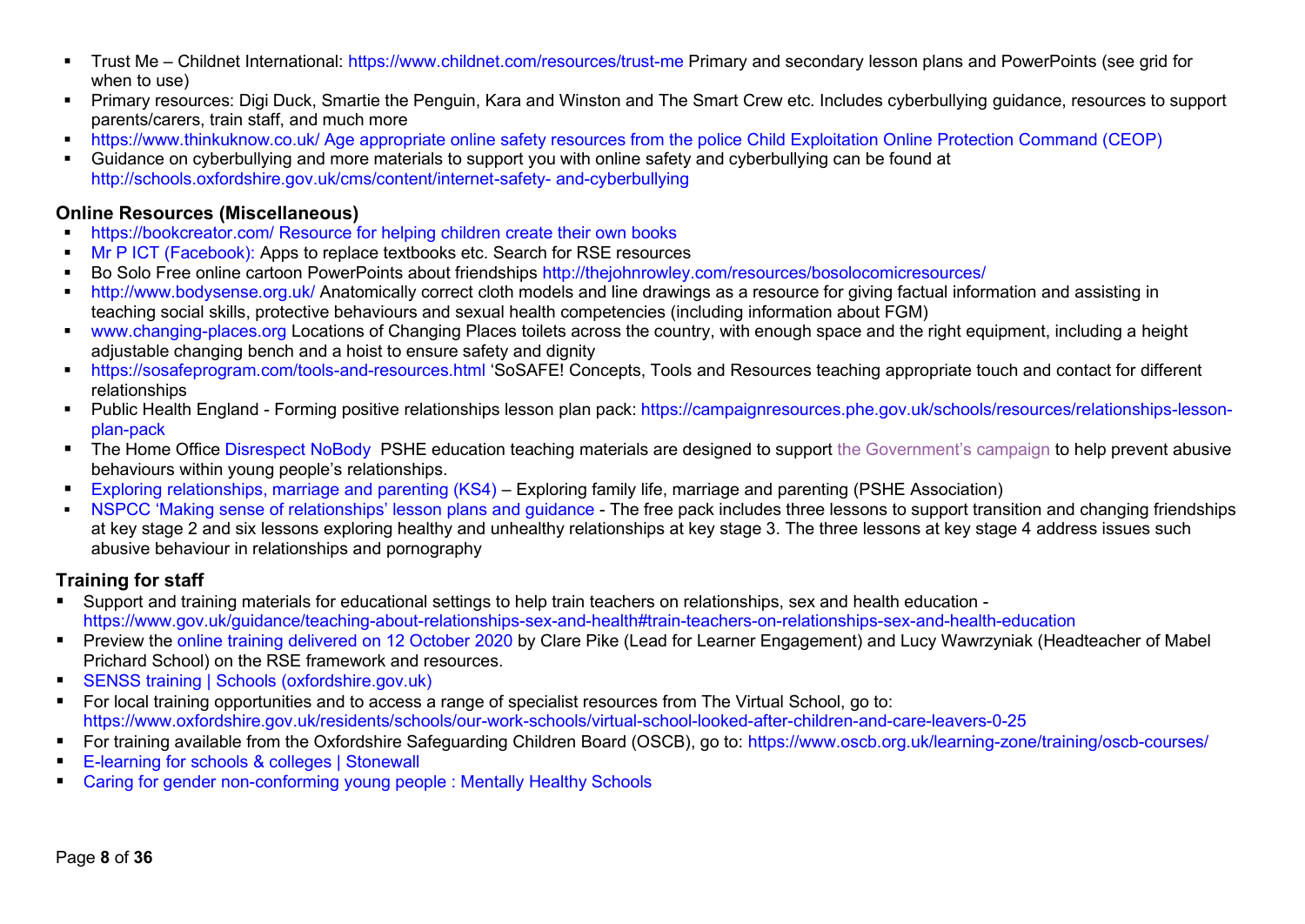# **RSE framework for pupils with SEND and/or vulnerabilities – Primary (and Secondary/Post-16, where appropriate)**

#### **Families and people who care for me**

By the end of primary school, pupils should know:

- that families are important for children growing up because they can give love, security and stability.
- the characteristics of healthy family life, commitment to each other, including in times of difficulty, protection and care for children and other family members, the importance of spending time together and sharing each other's lives.
- that others' families, either in school or in the wider world, sometimes look different from their family, but that they should respect those differences and know that other children's families are also characterised by love and care.
- that stable, caring relationships, which may be of different types, are at the heart of happy families, and are important for children's security as they grow up.
- that marriage represents a formal and legally recognised commitment of two people to each other which is intended to be lifelong.
- how to recognise if family relationships are making them feel unhappy or unsafe, and how to seek help or advice from others if needed.

**N.B. Users of this framework must refer to all the columns as some resources and activities are interchangeable or adaptable to different levels of need. Users will need to be discerning in deciding where their students are in terms of curriculum knowledge and understanding. These are signposts to help you. You may also wish to amend the language used to according to need. to Refer to the [DfE guidance](https://www.gov.uk/government/publications/relationships-education-relationships-and-sex-education-rse-and-health-education) for a steer on mainstream age expectations.**

| Introducing core concepts                                                                                                                                                                                 | Developing core concepts                                                                                                                                         | <b>Extending core concepts</b>                                                                                                                                                                                                                             |
|-----------------------------------------------------------------------------------------------------------------------------------------------------------------------------------------------------------|------------------------------------------------------------------------------------------------------------------------------------------------------------------|------------------------------------------------------------------------------------------------------------------------------------------------------------------------------------------------------------------------------------------------------------|
| Collect photos, videos, audio clips of class<br>pupils to develop recognition of self at<br>different ages, different family members, etc.                                                                | Who is in your family? Share with the group to<br>recognise how people's families are different.<br>Widen the different families net including same-             | N.B. Ensure cross curriculum materials reference<br>different families and relationships                                                                                                                                                                   |
| Identify from the above the people who pupils<br>live with, and sequence / order siblings and<br>place in the family.                                                                                     | sex families, living in care, grandparents, foster /<br>adopted families.<br>Center for adoption support and education.<br>Bibliography of books about adoption: | Make a list of as many different kinds of family that<br>you can, to recognise how people's families are<br>different. Refer to photographs of different families<br>to sort or develop activities (Activity 3, photos<br>licensed under creative commons) |
| Families don't have to live in the same<br>house – sort important family members<br>photos into their homes e.g. Grandparent's<br>house / Parents living in different houses /<br>Short Breaks Care, etc. | https://adoptionsupport.org/wp-<br>content/uploads/2015/12/CASE-bibliography-<br>2015.pdf                                                                        | <b>Stonewall Different Families posters:</b><br>https://www.stonewall.org.uk/resources/different-<br>families-same-love-poster                                                                                                                             |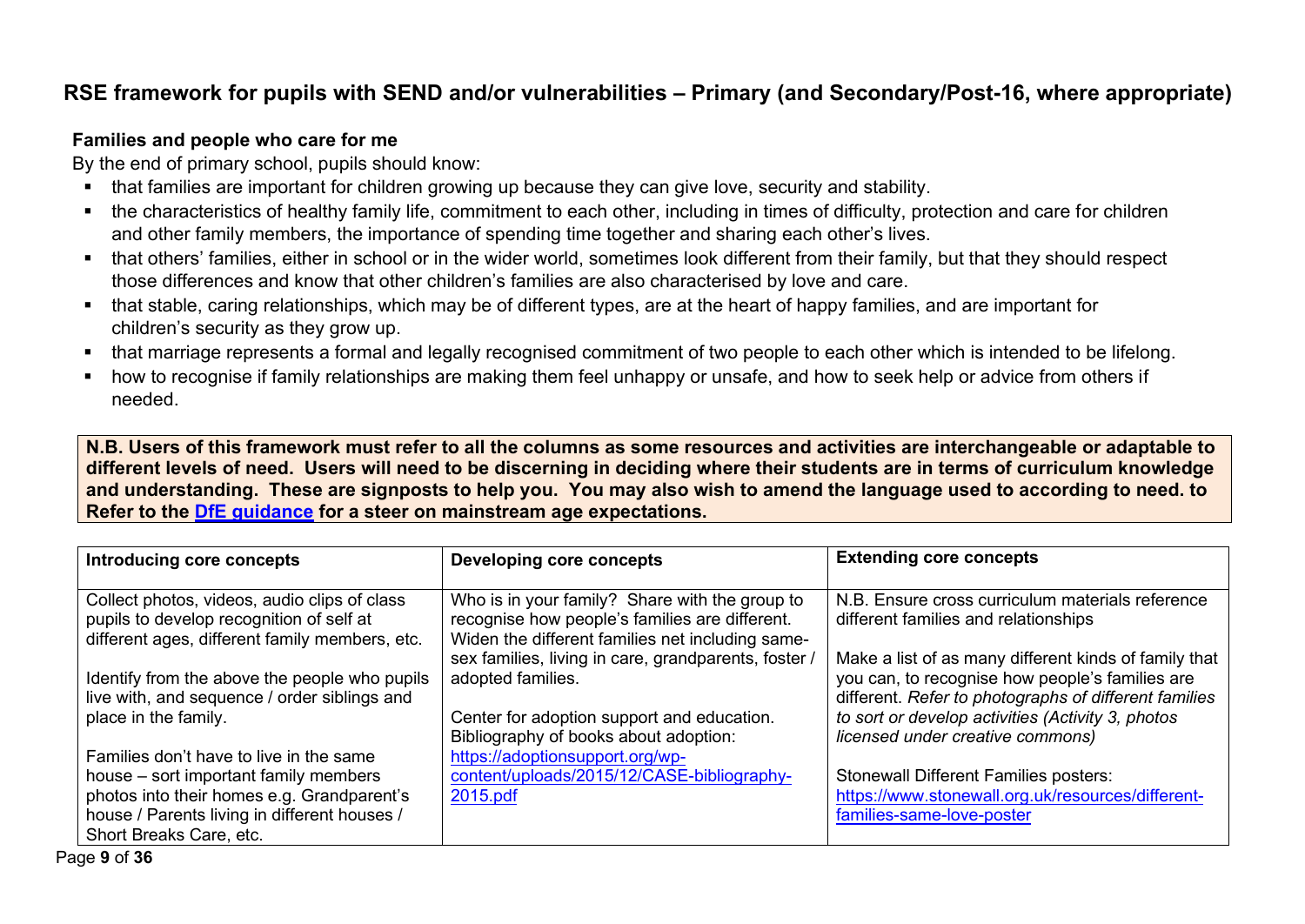Different families / relationships – picture books / videos / photos / pictures to build families / dolls' houses and figures to explore family types – consideration of fostered / Looked After Children. Also include same sex parents and carers through picture books / Book Bags / Sensory Stories, e.g. Picnic in the Park, Spacegirl Pukes, The Reluctant Dragon, And Tango Makes Three, etc. (See Stonewall Primary booklist). Use dolls to create different families, etc.

Ask families to share photos / videos of activities families do together – sharing meals / sitting around a table, outings, holidays. Share these with the class to celebrate, identify peers with their families.

Experiencing / modelling these activities within the school setting – share these videos / photos as a class to celebrate the 'school family' e.g. the importance of sitting and eating a meal together.

Sensory work around what makes pupils feel happy / safe? Families should meet our key needs, e.g. look at a baby who can't do anything and needs milk from Mum or bottle from other family members, etc. Experience providing a blanket when cold, e.g. with fan on, sharing food and drinks, umbrella / tent cover from the rain, cream on hands, massage, etc. Pupils supporting peers with this. Reinforce link that families provide food, shelter, warmth, love, care, protection, company, touch, listening, understanding people as individuals (different likes / dislikes) etc.

Alternative Families books: CORAM BAAF Adoption and Fostering Academy <https://corambaaf.org.uk/bookshop>

Stonewall's 'Different Families – Same Love' posters, card game and resources, and picture books where same-sex parents are included / incidental to the story, e.g. Picnic in the Park, Spacegirl Pukes, The Different Dragon (Jennifer Bryan), And Tango Makes Three, etc. (Stonewall primary book list). Stonewall's Home Learning [Hub](https://www.stonewall.org.uk/home-learning-packs-stonewall) contains an excellent unit of work entitled 'Different Families' which is not exclusive to LGBT+ families.

(N.B. Caution over labelling / reinforcing all families equalling love and care if not confident of this)

Teaching that needs / responsibilities and families change as pupils grow older – including additions to families / losses – people leaving permanently or e.g. going to university (changes to routine) / bereavement e.g. Remembering Grandad, Badger's Parting Gift, Seesaw Learning Disability Pack on Bereavement (include this work in timely teaching as needed for individuals).

Explore that families aren't always happy / don't always get on – Pupils need to know they can't always have exactly what they want when they want it. Teaching around sharing, understanding another's feelings / point of view, turn-taking, arguments. Equipping pupils with e.g. Now, Next, Later strategies / coping strategies to deal with conflict in families.

What to do if feeling unhappy / unsafe in a family – Picture / symbol activities teaching trustworthy

Stonewall's [Home Learning Hub](https://www.stonewall.org.uk/home-learning-packs-stonewall) contains an excellent unit of work entitled 'Different Families' which is not exclusive to LGBT+ families. Look at the different family card game and instructions: *[See resources folder Activity 2.](https://search3.openobjects.com/mediamanager/oxfordshire/fsd/files/different_families_same_love_card_game_full.pdf)* 

Real Families Rock posters from http://www.outforourchildren.org.uk/resources/ provide examples of different families.

Use picture books where same-sex parents are included / incidental to the story, e.g. Picnic in the Park, Spacegirl Pukes, The Different Dragon, And Tango Makes Three see [https://www.stonewall.org.uk/resources/primary-](https://www.stonewall.org.uk/resources/primary-school-book-list)

[school-book-list](https://www.stonewall.org.uk/resources/primary-school-book-list) 

Select lesson plans and activities from "No Outsiders: Teaching the Equality act in Primary School" – Andrew Moffatt *PSHE programme from foundation to Y6 with lesson plans which includes all equality strands including LGBT+ / Different Families.*

Pop 'n Olly – <https://www.popnolly.com/> This is a website including links to Pop 'n Olly books which teach about Equality; Discrimination; Gender Pronouns; types of families; LGBT+ Fairytales; LGBT+ History and Inspiring figures. Includes a link to the Pop 'n Olly Youtube channel which includes videos of the books.

A family is all the different people you live with. List the people that are important to you and label how they are important to you.

Comparing family dynamics in different stories / texts as discussion starters, e.g. Fairy Stories, how the Dursley's treat Harry Potter, etc.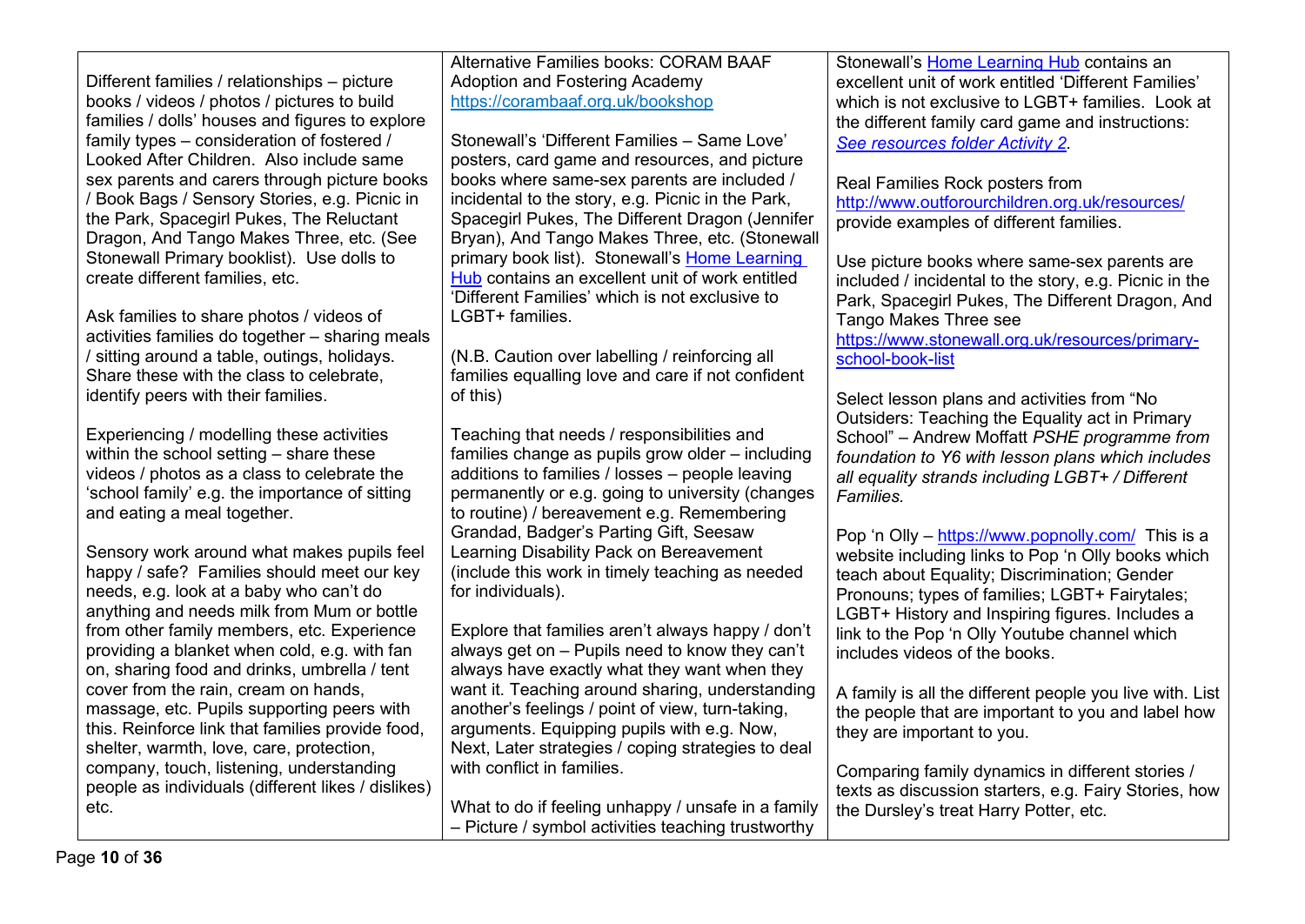| Ask for special items from home that make                                                         | people who pupils can tell / get help from e.g.                                                | What can go wrong in families?                                                              |
|---------------------------------------------------------------------------------------------------|------------------------------------------------------------------------------------------------|---------------------------------------------------------------------------------------------|
| people feel safe (maybe different items from                                                      | outside help (nurse, doctor, extended family,                                                  |                                                                                             |
| different stages, e.g. a special teddy, comfort<br>blanket, baby grow, etc. - Sensory activities) | social care, school, short breaks care)                                                        | Students to think about all the different situations                                        |
|                                                                                                   | Consistent, ongoing work around equipping                                                      | that could make them feel unhappy or unsafe.<br>Staff to categorise (see below headings) as |
| Secondary/Post-16 - Look at old photos /                                                          | pupils with a voice and an understanding of the                                                | appropriate.                                                                                |
| videos. Labelling for pupils how their tastes                                                     | need to use their voice and the power of their                                                 |                                                                                             |
| in songs, e.g. nursery rhymes to pop /                                                            | voice                                                                                          | Neglect, physical abuse, sexual abuse, emotional                                            |
| clothes / hairstyles / activities they like have                                                  |                                                                                                | abuse, honour based, forced marriage, domestic                                              |
| changed over the years / are they different                                                       | Labelling / understanding emotions linked to                                                   | abuse, drug misuse, alcohol misuse, FGM, County                                             |
| to younger or older siblings / family                                                             | strategies                                                                                     | lines, self-harm.                                                                           |
| members? Be sensitive towards personal                                                            |                                                                                                |                                                                                             |
| circumstances and that for some pupils                                                            | Choice and advocacy - teaching and reinforcing                                                 | The Freedom Charity lesson plans and resources:                                             |
| these may stay the same or they may have                                                          | their right and power to say "No".                                                             | https://www.freedomcharity.org.uk/ Also see:                                                |
| greater needs as they get older (e.g.                                                             |                                                                                                | www.oxfordagainstcutting.org                                                                |
| deteriorating conditions).                                                                        | Teach about different partnerships including                                                   |                                                                                             |
|                                                                                                   | marriage / civil partnerships. Experience mock                                                 | See Online safety and Cyberbullying Activities -                                            |
| Teaching who can help you e.g. modelling /<br>teaching how to ask for help (signs,                | weddings / civil partnerships from different<br>cultures and including same-sex examples, e.g. | Formal resource pack. Topic 1 activities 1 & 2 and                                          |
| symbols, vocalisations, AAC, gesture e.g.                                                         | Prince Henry, King and King. Celebrate and                                                     | Early Warning Signs and My Support Network                                                  |
| giving the orange to unpeel etc.)                                                                 | share photos of pupils attending weddings /                                                    |                                                                                             |
|                                                                                                   | Civil Partnerships and celebrate staff                                                         | RSE Activity 4 "Protective Behaviours,<br><b>Assertiveness and Conflict Resolution" see</b> |
| Important for all young people to                                                                 | weddings / Civil Partnerships (where people                                                    | resources folder                                                                            |
| understand what makes them feel                                                                   | feel comfortable sharing).                                                                     | Assertive behaviours and risk assessment                                                    |
| 'dangerous' or 'worried', e.g. show photos                                                        |                                                                                                | lesson (pdf format, 117Kb)                                                                  |
| of child upset/angry, etc.                                                                        | Secondary/Post-16 - Teach the legalities /                                                     | Assertiveness poster (pdf format, 17Kb)<br>$\blacksquare$                                   |
|                                                                                                   | responsibilities of marriage / Civil Partnerships -                                            |                                                                                             |
| Lots of opportunities to negate in a range of                                                     | must be 16, different to having a boyfriend /                                                  | That sometimes it may be appropriate to lie in                                              |
| contexts - e.g. Do you want to put your<br>hand in the box?                                       | girlfriend. Same sex couples can marry / civil                                                 | order to get yourself out of an unsafe situation.                                           |
|                                                                                                   | partnership. Teach that marriage / Civil                                                       | Relates to family and non-family situations.                                                |
|                                                                                                   | Partnerships / committed relationships / not                                                   | Activity "All lies are bad" discuss. Create some                                            |
|                                                                                                   | wanting a relationship are all okay. People                                                    | situations when it's ok or not ok to lie. E.g.                                              |
|                                                                                                   | show commitment in lots of different ways.                                                     | Your friend has a spot on their nose and is<br>very embarrassed. You say don't worry you    |
|                                                                                                   | Secondary/Post-16 - Teaching about Forced                                                      | look fine.                                                                                  |
|                                                                                                   | Marriage and link to consent / advocacy. For                                                   | Your friend wants you to go to the park with<br>$\blacksquare$                              |
|                                                                                                   | more information and resources, go to:                                                         | them but you know your Mum wouldn't want                                                    |
|                                                                                                   | www.oxfordagainstcutting.org                                                                   | you to go on your own. Tell them you need to                                                |
|                                                                                                   |                                                                                                | be home for tea.                                                                            |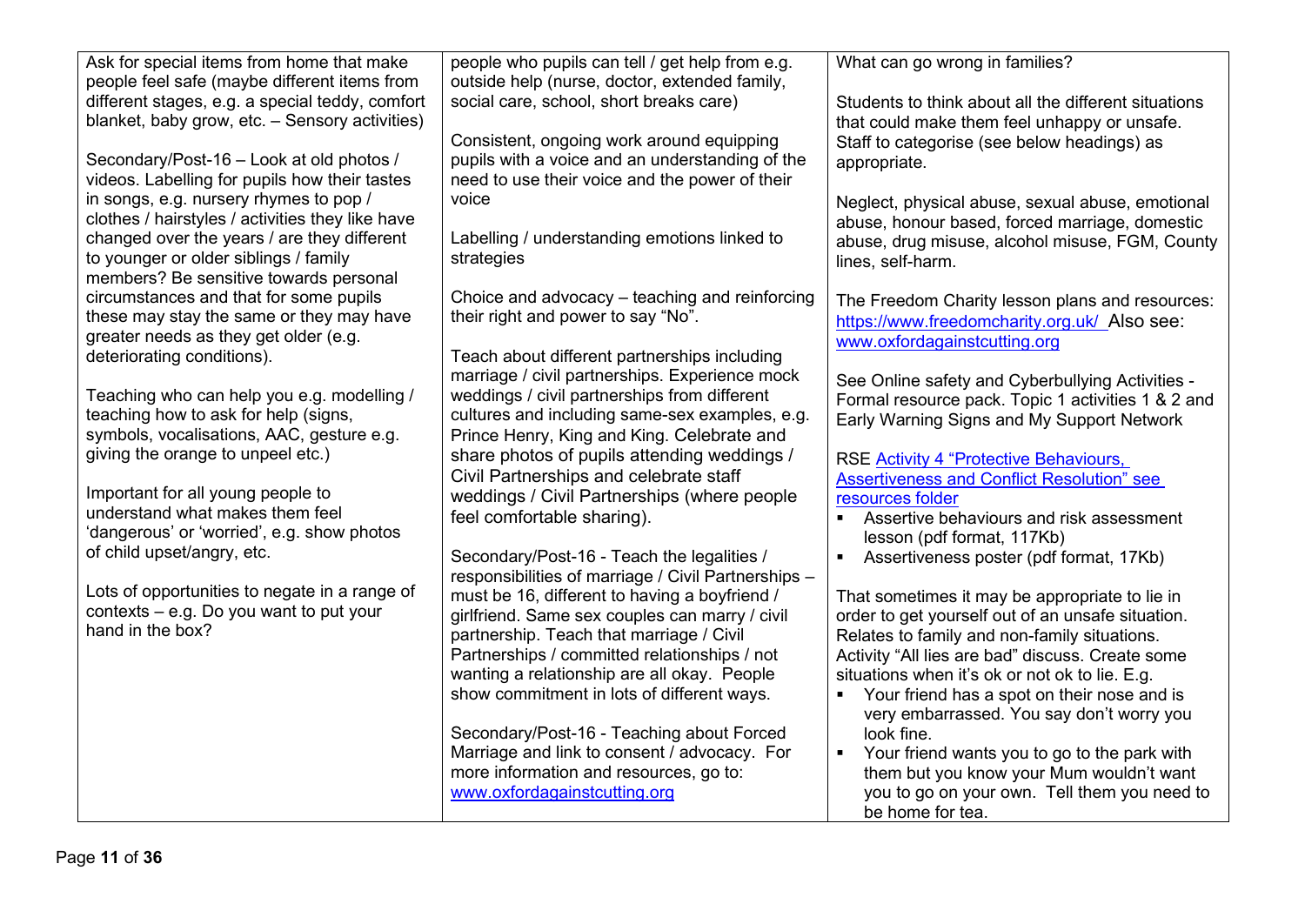| Consistent, ongoing work around equipping<br>pupils with a voice and an understanding of the<br>need to use their voice and the power of their<br>voice. Choice and advocacy - teaching<br>and reinforcing their right and power to say "No"<br>RSE Activity 4: Protective Behaviours,<br><b>Assertiveness and Conflict Resolution Assertive</b><br>behaviours and risk assessment lesson (pdf | Someone asks you for your phone number and<br>address, but you don't know them very well.<br>Your friend has a new haircut which looks odd<br>to you but you don't want to hurt their feelings.<br>Someone asks you how you are. You are<br>feeling upset and angry. You don't know them<br>very well and you know they are just being<br>polite. |
|------------------------------------------------------------------------------------------------------------------------------------------------------------------------------------------------------------------------------------------------------------------------------------------------------------------------------------------------------------------------------------------------|---------------------------------------------------------------------------------------------------------------------------------------------------------------------------------------------------------------------------------------------------------------------------------------------------------------------------------------------------|
| format, 117Kb)<br>Assertiveness poster (pdf format, 17Kb)<br>Ideas: Mind of My Own App, Restorative Justice                                                                                                                                                                                                                                                                                    | See 'Developing core concepts'<br>column for activities linked to teaching legalities<br>formalities of marriage, etc.                                                                                                                                                                                                                            |
| etc. for capturing pupil voice.                                                                                                                                                                                                                                                                                                                                                                |                                                                                                                                                                                                                                                                                                                                                   |

## **Caring Friendships**

- how important friendships are in making us feel happy and secure, and how people choose and make friends.
- the characteristics of friendships, including mutual respect, truthfulness, trustworthiness, loyalty, kindness, generosity, trust, sharing interests and experiences and support with problems and difficulties.
- that healthy friendships are positive and welcoming towards others, and do not make others feel lonely or excluded.
- that most friendships have ups and downs, and that these can often be worked through so that the friendship is repaired or even strengthened, and that resorting to violence is never right.
- how to recognise who to trust and who not to trust, how to judge when a friendship is making them feel unhappy or uncomfortable, managing conflict, how to manage these situations and how to seek help or advice from others, if needed.

| Introducing core concepts                                                                                 | Developing core concepts                                                                                                                                                                                                          | <b>Extending core concepts</b>                                                                                    |
|-----------------------------------------------------------------------------------------------------------|-----------------------------------------------------------------------------------------------------------------------------------------------------------------------------------------------------------------------------------|-------------------------------------------------------------------------------------------------------------------|
| Collect photos, videos, audio clips<br>of different friends and pupils<br>across your setting, etc.       | Similar ideas to families work – now<br>focused on friendships.                                                                                                                                                                   | Sorting game to help understand which things are really important in a<br>friendship Activity 5 in resource pack. |
| Identify from the above the people<br>that are your friends in your class,<br>and those in other classes. | What does / does not make a good friend?<br>$-$ qualities, someone I can rely on $-$<br>sorting exercises, videos / media<br>(arguments etc.), modelling being a good<br>friend – photos / videos of them being a<br>good friend. | Create a Diamond 12 of all of the positive friendship characteristics<br>which are the most important             |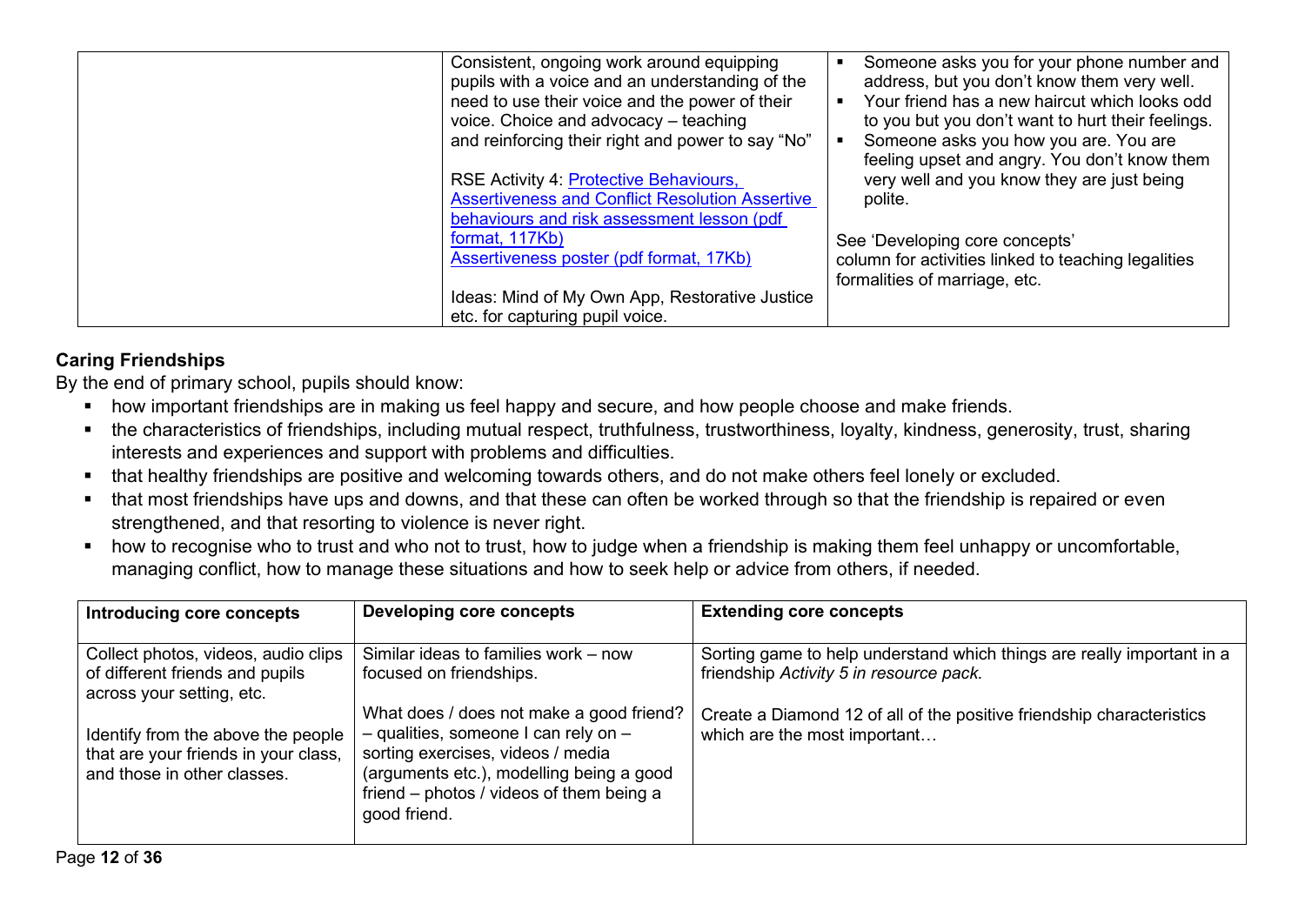| Ask families to send in pictures of<br>their friends they know from other   | Songs / sensory stories / circle time, etc.<br>on recognising what individuals like, and |                                                                                     |
|-----------------------------------------------------------------------------|------------------------------------------------------------------------------------------|-------------------------------------------------------------------------------------|
| settings, outside of school.                                                | modelling giving people things to make                                                   |                                                                                     |
|                                                                             | them happy or taking things away (not a                                                  |                                                                                     |
| Remember to consider that most                                              | good friend?)                                                                            |                                                                                     |
| resources consider neurotypical                                             |                                                                                          | seful as part of an activity where students                                         |
| friendship features - neurodiverse                                          | Sorting game to help understand safe and                                                 |                                                                                     |
| friendships often differ What do                                            | unsafe friendships                                                                       | Create a Diamond 9 of the negative characteristics. Which are the<br>most negative? |
| people look for in a friend?                                                |                                                                                          |                                                                                     |
|                                                                             | How do we make / maintain friendships -                                                  | Public Health England - Forming positive relationships lesson plan                  |
| Sensory work around what makes                                              | choosing friends, where do we meet                                                       | pack:                                                                               |
| pupils feel happy / safe? What                                              | people?                                                                                  | https://campaignresources.phe.gov.uk/schools/resources/relationships-               |
| makes a good friend, what do                                                |                                                                                          | lesson-plan-pack                                                                    |
| they do, e.g. they are kind, caring,<br>they listen, are trustworthy. Share | Consent – whatever it looks like for the<br>individual, but opportunities to practice    |                                                                                     |
| pictures / symbols of keywords                                              | and feel respected in saying / indicating                                                | Create their own poster after reviewing the completed version,                      |
| and people demonstrating good                                               | 'yes' and 'no'.                                                                          | identifying the 5 things they find really positive and the 5 things that            |
| friendships.                                                                |                                                                                          | they find negative in a friendship.                                                 |
|                                                                             | Recognising that not everyone wants or                                                   |                                                                                     |
| Take part in activities together,                                           | needs friends (or lots of friends) but will                                              | Refer to Online safety and Cyberbullying Activities - Formal resource               |
| e.g. who can help you? Pupils                                               | probably still need someone or thing to                                                  | pack. Topic 2. Activity 2 – What makes a good online friend?                        |
| given photos / names of pupils to                                           | give company / go to people to get needs                                                 |                                                                                     |
| match to real pupils and indicate /                                         | met / or family member / key staff                                                       | Make the link to Early Warning Signs and Support Network exercise as                |
| pair up with their friend.                                                  | member, etc.                                                                             | discussed in the families section above. See Online safety and                      |
|                                                                             |                                                                                          | Cyberbullying Activities - Formal resource pack. Topic 1 activities 1 & 2           |
| Work on how to greet friends                                                | Recognising different types of friendships                                               | and <b>Early Warning Signs and My Support Network</b> . Remind children             |
| appropriately, including shaking                                            | - things you do with different people.                                                   | they can judge if they feel comfortable or safe in a friendship by                  |
| hands and smiling. Learn what is                                            | Making opportunities for friends who e.g.                                                | referring to their early warning signs and remind them to seek support              |
| appropriate and what is not and                                             | share school transport together to get to                                                | via their support network.                                                          |
| why. Celebrate different ways                                               | know each other better in school.                                                        |                                                                                     |
| pupils communicate, e.g. using                                              |                                                                                          | Visit the E-Safety Teaching Materials InSite webpage.                               |
| sign / symbols / AAC, etc.                                                  | How do we make and maintain                                                              | Bo Solo Comic book by John Rowley. This is a comic that was written                 |
|                                                                             | friendships? Be conscious of not labelling,                                              | to help children learn about friendship. The comic has been divided                 |
| How do we socialise with friends?<br>Take part in and record activities     | e.g. "We're all friends in Class 4" if people                                            | into a series of PowerPoint presentations addressing different aspects              |
| friends do together, e.g. go for                                            | aren't.                                                                                  | of friendship. Download the separate PowerPoints or the entire comic                |
| lunch, go to the park, go to                                                |                                                                                          | http://thejohnrowley.com/resources/bosolocomicresources/                            |
| parties, watch a film, share a                                              | Forgiving people that make us sad -<br>recognising why. Saying and being sorry           |                                                                                     |
| sensory story or songs together.                                            | when we make others sad. How our                                                         | Comparing friendship dynamics in different stories / texts as discussion            |
|                                                                             | actions might upset others.                                                              | starters, e.g. Fairy stories, stories where bullying happens                        |
|                                                                             |                                                                                          |                                                                                     |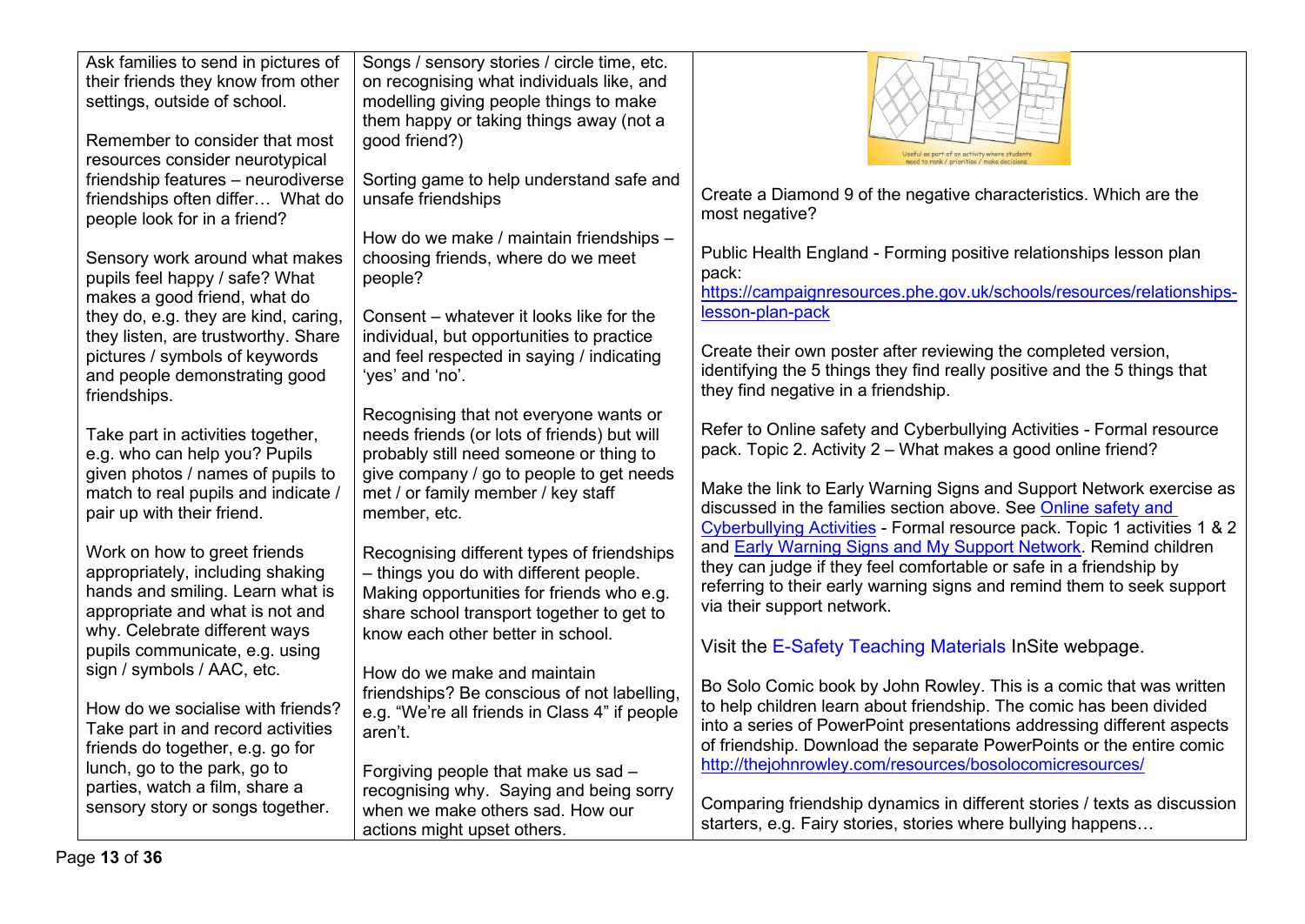| Explore the different places you<br>meet friends, e.g. in school, at<br>clubs, through family events<br>When is a 'friendship' negative /<br>why do friendships break down?<br>e.g. unkind, bullying, doesn't<br>listen, untrustworthy? Share                                                                                                              | PECS 'So Safe' relationships poster<br>https://goo.gl/images/WyBQhY<br>(differentiate for individuals / check)<br>generally for untrue messages, e.g. Can't<br>have sex with a boyfriend / girlfriend? True<br>if under 16 but not always true - safe kiss<br>/ sexy kiss, etc.                    | Circle time activities focusing on friendship scenario cards, e.g. looking<br>at different peer group situations and how to respond. See RSE<br><b>Activity 4: Protective</b><br>Behaviours, Assertiveness and Conflict Resolution Assertive<br>behaviours and risk assessment lesson (pdf format, 117Kb)<br>Assertiveness poster (pdf format, 17Kb).<br>Discuss different scenarios with friends and how they could respond,                                                                                                                                                                                 |
|------------------------------------------------------------------------------------------------------------------------------------------------------------------------------------------------------------------------------------------------------------------------------------------------------------------------------------------------------------|----------------------------------------------------------------------------------------------------------------------------------------------------------------------------------------------------------------------------------------------------------------------------------------------------|---------------------------------------------------------------------------------------------------------------------------------------------------------------------------------------------------------------------------------------------------------------------------------------------------------------------------------------------------------------------------------------------------------------------------------------------------------------------------------------------------------------------------------------------------------------------------------------------------------------|
| pictures / symbols of keywords<br>and people demonstrating bad /<br>broken friendships. Sensory story<br>around being unkind / bullying.                                                                                                                                                                                                                   | Who can touch you / where (place in<br>space and on body)?                                                                                                                                                                                                                                         | what actions could be taken.<br>Ext: Focusing on going past the event, any personal examples of<br>conflict and how it was resolved/would they change.                                                                                                                                                                                                                                                                                                                                                                                                                                                        |
| Secondary/Post-16 - Look at<br>what friends do together. How<br>does this change as pupils                                                                                                                                                                                                                                                                 | Difference between surprises (birthday)<br>and secrets (sinister).<br>Early warning signs (body).                                                                                                                                                                                                  | Refer to Activities to support online safety - adapted from CLICK<br>resource pack. Topic 6. Activity 2. Understanding healthy and<br>unhealthy relationships and Healthy Friendships and Unhealthy<br><b>Friendships posters</b>                                                                                                                                                                                                                                                                                                                                                                             |
| become older? Look at old<br>photos / videos. Label for pupils<br>how where they go changes, e.g.<br>from the park to the disco, from<br>the cafe to the pub. Explore<br>changes in what music they listen<br>to together and their tastes in<br>songs, e.g. nursery rhymes to<br>pop, and how clothes / hairstyles /<br>activities they like have changed | Everyone has the right to feel safe and<br>there are people I can tell. Choose to feel<br>unsafe (rollercoaster) - your choice.<br>Refer to activities to support online safety<br>and Activity 4.<br>Keep checking if something is okay<br>(double check!)<br>Ongoing work on labelling for them, | Make the link to Early Warning Signs and Support Network exercise as<br>discussed in the families section above. See Online safety and<br>Cyberbullying Activities - Formal resource pack. Topic 1 activities 1 & 2<br>and <b>Early Warning Signs and My Support Network</b> . Remind children<br>they can judge if they feel comfortable or safe in a friendship by<br>referring to their early warning signs and remind them to seek support<br>via their support network.<br>What does Consent Really Mean? Wallis, Peter & Wallis, Thalia.<br>https://www.jkp.com/uk/what-does-consent-really-mean-1.html |
| over the years.<br>Be sensitive towards personal<br>circumstances and that for some<br>pupils these may stay the same or<br>they may have greater needs as<br>they get older (e.g. deteriorating<br>conditions).                                                                                                                                           | recognising and understanding<br>emotions (e.g. emoji cards, symbols,<br>photographs, videos). Recognising non-<br>verbal signs e.g. facial expressions of<br>others (Transporters DVD) emotional<br>inference in texts.                                                                           | NSPCC 'Making sense of relationships' lesson plans and guidance<br>The issue of sexual consent is discussed in a graphic novel format that<br>depicts the conversation of teenagers aged 13-18 and their personal<br>feelings on the subject. The comic book story is accompanied by<br>sexual health resources for students and teachers including PSHE<br>practitioners and international equivalents. See Activity 6 in resource<br>pack.                                                                                                                                                                  |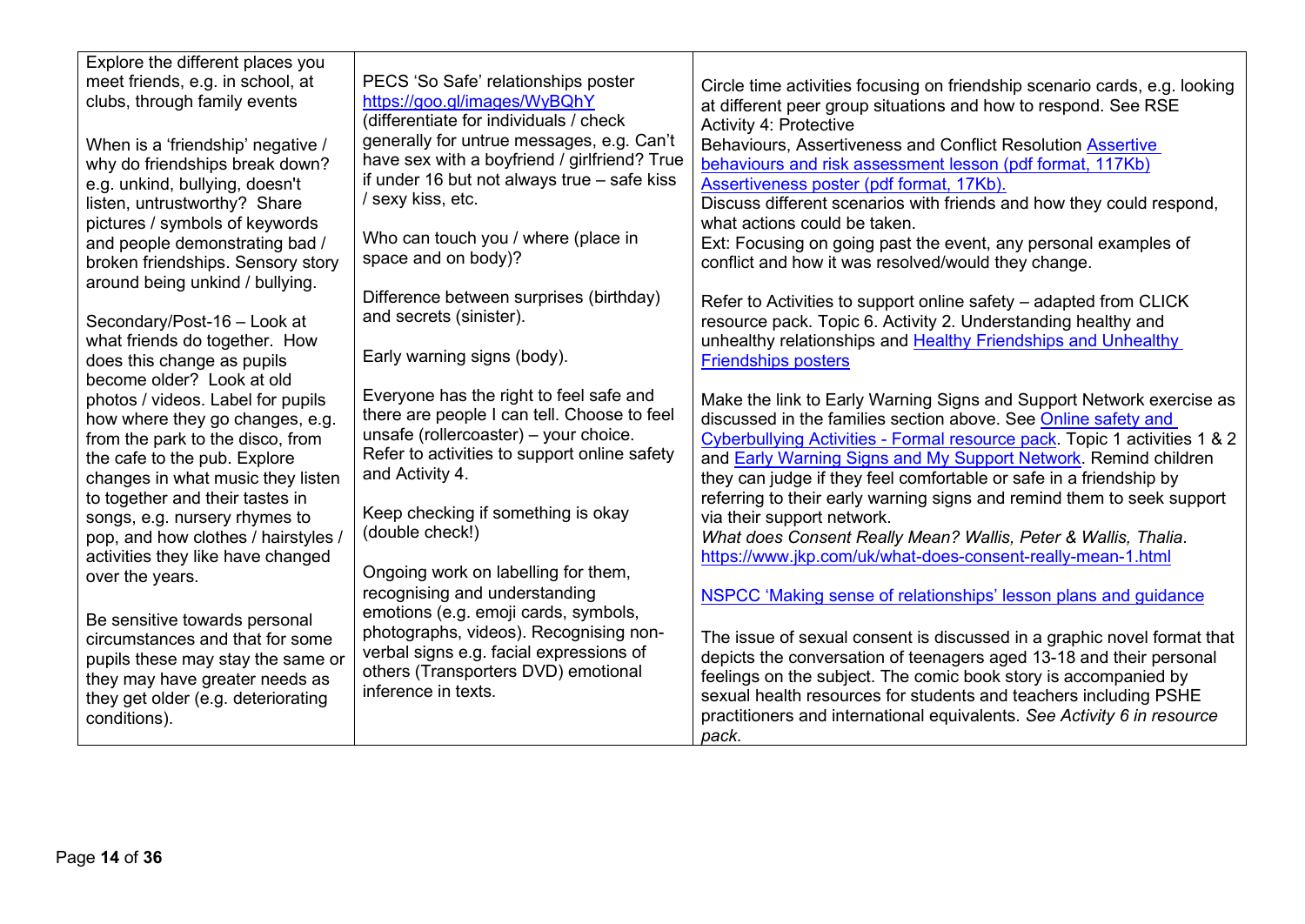## **Respectful Relationships**

- the importance of respecting others, even when they are very different from them (for example, physically, in character, personality or backgrounds), or make different choices or have different preferences or beliefs.
- practical steps they can take in a range of different contexts to improve or support respectful relationships.
- the conventions of courtesy and manners.
- the importance of self-respect and how this links to their own happiness.
- that in school and in wider society they can expect to be treated with respect by others, and that in turn they should show due respect to others, including those in positions of authority.
- about different types of bullying (including cyberbullying), the impact of bullying, responsibilities of bystanders (primarily reporting bullying to an adult) and how to get help.
- what a stereotype is, and how stereotypes can be unfair, negative or destructive.
- the importance of permission-seeking and giving in relationships with friends, peers and adults.

| Introducing core concepts                                                                                                                                           | Developing core concepts                                                                                                                                       | <b>Extending core concepts</b>                                                                                                                                                                                                                             |
|---------------------------------------------------------------------------------------------------------------------------------------------------------------------|----------------------------------------------------------------------------------------------------------------------------------------------------------------|------------------------------------------------------------------------------------------------------------------------------------------------------------------------------------------------------------------------------------------------------------|
| Work on self-identity – importance of<br>understanding who they are and who<br>they are in relation to other people:                                                | Identifies own photo from a selection (build<br>up from choice of 2 to group photo).                                                                           | Explore respectful relationships with circle activity.<br>I feel accepted and included when<br>I don't feel accepted and included when                                                                                                                     |
| Identifying personal features -<br>recognising / experiencing differences                                                                                           | Identifies another pupil or adult in the<br>class, e.g. using photos of class.                                                                                 | Activity: Choose some of what you've heard to create a<br>poster about respect.<br>What is self-respect? How do we treat others as we would                                                                                                                |
| e.g. using mirror and photo of pupil -<br>pictures of different features - video clips<br>of different pupils.                                                      | Identifies / reads own name from a choice<br>of a few.                                                                                                         | want ourselves or people we love to be treated? Discussions.<br>Link to stories / texts.                                                                                                                                                                   |
| Responds consistently to own name<br>using e.g. objects of reference, or in                                                                                         | Activities to build awareness of self and<br>others, e.g. turn taking games and<br>activities / Intensive interaction.                                         | Follow up activity: Make badges that demonstrate their<br>personal qualities to promote respect in the school. E.g. I'm a<br>good listener, I am kind, I help people, etc.                                                                                 |
| 'Hello' songs e.g. their personal<br>music or personal handshake etc.<br>Video / record staff member doing<br>personal action – can they recognise it?              | Identifying where you are on the life cycle<br>using pictures / symbols<br>Include opportunities for modelling /<br>developing 'social' skills & communication | Making displays: It's ok to be different display. Based on the<br>book by Todd Parr. See Topic 5. Activity 4. in Online safety<br>and Cyberbullying Activities - Formal resource pack. To view<br>the Todd Parr books in more detail before buying you can |
| Activities to build awareness of self and<br>others, e.g. turn taking games and<br>activities / Intensive interaction /<br>personal action – can they recognise it? | and label the importance of building<br>respectful relationships,<br>e.g. Circle Time                                                                          | see and hear them read aloud on the YouTube links below<br>https://youtu.be/f5WIzXZC6S0 Display examples can be<br>found in the resource folder.                                                                                                           |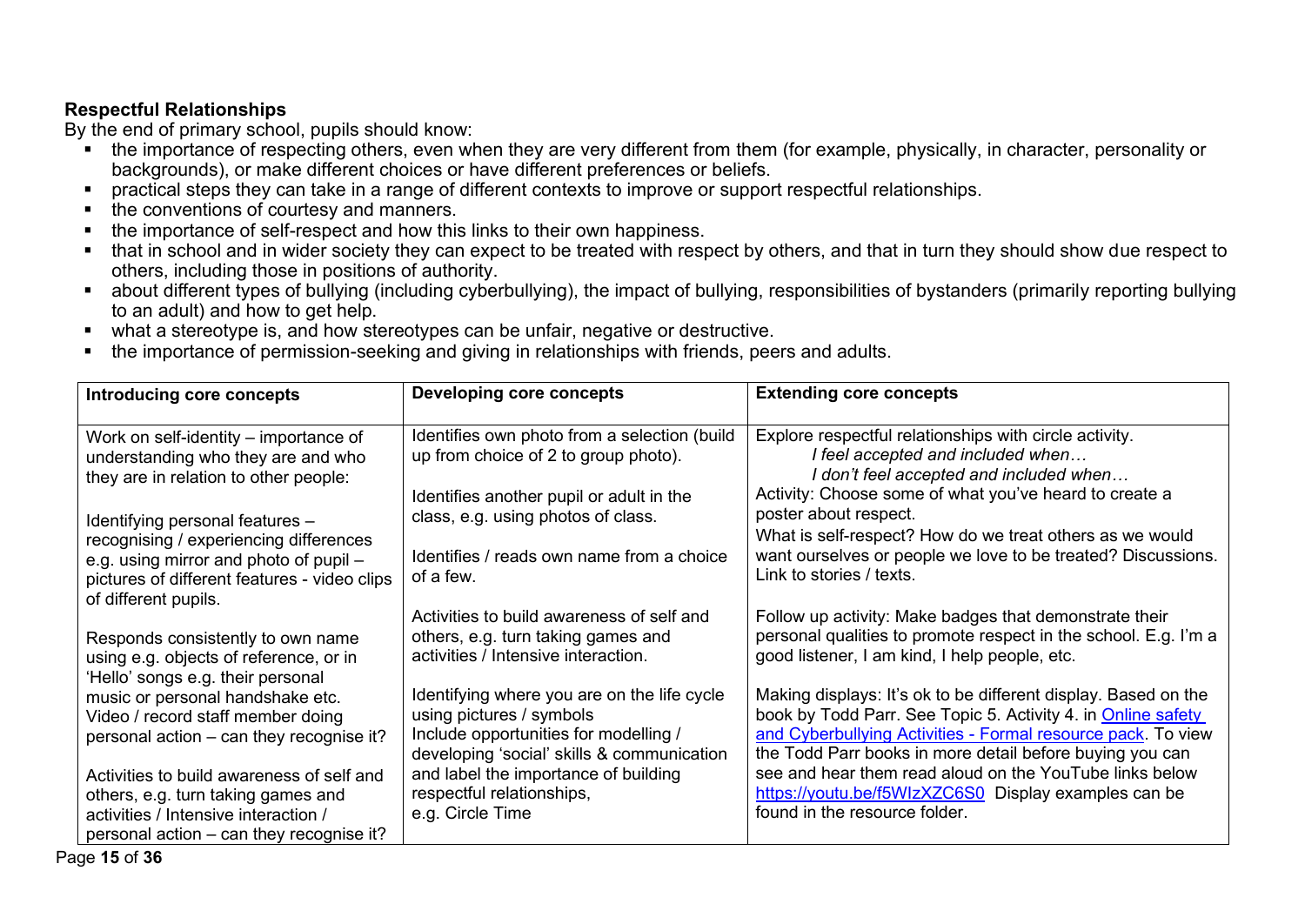| Identifying their voice on a Big Mac /<br>recording.                                                                                                                    | Opportunities to go into local community -<br>understanding their place in the family /<br>school / wider community.                                                                                                | Topic 5. Activity 2 in the above resource pack. This activity<br>aims that children know about the Equality Act and which<br>group are those identified as having protected characteristics.                                                                                                      |
|-------------------------------------------------------------------------------------------------------------------------------------------------------------------------|---------------------------------------------------------------------------------------------------------------------------------------------------------------------------------------------------------------------|---------------------------------------------------------------------------------------------------------------------------------------------------------------------------------------------------------------------------------------------------------------------------------------------------|
| Celebrating growing older through<br>birthdays and photos/videos of them at<br>different stages.                                                                        | Identify which items they used as a baby<br>and which they use now $-$ e.g. match baby<br>to baby grow - match pictures to scenes.                                                                                  | P<br>IBI%20booklet.pptx                                                                                                                                                                                                                                                                           |
| Show different clothes e.g. baby shoes v<br>big shoes - 'Which do you wear?' using<br>real items.                                                                       | Recognise their / a familiar person's voice<br>on film / audio.                                                                                                                                                     | Understanding bullying and cyberbullying/online safety<br>resources. These PowerPoints can be downloaded and<br>edited to suit the needs of your group.<br>Understanding bullying lesson primary presentation (ppt                                                                                |
| Listening and attending to what people<br>say they like.                                                                                                                | Guess the voice game. Pupils to sit either<br>side of a screen and identify who is talking.<br>Do you know who it is? How can you be<br>sure?                                                                       | format, 8MB)<br>Understanding bullying lesson primary notes (pdf format,<br><b>15KB)</b>                                                                                                                                                                                                          |
| Opportunity to agree or disagree using<br>photos / symbols for making choices.                                                                                          | Exploring identity - Dressing up costumes<br>(all available to all genders).                                                                                                                                        | Understanding bullying lesson secondary presentation (ppt<br>format, 9MB)<br>Understanding bullying lesson secondary notes (pdf format,                                                                                                                                                           |
| Follow the leader / who's the teacher<br>type games to recognise an action of<br>another e.g. using Follow the leader<br>song from Peter Pan (available on<br>YouTube). | What's different game. One pupil to leave<br>the room and change something about<br>their appearance before returning.                                                                                              | 114KB)<br>Continuum exercise (pdf format, 5KB)<br>Quiz answers (pdf format, 5KB)<br><b>Cyberbullying Lesson presentation &amp; Cyberbullying Lesson</b><br><b>User Notes</b>                                                                                                                      |
| Experience being out and about in the<br>community and their place in the wider<br>community.                                                                           | Practicing social skills - Recognition of<br>different groups / communities they are a<br>part of e.g. photos of family groups / maps<br>of journeys to school - who is on your bus?<br>Use Google maps to support. | New funding to combat bullying in education - Everything you<br>need to know - The Education Hub (blog.gov.uk)<br>Age 9 – 11 assembly/group session (pptx format, 4Mb)<br>Age 9 - 11 assembly/group session notes (pdf format,                                                                    |
| Exploring / experiencing different<br>relationships through photos / videos /<br>dressing up, e.g. weddings from different<br>cultures - include marriage, civil        |                                                                                                                                                                                                                     | 110Kb)<br>The Anti-Bullying Gang online age $9 - 11$ age group activity (<br>format, Kb)<br>Circle time anti-bullying lesson (doc format, 59Kb)                                                                                                                                                   |
| partnerships, cohabiting, partners -<br>mixed and same-sex couples.                                                                                                     |                                                                                                                                                                                                                     | Bystander drama lesson (pdf format, 31Kb)<br>Create your own comic strips or use these as discussion<br>starters.<br>Theme: girls bullying and cyberbullying (jpg format, 760Kb)<br>Theme: relationship bullying (jpg format, 668Kb)<br>Theme: physical bullying and homophobic name calling (ipg |
|                                                                                                                                                                         |                                                                                                                                                                                                                     | format, 805Kb)                                                                                                                                                                                                                                                                                    |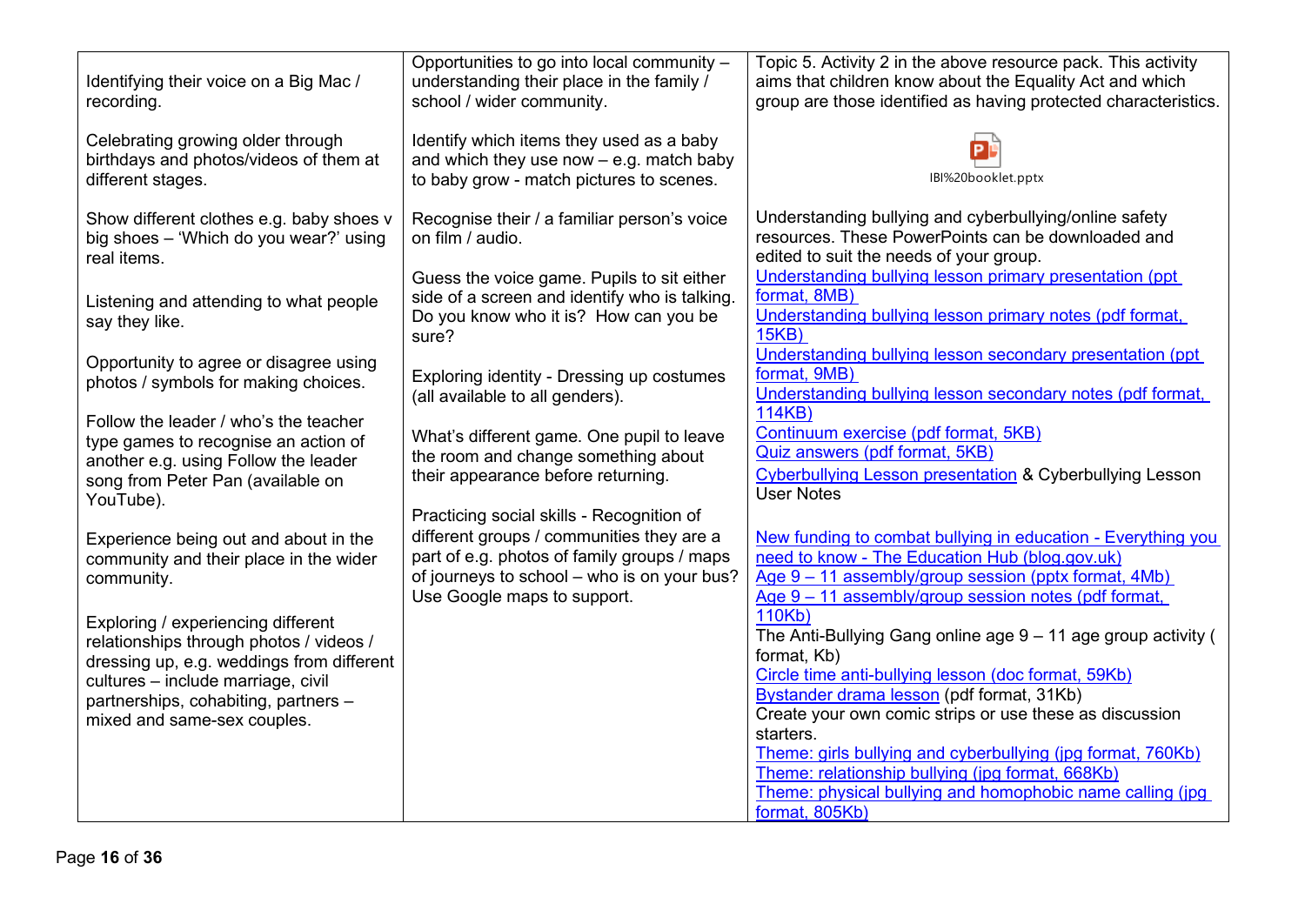| Theme: bystander and young people taking action to stop<br>bullying (jpg format, 803Kb)<br>Secondary age assembly/group session (pptx format, 4Mb)<br>Secondary age assembly/group session notes (pdf format,<br>97Kb)<br>Supporting positive behaviour online secondary age group |
|------------------------------------------------------------------------------------------------------------------------------------------------------------------------------------------------------------------------------------------------------------------------------------|
| activity (format, 1.3Mb)<br>Stereotypes: Celebrating difference and challenging<br>stereotyping<br>https://www.equalityhumanrights.com/en/lesson-activity-ideas                                                                                                                    |
| The Equality and Human Right Commission have a series of<br>lesson plans including: Lesson 1: Who am I; Lesson 2:<br>Challenging Stereotypes; Lesson 3: There's no such thing as<br>a boy's/girl's job<br>Let Toy's be Toys - lesson. Looks at gender stereotyping in              |
| toys. http://lettoysbetoys.org.uk/wp-<br>content/uploads/2015/06/Lesson-plan-Y5-and-Y6.pdf<br>Challenging gender stereotypes - see how adults choose<br>toys for children based on their perceived gender. Excerpt<br>from Channel 4 documentary.                                  |
| https://www.youtube.com/watch?v=nWu44AqF0il<br>Use as a discussion starter. Also useful for training staff.<br>Challenging gender stereotypes: children are asked to draw<br>fire fighter, surgeon, fighter pilot and most draw men.                                               |
| http://creativity-online.com/work/inspiring-the-future-redraw-<br>the-balance/45935 Use as a discussion starter. Also useful<br>for training staff.<br>NSPCC 'Making sense of relationships' lesson plans and<br>guidance                                                          |
| For more understanding of trans and gender questioning<br>please see https://gids.nhs.uk/guidance-schools<br>Also refer to "No Outsiders - Teaching the Equality Act in<br><b>Primary School"</b>                                                                                  |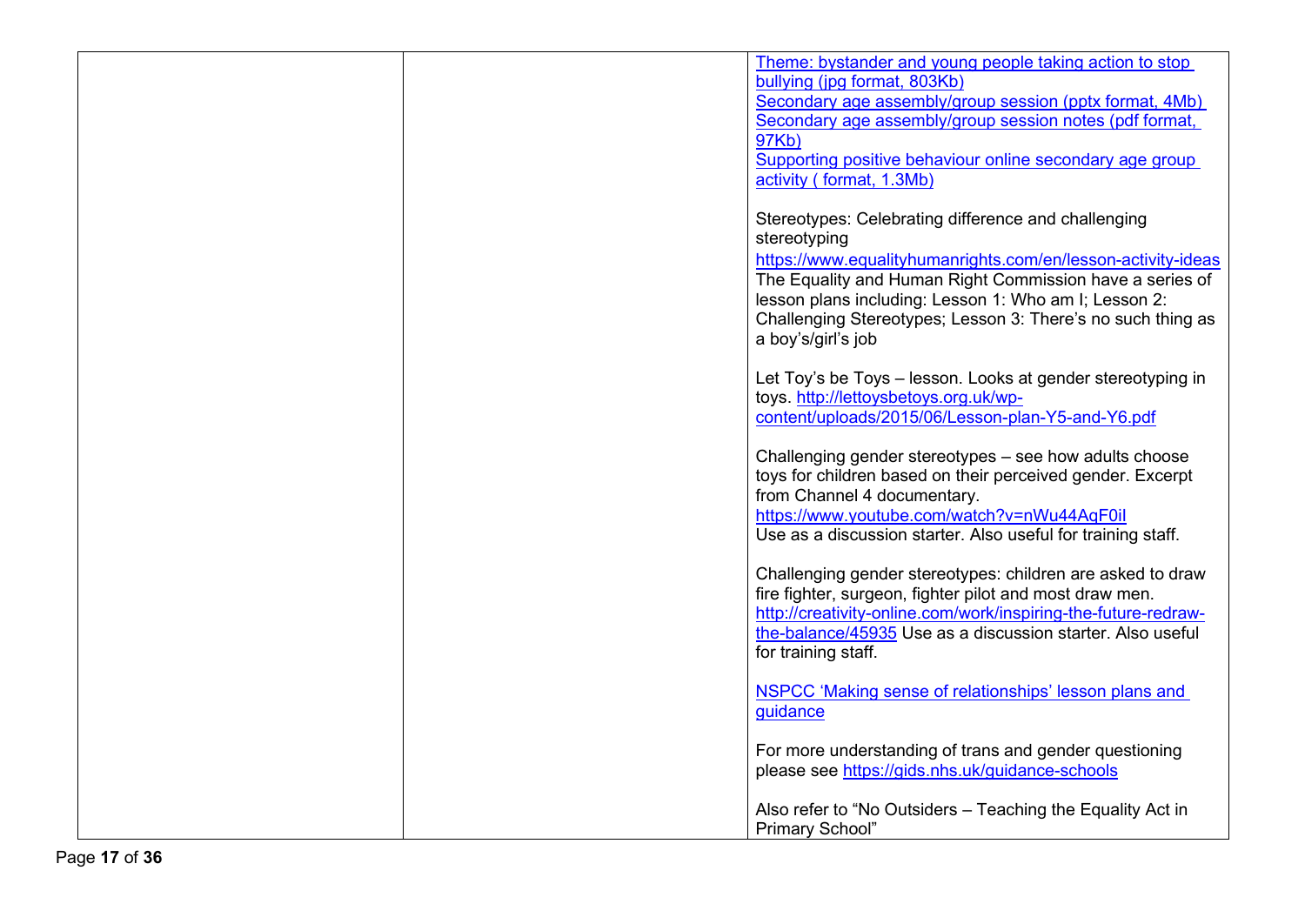| What does Consent Really Mean? Wallis, Peter & Wallis,<br>Thalia. https://www.jkp.com/uk/what-does-consent-really-<br>mean-1.html The issue of sexual consent is discussed in a<br>graphic novel format that depicts the conversation of<br>teenagers aged 13-18 and their personal feelings on the<br>subject. The comic book story is accompanied by sexual<br>health resources for students and teachers including PSHE<br>practitioners and international equivalents. See Activity 5 |
|-------------------------------------------------------------------------------------------------------------------------------------------------------------------------------------------------------------------------------------------------------------------------------------------------------------------------------------------------------------------------------------------------------------------------------------------------------------------------------------------|
| N.B. Avoid use of cup of tea video due to the fact that many<br>neurodiverse individuals will not make the connection<br>between a cup of tea and themselves.                                                                                                                                                                                                                                                                                                                             |

### **Online Relationships**

- that people sometimes behave differently online, including by pretending to be someone they are not.
- that the same principles apply to online relationships as to face-to-face relationships, including the importance of respect for others online including when we are anonymous.
- the rules and principles for keeping safe online, how to recognise risks, harmful content and contact, and how to report them.
- how to critically consider their online friendships and sources of information including awareness of the risks associated with people they have never met.
- how information and data is shared and used online

| Introducing core concepts                                                                                                                         | Developing core concepts                                                                       | <b>Extending core concepts</b>                                                                                                                                                   |
|---------------------------------------------------------------------------------------------------------------------------------------------------|------------------------------------------------------------------------------------------------|----------------------------------------------------------------------------------------------------------------------------------------------------------------------------------|
| Important to understand starting point for<br>individuals and how much time they spend<br>online outside of school. What is their                 | See E-safety curriculum / 'Extending core<br>concepts' ideas.                                  | Much of this section overlaps with materials from<br>previous sections and are available in the Online<br>safety and Cyberbullying Activities - Formal Activity                  |
| relationship with the online world?                                                                                                               | Visit the E-Safety Teaching Materials InSite<br>webpage.                                       | pack.<br>Topic 1: Activity 3, Activity 4 & Activity 5.                                                                                                                           |
| Think about all the different ways a person<br>can be represented - online and face-to-face.<br>Why might someone be more authentic in<br>person? | Videos and clips shared in group linked to<br>differentiated activities for specific learners  | Topic 2: Activity 1 & 2<br>Topic 3: Activity 1 & 2. (Use the Childnet<br>International Trustme resources which include two<br>lessons, one covering trusting information and the |
| N.B. Not all online relationships are negative.<br>Online relationships can be really positive and                                                | Staff awareness of pupils who have an online<br>presence / activity – support for families and | other covering trusting online contact. This covers<br>primary and secondary<br>https://www.childnet.com/resources/trust-me                                                      |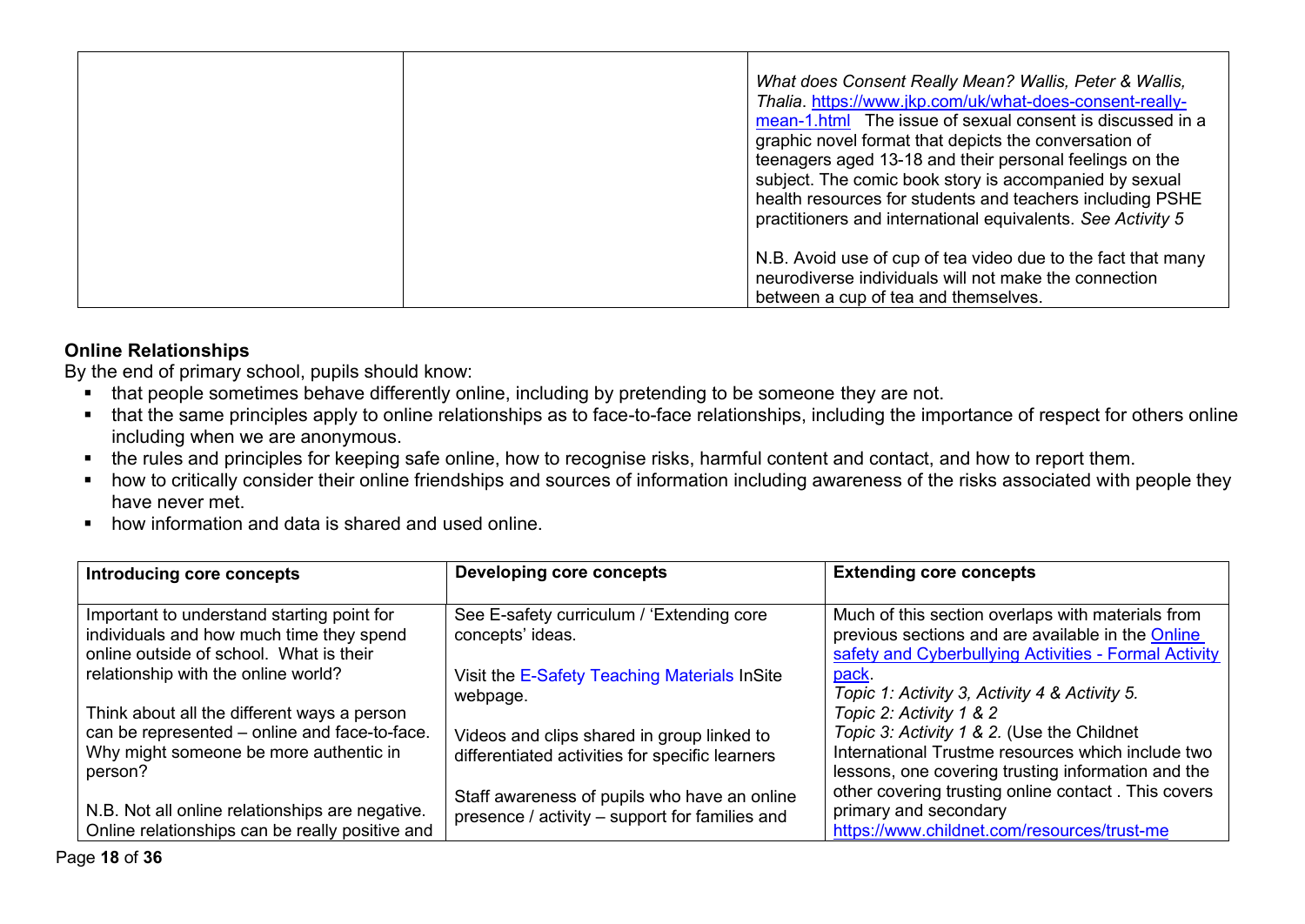| incredibly important for children and young | embedding culture in pupils of sharing what    |                                                                                                         |
|---------------------------------------------|------------------------------------------------|---------------------------------------------------------------------------------------------------------|
| people with SEND.                           | they are watching / doing.                     | <b>Project Right Click</b>                                                                              |
|                                             |                                                | (safeguardinginpartnership.co.uk)age 9-                                                                 |
|                                             | Same rules as physical friendships /           |                                                                                                         |
|                                             | relationships apply to online.                 | See also - Cyberbullying and online safety lessons<br>and resources in section above. Also visit the E- |
|                                             | Teach that what you write / send by text or    | Safety Teaching Materials InSite webpage.                                                               |
|                                             | online can be permanent and viewed and         | Further resources can be found in the resources                                                         |
|                                             | shared by millions. Need to be more careful    | section at the start of the framework including                                                         |
|                                             | than with spoken words that are more fleeting, | resources from Childnet International, CEOP and                                                         |
|                                             | and online jokes etc. are more open to         | also the Digital Literacy Curriculum from SWgFL.                                                        |
|                                             | misinterpretation.                             |                                                                                                         |
|                                             |                                                | NSPCC 'Making sense of relationships' lesson                                                            |
|                                             |                                                | plans and guidance                                                                                      |
|                                             |                                                |                                                                                                         |
|                                             |                                                | Also – see 'Friendships' and 'Respectful                                                                |
|                                             |                                                | Relationships' sections above.                                                                          |
|                                             |                                                |                                                                                                         |
|                                             |                                                | https://youtu.be/aDycZH0CA4I Can I be your                                                              |
|                                             |                                                | friend? Humorous video from the English National                                                        |
|                                             |                                                | Opera to explore how odd online friendship can be.                                                      |
|                                             |                                                | Good opener for conversation/discussion on online                                                       |
|                                             |                                                | friendships and the quality of online healthy                                                           |
|                                             |                                                | relationships. See also the Childnet International                                                      |
|                                             |                                                | toolkits aimed at 11-14's referenced elsewhere                                                          |
|                                             |                                                | (Crossing the Line; Myth vs Reality and Digital)                                                        |
|                                             |                                                | Resilience). This resource could be confusing to                                                        |
|                                             |                                                | neurodiverse individuals.                                                                               |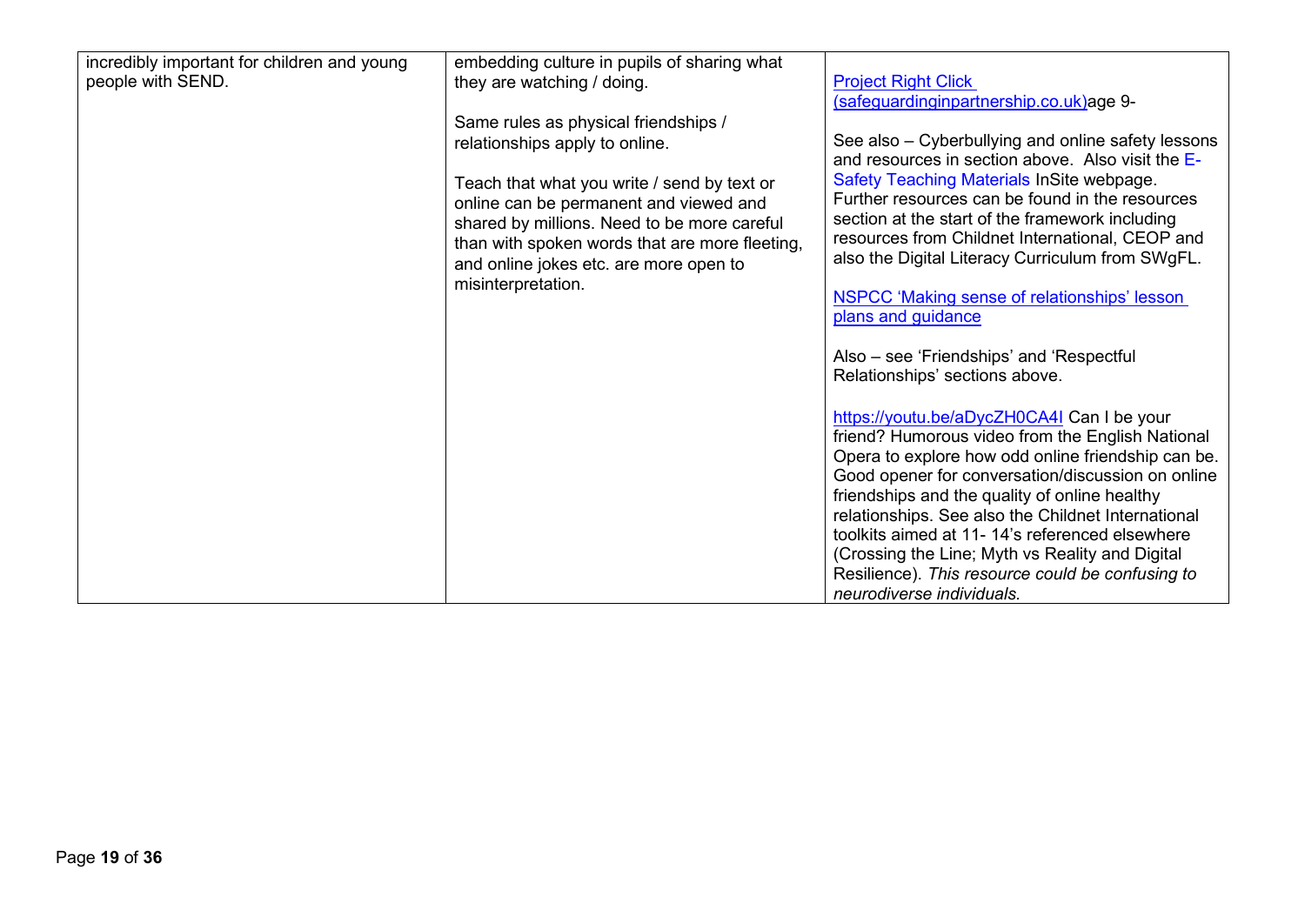### **Internet Safety and Harms (from mental well-being)**

- that for most people the internet is an integral part of life and has many benefits.
- about the benefits of rationing time spent online, the risks of excessive time spent on electronic devices and the impact of positive and negative content online on their own and others' mental and physical wellbeing.
- how to consider the effect of their online actions on others and know how to recognise and display respectful behaviour online and the importance of keeping personal information private.
- why social media, some computer games and online gaming, for example, are age restricted.
- that the internet can also be a negative place where online abuse, trolling, bullying and harassment can take place, which can have a negative impact on mental health.
- how to be a discerning consumer of information online including understanding that information, including that from search engines, is ranked, selected and targeted.
- where and how to report concerns and get support with issues online.

| Introducing core concepts                                                                                                                                                        | Developing core concepts                   | <b>Extending core concepts</b>                                                                                                                                                                                                                                                                                                                         |
|----------------------------------------------------------------------------------------------------------------------------------------------------------------------------------|--------------------------------------------|--------------------------------------------------------------------------------------------------------------------------------------------------------------------------------------------------------------------------------------------------------------------------------------------------------------------------------------------------------|
| Important to understand starting<br>point for individuals and how much<br>time they spend on the internet<br>outside of school. What is their<br>relationship with the internet? | See 'Extending core concepts<br>(Formal)'. | E-Safety – Risks of fake social media / gaming profiles. Make relevant –<br>"What are you using? How are you using it? Why is it fun / important?"<br>Celebrate strengths of internet / social media / YouTube / gaming – can be a<br>social lifeline.                                                                                                 |
| N.B. The internet is not all<br>negative. Access to the internet<br>can be really positive and<br>incredibly important for children<br>and young people with SEND.               |                                            | Visit the E-Safety Teaching Materials InSite webpage.<br>Refer to the following activities in Online safety and Cyberbullying Activities -<br><b>Formal Activity pack.</b><br>Topic 4: Activity 2<br>Aims of session:<br>Topic 6: Activities 1, 2, 3 & 4 including<br><b>The Anti-Bullying Gang Activity</b><br>Anti-Bullying Gang - secondary version |
|                                                                                                                                                                                  |                                            | Topic 3: Activity 1 & Activity 2. Childnet International Trust Me resource.<br>Series of lessons on bullying and cyberbullying etc. in bullying section<br>(respectful relationships above)                                                                                                                                                            |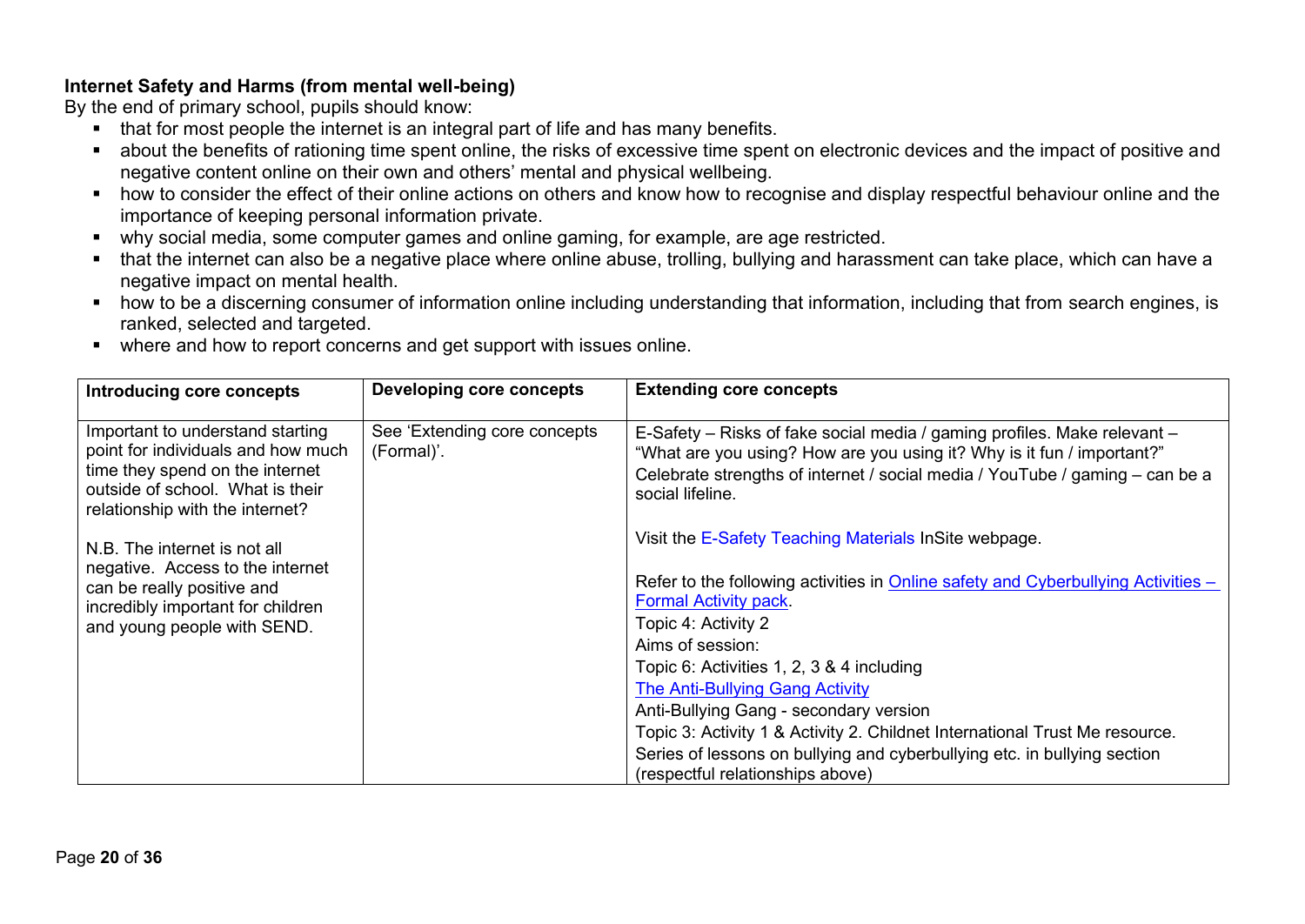## **Being Safe**

- what sorts of boundaries are appropriate in friendships with peers and others (including in a digital context).
- about the concept of privacy and the implications of it for both children and adults; including that it is not always right to keep secrets if they relate to being safe.
- that each person's body belongs to them, and the differences between appropriate and inappropriate or unsafe physical, and other, contact.
- how to respond safely and appropriately to adults they may encounter (in all contexts, including online) whom they do not know don't forget the harmful behaviour of those they know too.
- how to recognise and report feelings of being unsafe or feeling bad about any adult (and child).
- how to ask for advice or help for themselves or others, and to keep trying until they are heard.
- how to report concerns or abuse, and the vocabulary and confidence needed to do so.
- where to get advice e.g. family, school and/or other sources.

| Introducing core concepts                                                                                  | Developing core concepts                                                                         | <b>Extending core concepts</b>                                                                    |
|------------------------------------------------------------------------------------------------------------|--------------------------------------------------------------------------------------------------|---------------------------------------------------------------------------------------------------|
| See 'Friendships' section $-$ e.g.                                                                         | (Ensure pupils have access to                                                                    | See 'Friendships' section above.                                                                  |
| PECS So Safe Poster /                                                                                      | concerns procedure / posters                                                                     | Sorting game to help understand safe and unsafe friendships.                                      |
| Relationship circle – linked to                                                                            | and guidelines displayed and<br>referred to often and dedicated                                  |                                                                                                   |
| appropriate greetings / interactions<br>with different people, protective                                  | time to talk / share concerns e.g.                                                               | Diamond 12 of all of the boundaries to a positive friendship, including but not<br>restricted to: |
| behaviours $-$ e.g. understanding<br>appropriate touch, public / private,<br>consent, activity choice etc. | Being Safe guidelines to carry<br>around in Planners - building<br>that culture of the classroom | Jealousy, mistrust, control, manipulation, anger, misunderstanding/<br>assumption.                |
|                                                                                                            | being a safe space to share).                                                                    | Feedback to how these issues are triggered by crossing a boundary. Create                         |
| Different types of surprises (safe)                                                                        |                                                                                                  | posters/documents/ note to self or create a wish list for a friend to prevent                     |
| versus being asked to keep secrets<br>(risk).                                                              | Circle of trust: Who can touch<br>my body with my consent and                                    | crossing these boundaries in the future.                                                          |
|                                                                                                            | where.                                                                                           | Tasks needs to be highly structured in relation to the students' position, but                    |
| We would teach this in context with                                                                        |                                                                                                  | could include:                                                                                    |
| the work on friendships and                                                                                | Videos, images, texts, audio                                                                     | Circle of trust exercises – Students to create diagrams to who in their life fit                  |
| relationships.                                                                                             | snippets - discussions around<br>whether they think the person                                   | into the safe person criteria.                                                                    |
| 'An Exceptional Children's Guide to                                                                        | feels safe or unsafe? Why? How                                                                   |                                                                                                   |
| Touch' story might be a good                                                                               | do we know?                                                                                      | Create criteria for what a safe person looks like considering e.g.                                |
| starting point to hook this on to.                                                                         |                                                                                                  |                                                                                                   |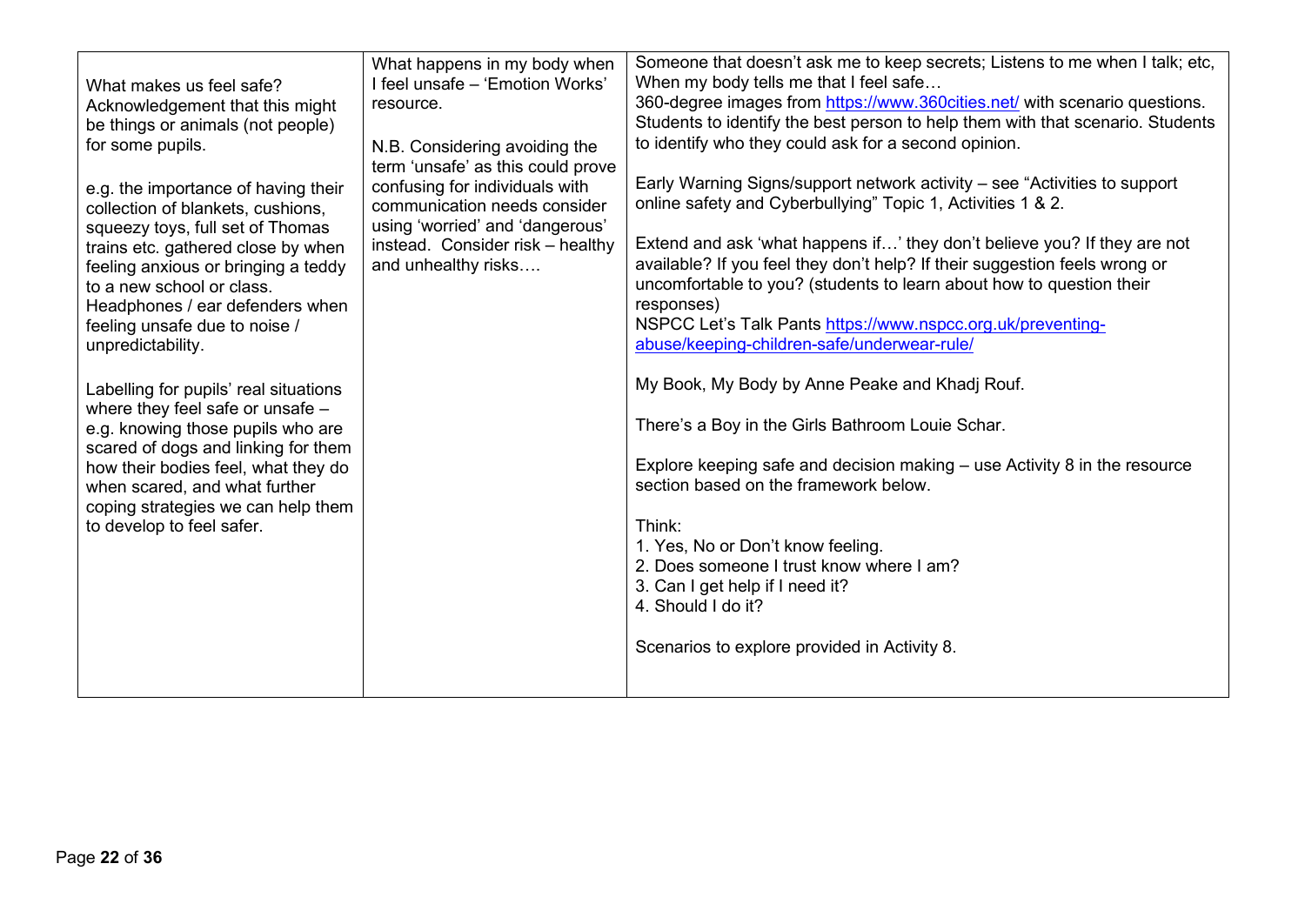## **Mental Well-being**

- that mental wellbeing is a normal part of daily life, in the same way as physical health.
- that there is a normal range of emotions (e.g. happiness, sadness, anger, fear, surprise, nervousness) and scale of emotions that all humans experience in relation to different experiences and situations.
- how to recognise and talk about their emotions, including having a varied vocabulary of words to use when talking about their own and others' feelings.
- how to judge whether what they are feeling and how they are behaving is appropriate and proportionate.
- the benefits of physical exercise, time outdoors, community participation, voluntary and service-based activity on mental wellbeing and happiness.
- simple self-care techniques, including the importance of rest, time spent with friends and family and the benefits of hobbies and interests.
- isolation and loneliness can affect children and that it is very important for children to discuss their feelings with an adult and seek support.
- that bullying (including cyberbullying) has a negative and often lasting impact on mental wellbeing.
- where and how to seek support (including recognising the triggers for seeking support), including whom in school they should speak to if they are worried about their own or someone else's mental wellbeing or ability to control their emotions (including issues arising online).

| • it is common for people to experience mental ill health. For many people who do, the problems can be resolved if the right support is |
|-----------------------------------------------------------------------------------------------------------------------------------------|
| made available, especially if accessed early enough.                                                                                    |

| Introducing core concepts            | <b>Developing core concepts</b>            | <b>Extending core concepts</b>                                                |
|--------------------------------------|--------------------------------------------|-------------------------------------------------------------------------------|
| Labelling / beginning to identify    | Labelling / beginning to identify          | See core text: https://www.socialthinking.com/Products/superflex-superhero-   |
| emotions - Incredible 5 Point        | emotions – Incredible 5 Point              | social-thinking-curriculum                                                    |
| Scale, Emotion Works etc.            | Scale, Emotion Works,                      | Using character templates, explore what each of the characters are like       |
| Emotions fans / keyrings, circle     | Superflex / Social Detective etc.          | Watch small video clips from movies (inside out, angry birds etc) and         |
| time, songs about how your feeling.  | Emotions fans / keyrings, circle           | identify the characters related to their actions                              |
| How much of an emotion - scales?     | time, songs about how your                 | https://www.youtube.com/watch?v=k2PJ6T7U2eU birds on a wire                   |
| More than one emotion at the         | feeling. How much of an                    | Students to use a quadrant labelled: With someone, on your own, inside and    |
| same time.                           | emotion – scales? More than                | outside. think of 3 activities that they enjoy doing, then show the quadrant  |
| Labelling real-life examples of e.g. | one emotion at the same time.              | and plot onto the graph. Students to think of some other activities on a      |
| triggers / things e.g. the swing / a | Work on individual emotions and            | different coloured Post-It to fill the gaps and even out their perspective of |
| certain song or style of music that  | label the differences in e.g.              | things that make them happy.                                                  |
| helps me to calm, personalised for   | angry and sad, or happy and                | On a third colour, students to identify the different people around them, and |
| individuals.                         | excited – what makes them feel             | where they would fit on the quadrant                                          |
|                                      | this way and what can they do<br>about it. | Shaun Tan: The Red Tree                                                       |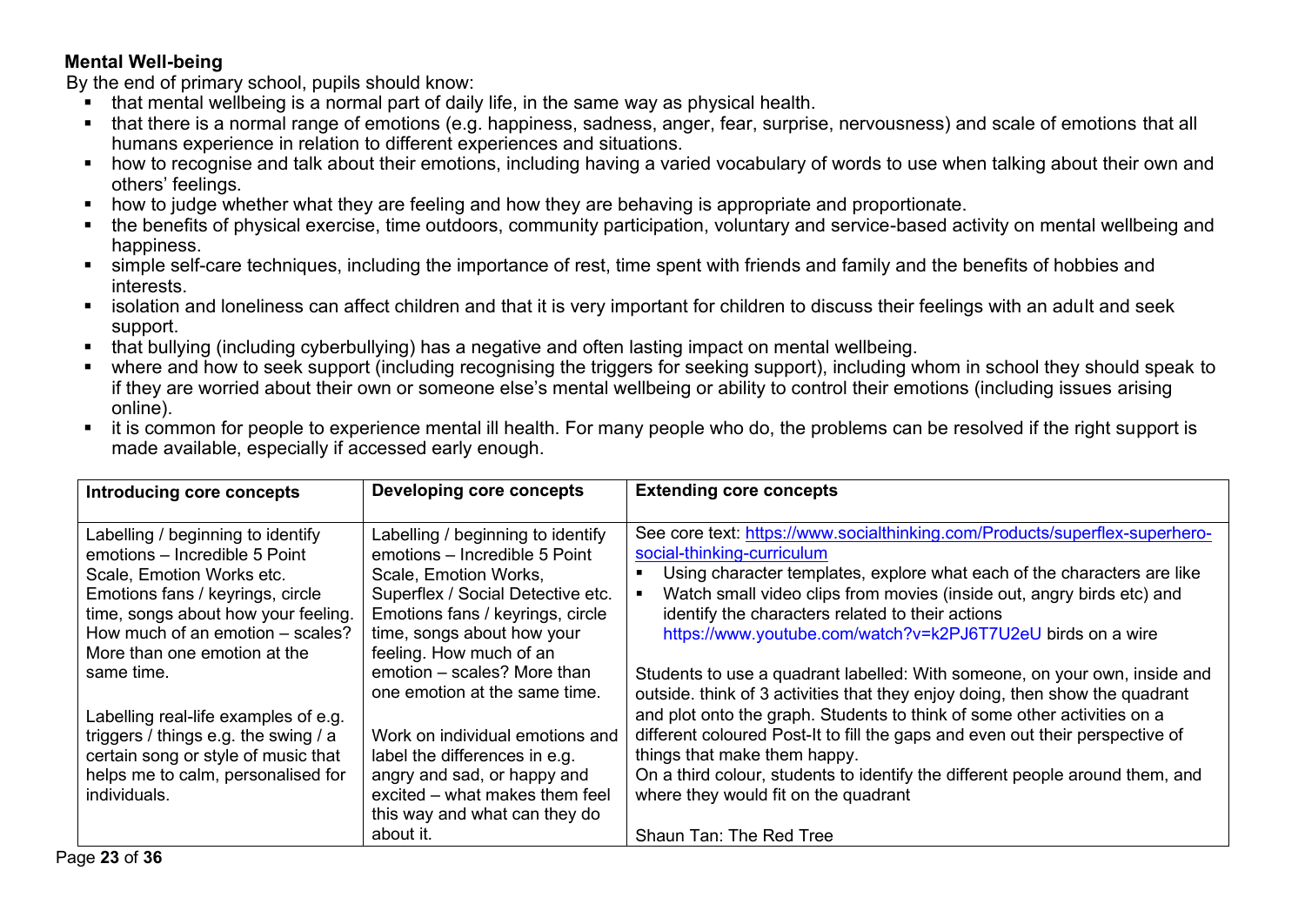| Anger management strategies.<br>Zones of Regulation.                    | Thoughts and feelings graph over the event of the text. Identify an emotion<br>for the X axis to gauge, and the Y axis to demonstrate story progression.                                                                      |
|-------------------------------------------------------------------------|-------------------------------------------------------------------------------------------------------------------------------------------------------------------------------------------------------------------------------|
| Who / what supports me when I                                           | Refer to "Activities to support online safety and cyberbullying" Activity 1 & 2.<br>Early Warning Signs and Support network.                                                                                                  |
| need help e.g. if being bullied<br>etc.                                 | Alternatively, an iceberg picture for each emotion – tip of the iceberg is what<br>this looks like (for the people looking from the boat at my behaviours). The                                                               |
| Support system - local/national:<br>Safe Hands                          | underwater iceberg is how this feels for me or what is making me feel this<br>way, that only my personal submarine can see. How do I begin to share<br>some of the submarine's findings with the boat people so that they can |
| School Health Nurse /<br>Counsellor                                     | understand my outward behaviours better?                                                                                                                                                                                      |
| What happens when I call<br>л<br>Childline? What do I say if I          | https://www.nspcc.org.uk/preventing-abuse/keeping-children-safe/share-<br>aware/teaching-resources/<br>Lesson 1 – I saw your Willy – sharing of inappropriate images aimed at                                                 |
| call?   Childline<br><b>YoungMinds Textline   Free</b>                  | primary level.                                                                                                                                                                                                                |
| 24/7 Mental Health Support<br>Via Text   YoungMinds                     | Scenario's based on self-harm to discuss and think of responses for both<br>them                                                                                                                                              |
| How we can help   How<br>Samaritans can help you  <br><b>Samaritans</b> | 360degree city project: https://www.360cities.net/<br>1. Students to identify who could help them<br>Students to identify who could help them in reflection of a scenario<br>(who they need help from for different reasons)  |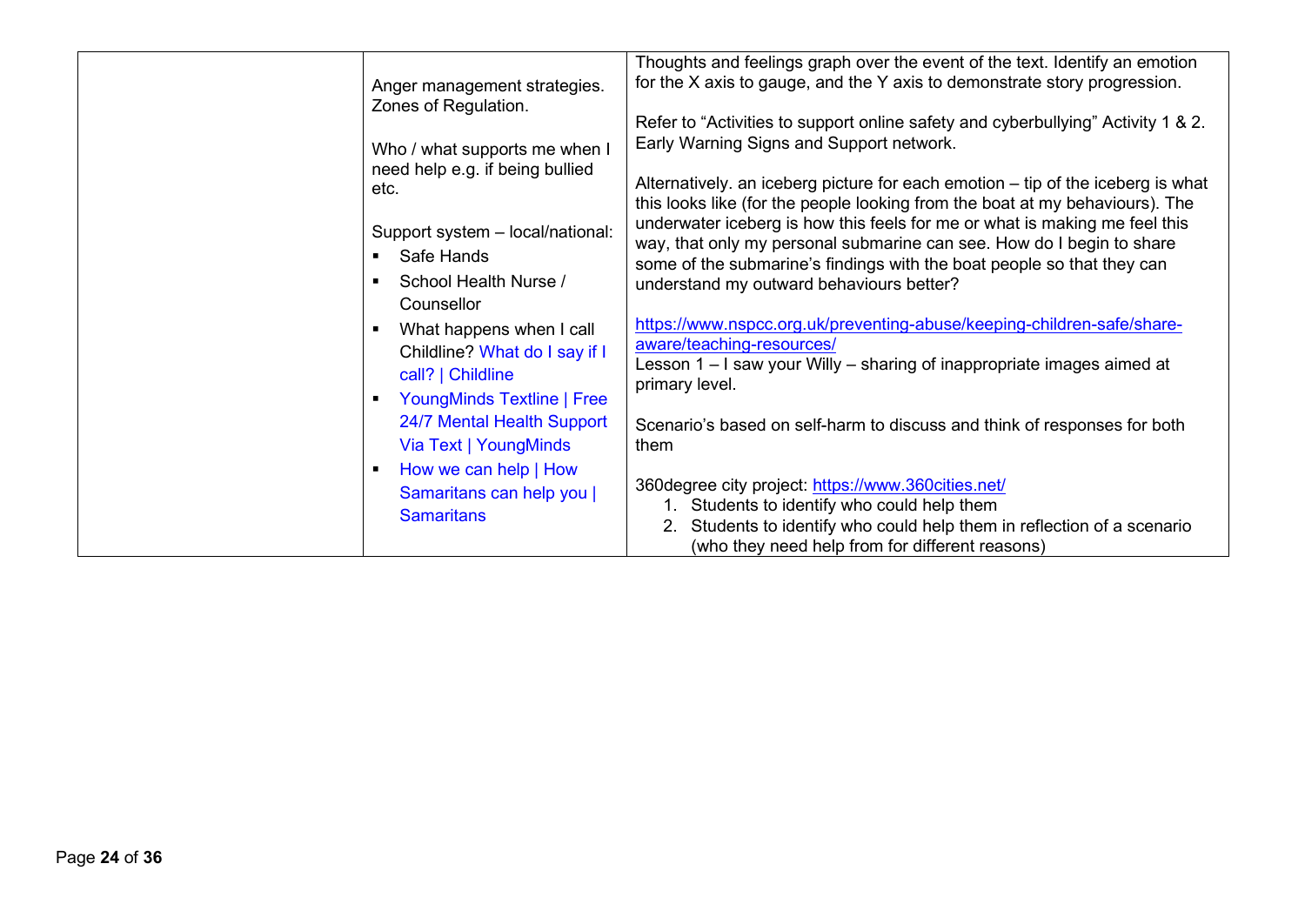## **Changing Adolescent Body**

- ↓ key facts about puberty and the changing adolescent body, particularly from age 9 through to age 11, including physical and emotional changes.
- about menstrual wellbeing including the key facts about the menstrual cycle.

| Introducing core concepts                                                                                  | Developing core concepts                                                                           | <b>Extending core concepts</b>                                                                                                    |
|------------------------------------------------------------------------------------------------------------|----------------------------------------------------------------------------------------------------|-----------------------------------------------------------------------------------------------------------------------------------|
| Puberty changes – visual systems<br>to both teach and use practically<br>e.g. knowing when to change a pad | Story books e.g. Babette Cole -<br>Hair in funny places / Tom and<br>Ellie books / Growing up book | Picture books and Puberty resources / pictures / activities etc. from existing<br>schemes. Refer to resource section.             |
| when having a period / calendars /<br>adapted toilet routine                                               | for Boys, Growing up guide for<br>Girls etc.                                                       | Don't forget we are talking anybody with a menstrual cycle – some people<br>may identify as a male but have a school female body. |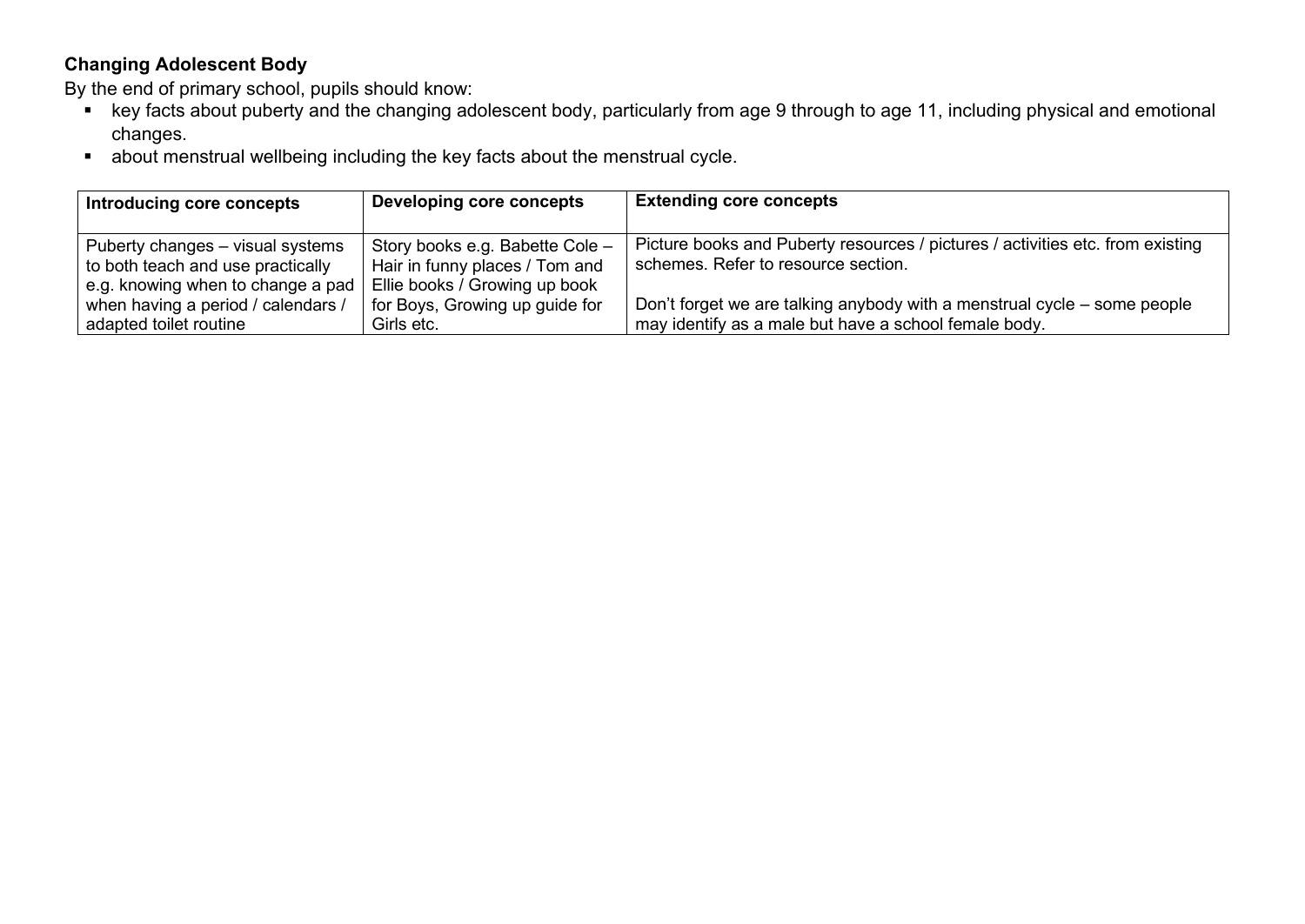# **RSE framework for pupils with SEND and/or vulnerabilities – Secondary/Post-16 (resources and additional activities**

## **Families**

- that there are different types of committed, stable relationships.
- how these relationships might contribute to human happiness and their importance for bringing up children.
- what marriage is, including their legal status e.g. that marriage carries legal rights and protections not available to couples who are cohabiting or who have married, for example, in an unregistered religious ceremony.
- why marriage is an important relationship choice for many couples and why it must be freely entered into.
- the characteristics and legal status of other types of long-term relationships.
- the roles and responsibilities of parents with respect to raising of children, including the characteristics of successful parenting.
- how to: determine whether other children, adults or sources of information are trustworthy: judge when a family, friend, intimate or other relationship is unsafe (and to recognise this in others' relationships); and, how to seek help or advice, including reporting concerns about others, if needed.

| Introducing core concepts | Developing core concepts                                         | <b>Extending core concepts</b>                                                                                                                                                                                                                                                                                                                                                                                                                                                                                                                                                                                                                                                                                                                                   |
|---------------------------|------------------------------------------------------------------|------------------------------------------------------------------------------------------------------------------------------------------------------------------------------------------------------------------------------------------------------------------------------------------------------------------------------------------------------------------------------------------------------------------------------------------------------------------------------------------------------------------------------------------------------------------------------------------------------------------------------------------------------------------------------------------------------------------------------------------------------------------|
| N/A                       | See 'primary' ideas plus 'Extending<br>core concepts' resources. | As students should already have covered this, re-cap the legalities /<br>responsibilities of marriage / Civil Partnerships – must be 18 in<br>England, different to having a boyfriend / girlfriend. Same sex couples<br>can marry / civil partnership. Teach that marriage / Civil Partnerships /<br>committed relationships / not wanting a relationship are all okay.<br>People show commitment in lots of different ways.<br>Public Health England - Forming positive relationships lesson plan<br>pack:<br>https://campaignresources.phe.gov.uk/schools/resources/relationships-<br>lesson-plan-pack<br>NSPCC 'Making sense of relationships' lesson plans and guidance<br>Disrespect NoBody teaching resources on preventing teenage<br>relationship abuse |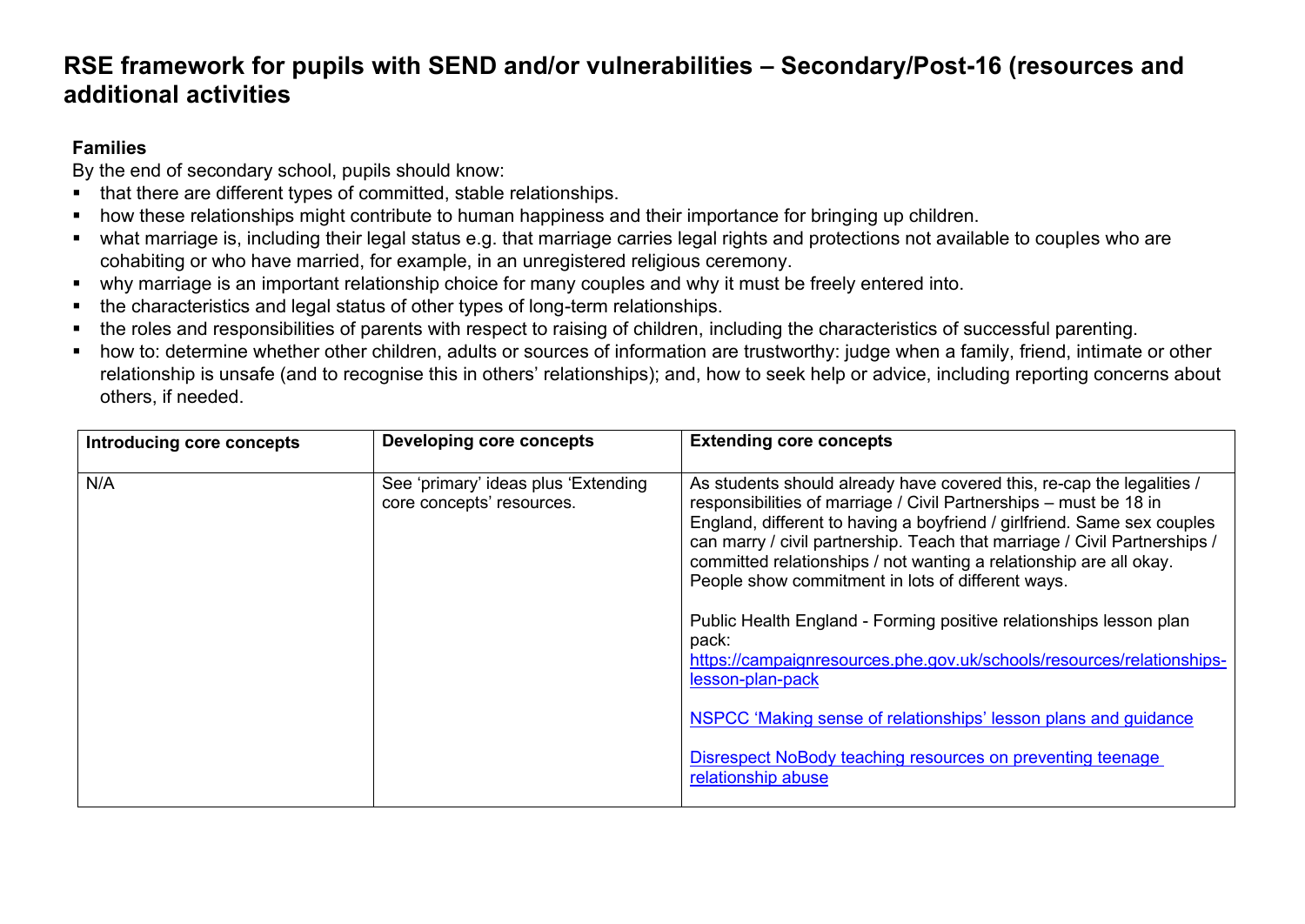| Go over Forced Marriage, how different to arranged marriage and link<br>to consent / advocacy. For more information and resources, go to:<br>www.oxfordagainstcutting.org                                                                 |
|-------------------------------------------------------------------------------------------------------------------------------------------------------------------------------------------------------------------------------------------|
| Consistent, ongoing work around equipping pupils with a voice and an<br>understanding of the need to use their voice and the power of their<br>voice. Choice and advocacy - teaching and reinforcing their right and<br>power to say "No" |
| <b>Exploring relationships, marriage and parenting (KS4)</b>                                                                                                                                                                              |
| RSE Activity 4: Protective Behaviours, Assertiveness and Conflict<br>Resolution Assertive behaviours and risk assessment lesson (pdf<br>format, 117Kb)<br>Assertiveness poster (pdf format, 17Kb)                                         |
| Ideas: Mind of My Own App, Restorative Justice etc. for capturing pupil<br>voice.                                                                                                                                                         |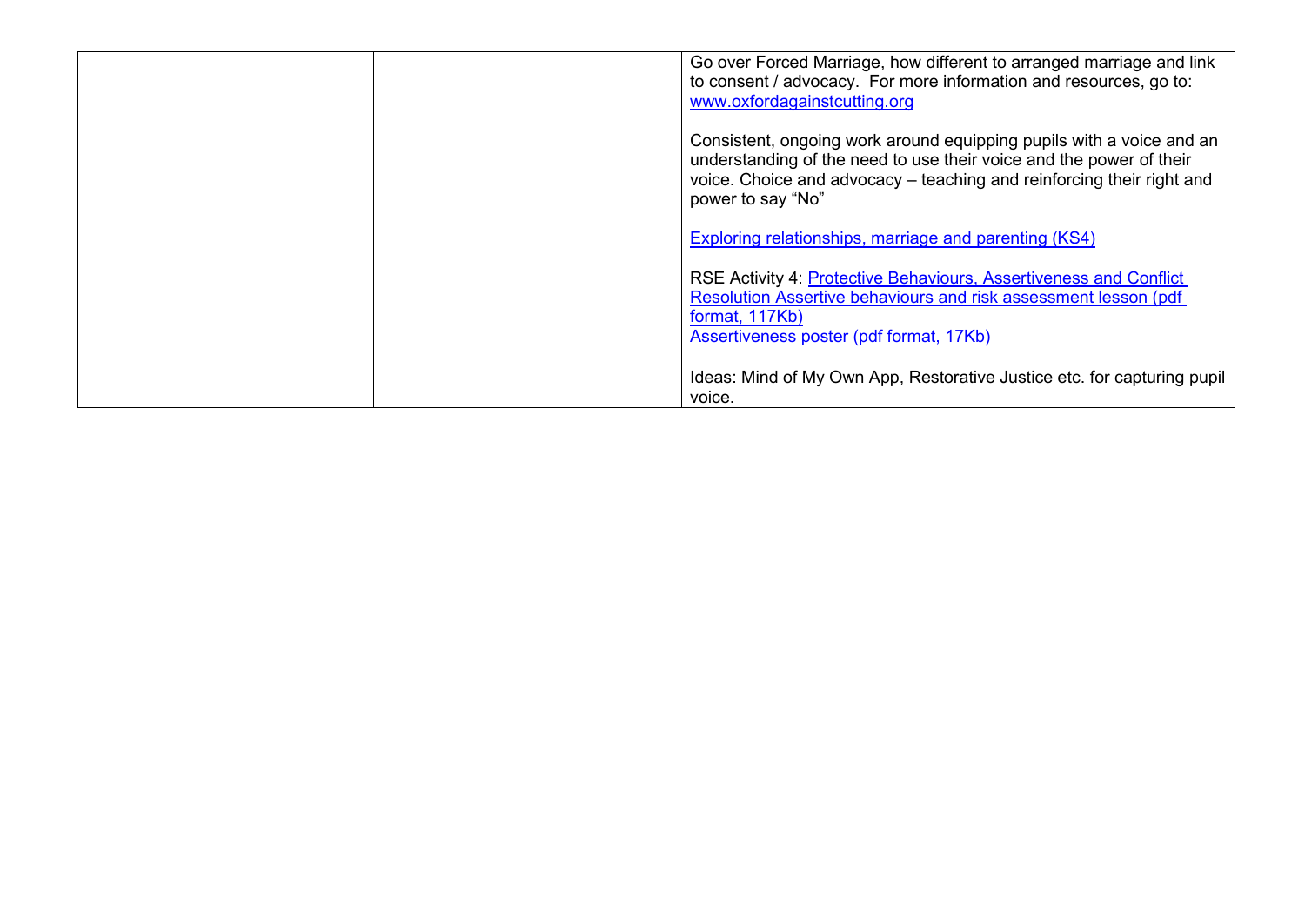## **Respectful relationships including friendships**

- the characteristics of positive and healthy friendships (in all contexts, including online) including: trust, respect, honesty, kindness, generosity, boundaries, privacy, consent and the management of conflict, reconciliation and ending relationships. This includes different (non-sexual) types of relationship.
- practical steps they can take in a range of different contexts to improve or support respectful relationships.
- how stereotypes, in particular stereotypes based on sex, gender, race, religion, sexual orientation or disability, can cause damage (e.g. how they might normalise non-consensual behaviour or encourage prejudice).
- that in school and in wider society they can expect to be treated with respect by others, and that in turn they should show due respect to others, including people in positions of authority and due tolerance of other people's beliefs.
- about different types of bullying (including cyberbullying), the impact of bullying, responsibilities of bystanders to report bullying and how and where to get help.
- that some types of behaviour within relationships are criminal, including violent behaviour and coercive control.
- what constitutes sexual harassment and sexual violence and why these are always unacceptable.
- the legal rights and responsibilities regarding equality (particularly with reference to the protected characteristics as defined in the Equality Act 2010) and that everyone is unique and equal.

| Introducing core concepts                                                                               | Developing core concepts                                                                          | <b>Extending core concepts</b>                                                             |
|---------------------------------------------------------------------------------------------------------|---------------------------------------------------------------------------------------------------|--------------------------------------------------------------------------------------------|
| How do we show we care about<br>people? Choose a friend to do an<br>activity with you? E.g. Turn-taking | Discussion / sorting activity<br>about healthy and positive<br>relationships - reciprocal /       | Resource: Role-play cards of scenarios e.g. "a friend asks you to give them<br>money" etc. |
| games/ board games/ ball games                                                                          | trusting etc. Reminder that<br>someone needs to be aware of<br>being your boyfriend / girlfriend* | Resource: Worksheet - suggest what you can do with your friends.<br>Activity: Talking mat  |
| Relationship circles – who is close<br>to you? (focus on who knows you<br>well)                         | e.g. What is a friend? What is<br>not a friend?                                                   | Resource - use doormat to stick symbols of range of appropriate behaviours.                |
|                                                                                                         |                                                                                                   | Activity 6 from resource section- based on graphic novel "What does                        |
| Treating people in the right way                                                                        | * Be mindful not to use gender                                                                    | Consent Really Mean?" Wallis, Peter and Wallis, Thalia. Illustrated by Joseph              |
| and recognising when others don't                                                                       | binary language - i.e. assume                                                                     | Wilkins. What does Consent Really Mean?                                                    |
| like how we treat them e.g. taking<br>something that belongs to them or                                 | all boys will have a girlfriend and<br>all girls will have a boyfriend.                           | https://www.jkp.com/uk/what-does-consent-really-mean-1.html                                |
| that they are using (real-time                                                                          |                                                                                                   | NSPCC 'Making sense of relationships' lesson plans and guidance                            |
| teaching / staff facilitation /                                                                         | Create a poster / mood board                                                                      |                                                                                            |
| modelling around giving the object                                                                      | about what activities you might                                                                   | https://www.itspronouncedmetrosexual.com/2012/04/even-better-flowchart-                    |
| back, asking for it or waiting for                                                                      | do with a friend e.g. bowling,                                                                    | when-its-okay-to-say-gay/ Flowchart about when it's ok to say gay and when                 |
| their turn – continued work on                                                                          | picnic                                                                                            | it's not! Awareness of homophobia and homophobic language.                                 |
| developing their voice, including                                                                       | Relationship circles – who is                                                                     | https://www.stonewall.org.uk/resources/tens-steps-tackling-homophobic-                     |
|                                                                                                         | close to you? (focus on who                                                                       | biphobic-and-transphobic-language-your-school                                              |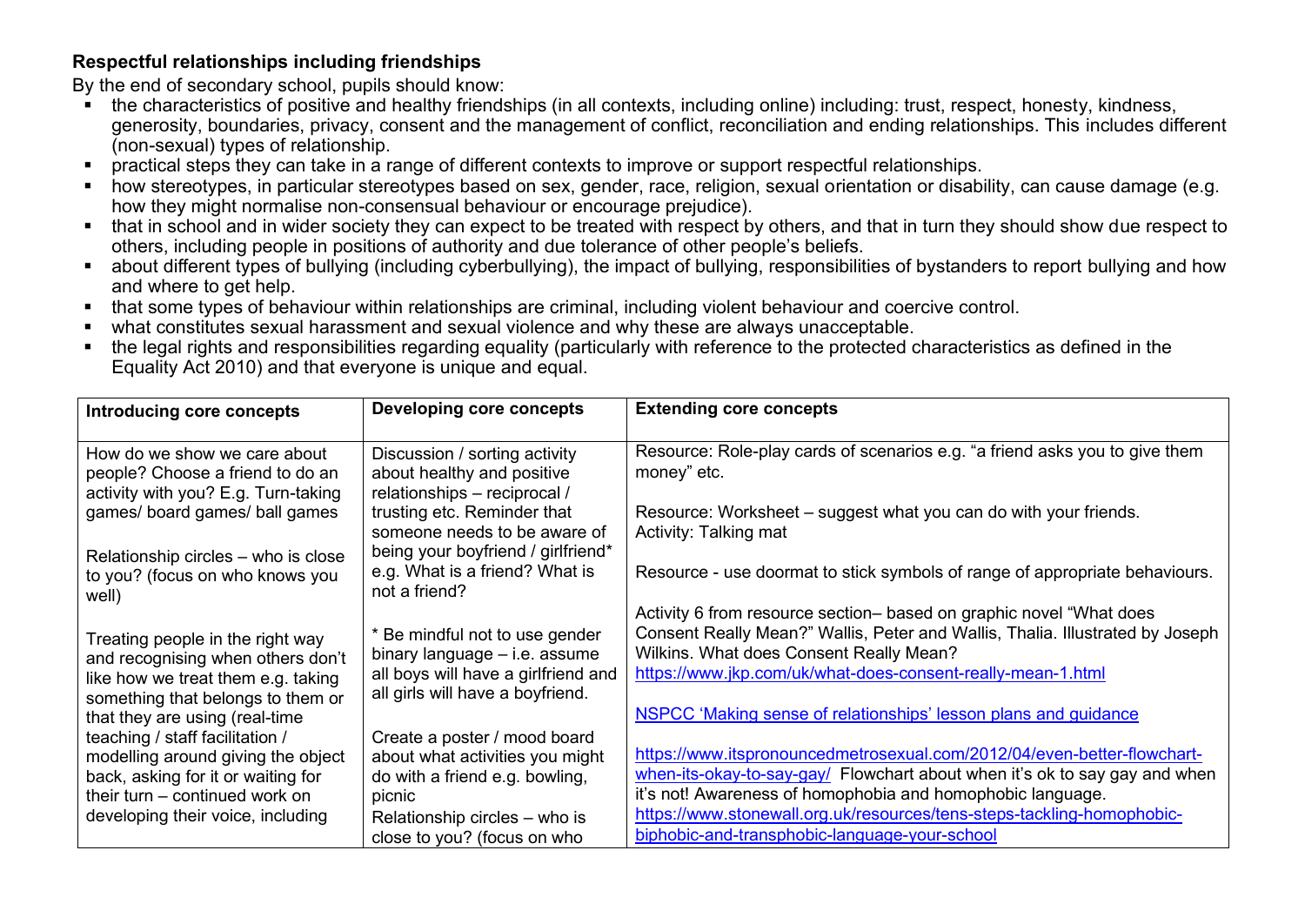| the importance of being able to tell                             | knows you well as opposed to                                           |                                                                                   |
|------------------------------------------------------------------|------------------------------------------------------------------------|-----------------------------------------------------------------------------------|
| another person yes or no)                                        | who do you know) e.g. you                                              | www.disrespectnobody.co.uk - Government site for young people covering            |
|                                                                  | might think you know the                                               | sexting, relationship abuse, consent, rape and pornography. Contains short        |
| Staff understanding and labelling in                             | shopkeeper because you                                                 | film clips that could be used as lesson/discussion starters.                      |
| real-time the function of a                                      | always see the same person in                                          |                                                                                   |
| behaviour and teaching a more                                    | the shop but do they know you                                          | http://releasd.com/9703/protectyourworld-stay-safe-online-campaign - A            |
| appropriate way e.g. the pupil that                              | well? $-$ they have lots of                                            | selection of posters to raise awareness of sexting.                               |
| takes something from a peer                                      | different customers everyday)                                          |                                                                                   |
| because they only see their own                                  |                                                                        | https://www.childline.org.uk/info-advice/bullying-abuse-safety/online-            |
| need, to the child who might take                                | What happens if a relationship                                         | mobilesafety/sexting/ Childline advice for young people on sexting including      |
| something for a reaction from                                    | goes wrong?                                                            | Zip It App                                                                        |
| another.                                                         |                                                                        |                                                                                   |
| Continued structured work on                                     | Stranger awareness - What is a                                         | For further resources and link to guidance for managing sexting see               |
| positive interaction with others e.g.                            | 'safe stranger'?                                                       | Sexting in schools and colleges - UKCCIS 2017<br>$\blacksquare$<br>$\blacksquare$ |
| sharing, turn-taking etc.                                        |                                                                        | <b>Overview of Sexting Guidance</b><br>$\blacksquare$                             |
|                                                                  | 90% of perpetrators are people                                         | Oxfordshire County Council Sexting Resource Pack 2019 (pdf format,<br>354Kb)      |
| Who is a bystander? What is the                                  | we know. Stranger danger is                                            |                                                                                   |
| difference between a bystander                                   | useful BUT also how to spot                                            | http://www.barnardosrealloverocks.org.uk/pro-real-love-resource / The Real        |
| and an upstander? Discuss<br>danger of bystander effect - if you | harmful behaviours. Banter vs                                          | Love Rocks Resources are about helping all children and young people to           |
| assume someone else will do                                      | Bullying. FREE! - Anti-Bullying<br><b>Alliance: Bullying vs Banter</b> | think and chat about relationships, what they are, and how to keep happy and      |
| something, often nobody does                                     | <b>Social Situation (twinkl.co.uk)</b>                                 | safe in them, whether that's now or in the future. There are two Resources,       |
| anything and so it continues                                     |                                                                        | one aimed at children in year 6 and one for young people in years 7-9 that        |
|                                                                  | Resource: 360-degree cities                                            | could be adapted.                                                                 |
|                                                                  | https://www.360cities.net/ use                                         |                                                                                   |
|                                                                  | photos of real-life situations to                                      | Supportive resources for teachers and adults can be found on OCC web              |
|                                                                  | encourage discussion n.                                                | pages http://schools.oxfordshire.gov.uk/cms/content/homophobic-biphobic-          |
|                                                                  |                                                                        | and-transphobic-bullying                                                          |
|                                                                  | Grading behaviours into safe /                                         |                                                                                   |
|                                                                  | unsafe. Use traffic light system /                                     | Understanding bullying lessons for primary and secondary                          |
|                                                                  | symbols and Talking Mats if                                            | to help children understand the difference between bullying and falling out       |
|                                                                  | appropriate / 'A 5 is against the                                      | with friends and understand what bullying is and that it's not ok to bully others |
|                                                                  | law' book                                                              | including Bystander.                                                              |
|                                                                  | e.g. 1 - low risk/social                                               | Understanding bullying lesson primary presentation (ppt format, 8MB)              |
|                                                                  | 2 - reasonable behaviour                                               | Understanding bullying lesson primary notes (pdf format, 15KB)                    |
|                                                                  | 3 - odd behaviour/breaking                                             | Understanding bullying lesson secondary presentation (ppt format, 9MB)            |
|                                                                  | rules                                                                  | Understanding bullying lesson secondary notes (pdf format, 114KB)                 |
|                                                                  | $4 -$ scary behaviour $-$ might get                                    | Continuum exercise (pdf format, 5KB)                                              |
|                                                                  | taken to court                                                         | Quiz answers (pdf format, 5KB)                                                    |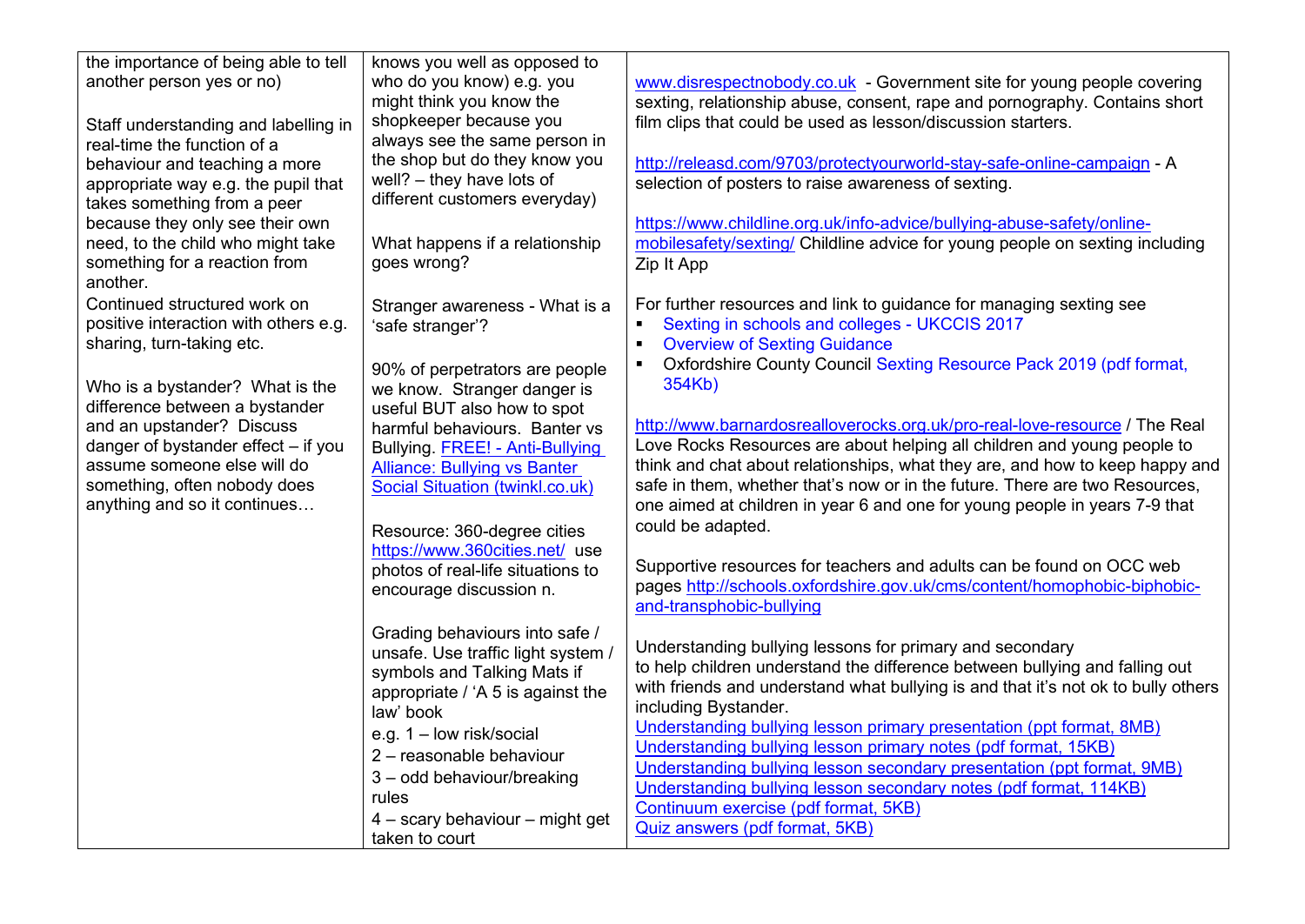|                       | 5 - physical behaviour -        | Bystander drama lesson (pdf format, 31Kb)                                                                                                                  |
|-----------------------|---------------------------------|------------------------------------------------------------------------------------------------------------------------------------------------------------|
|                       | possibly go to prison.          |                                                                                                                                                            |
| Traffic light system: |                                 | Teaching different types of touch and appropriate / inappropriate touch                                                                                    |
|                       | Red - Against the law           | dependent on context.                                                                                                                                      |
|                       | Amber – you need permission     |                                                                                                                                                            |
|                       | Green - you can decide          | Consent – Saying no, not saying yes means no, absence of yes, nuffright to                                                                                 |
|                       |                                 | say no after saying yes 'What does consent really mean?' book. See activity                                                                                |
|                       | <b>Free Resource - Intimacy</b> | 5 in resource section.                                                                                                                                     |
|                       | Pyramid   acet UK (acet-uk.com) |                                                                                                                                                            |
|                       | Could use Jenga blocks for      | <b>Consent - Brook</b>                                                                                                                                     |
|                       | staging of a relationship.      | Consent is as easy as                                                                                                                                      |
|                       |                                 | Freely given, retractable, informed, enthusiastic, specific                                                                                                |
|                       |                                 |                                                                                                                                                            |
|                       |                                 | Disrespect NoBody teaching resources on preventing teenage relationship                                                                                    |
|                       |                                 | abuse                                                                                                                                                      |
|                       |                                 |                                                                                                                                                            |
|                       |                                 | Grooming – can start innocuously with more than one child – when does a<br>relationship of trust change? Refer to "Activities to support online safety and |
|                       |                                 | cyberbullying" Topic                                                                                                                                       |
|                       |                                 | 1 Activity 5 Alright Charlie.                                                                                                                              |
|                       |                                 | https://www.mesmac.co.uk/projects/blast/for-professionals/resources                                                                                        |
|                       |                                 |                                                                                                                                                            |
|                       |                                 | Myth busting – real / not real (all teenagers watch porn so I should be)                                                                                   |
|                       |                                 |                                                                                                                                                            |
|                       |                                 | Feelings – safe / unsafe, comfortable / uncomfortable, ok / not ok.                                                                                        |
|                       |                                 |                                                                                                                                                            |
|                       |                                 | Activity: Keeping safe in relationships.                                                                                                                   |
|                       |                                 | Resource: materials supporting how to say 'no' assertively.                                                                                                |
|                       |                                 |                                                                                                                                                            |
|                       |                                 | Understanding you don't have to have sex just because you have reached                                                                                     |
|                       |                                 | 16. Creating sex positive spaces which means respecting people when                                                                                        |
|                       |                                 | people want to have sex, etc.                                                                                                                              |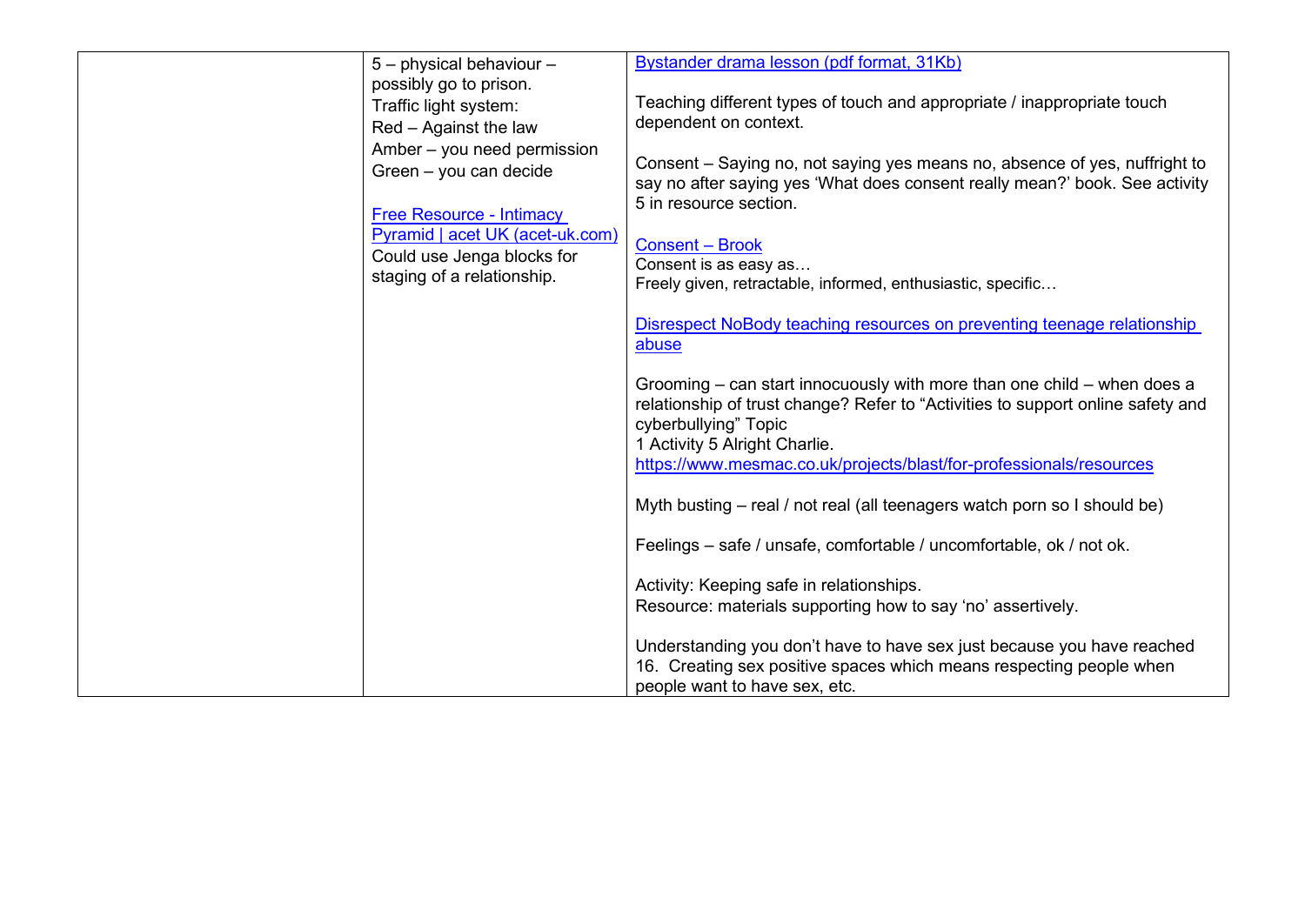## **Online and Media**

- their rights, responsibilities and opportunities online, including that the same expectations of behaviour apply in all contexts, including online.
- **EXT** about online risks, including that any material someone provides to another has the potential to be shared online and the difficulty of removing potentially compromising material placed online.
- not to provide material to others that they would not want shared further and not to share personal material which is sent to them.
- what to do and where to get support to report material or manage issues online.
- the impact of viewing harmful content.
- that specifically sexually explicit material e.g. pornography presents a distorted picture of sexual behaviours, can damage the way people see themselves in relation to others and negatively affect how they behave towards sexual partners.
- that sharing and viewing indecent images of children (including those created by children) is a criminal offence which carries severe penalties including jail.
- how information and data is generated, collected, shared and used online.

| Introducing core concepts | Developing core concepts                              | <b>Extending core concepts</b>                                                                                                                                                           |
|---------------------------|-------------------------------------------------------|------------------------------------------------------------------------------------------------------------------------------------------------------------------------------------------|
| N/A                       | See 'primary' ideas plus<br>'Extending core concepts' | https://www.childnet.com/resources/trust-me Trust Me Secondary Pack                                                                                                                      |
|                           | resources.                                            | Childnet international Crossing the Line Toolkit                                                                                                                                         |
|                           |                                                       | https://www.childnet.com/resources/pshe-toolkit/crossing-the-line                                                                                                                        |
|                           |                                                       | This covers the following aspects: The sharing of inappropriate material<br>online/sexting: Peer group pressure; Self-esteem related to internet use and<br>cyberbullying.               |
|                           |                                                       | https://www.childnet.com/resources/pshe-toolkit/myth-vs-reality<br>Toolkit of films and lesson plans for 11-14 covering Online pornography, Healthy<br>Relationships, Online body image. |
|                           |                                                       | Childnet International – Digital Resilience lesson referenced elsewhere.                                                                                                                 |
|                           |                                                       | www.safestories.org; Four cartoon stories created by young people about online<br>issues.                                                                                                |
|                           |                                                       | NSPCC 'Making sense of relationships' lesson plans and guidance                                                                                                                          |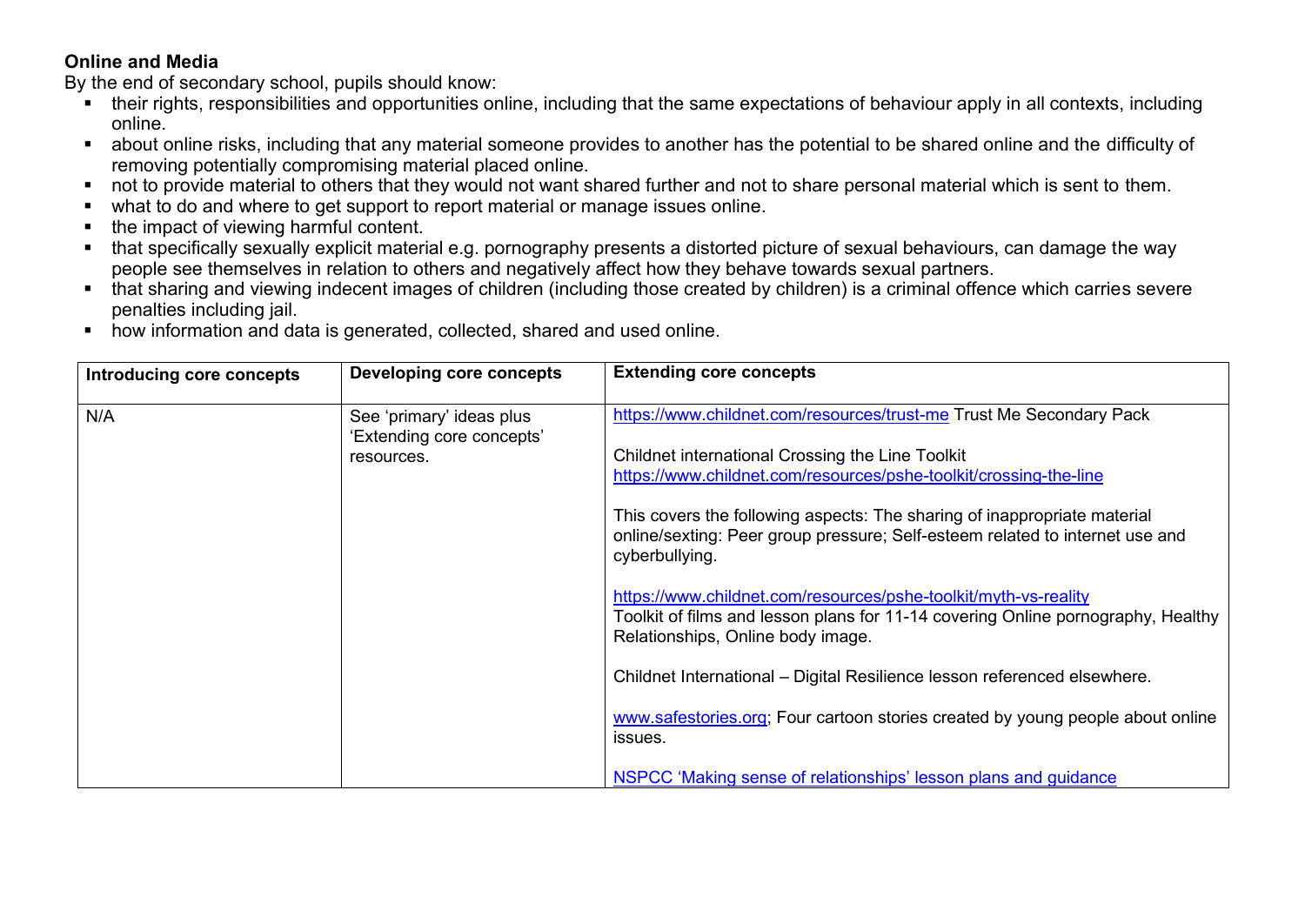### **Internet Safety and Harms – from physical and mental well-being**

- . the similarities and differences between the online world and the physical world, including: the impact of unhealthy or obsessive comparison with others online (including through setting unrealistic expectations for body image), how people may curate a specific image of their life online, over-reliance on online relationships including social media, the risks related to online gambling including the accumulation of debt, how advertising and information is targeted at them and how to be a discerning consumer of information online.
- how to identify harmful behaviours online (including bullying, abuse or harassment) and how to report, or find support, if they have been affected by those behaviours.

| Introducing core concepts | Developing core concepts                                            | <b>Extending core concepts</b>                                                                                                                                                           |
|---------------------------|---------------------------------------------------------------------|------------------------------------------------------------------------------------------------------------------------------------------------------------------------------------------|
| N/A                       | See 'primary' ideas plus<br>'Extending core concepts'<br>resources. | See online safety section and primary ideas.<br>Childnet international Crossing the Line Toolkit<br>https://www.childnet.com/resources/pshe-toolkit/crossing-the-line                    |
|                           |                                                                     | https://www.childnet.com/resources/pshe-toolkit/myth-vs-reality Toolkit of<br>films and lesson plans for 11-14 covering Online pornography, Healthy<br>Relationships, Online body image. |
|                           |                                                                     | <b>Online safety and Cyberbullying Activities - Formal</b><br>See Topic 4 Activity 1 & Activity 2.                                                                                       |
|                           |                                                                     | Crossing the Line(above) Lesson plan on Cyberbullying. OCC lessons in<br>bullying section above.                                                                                         |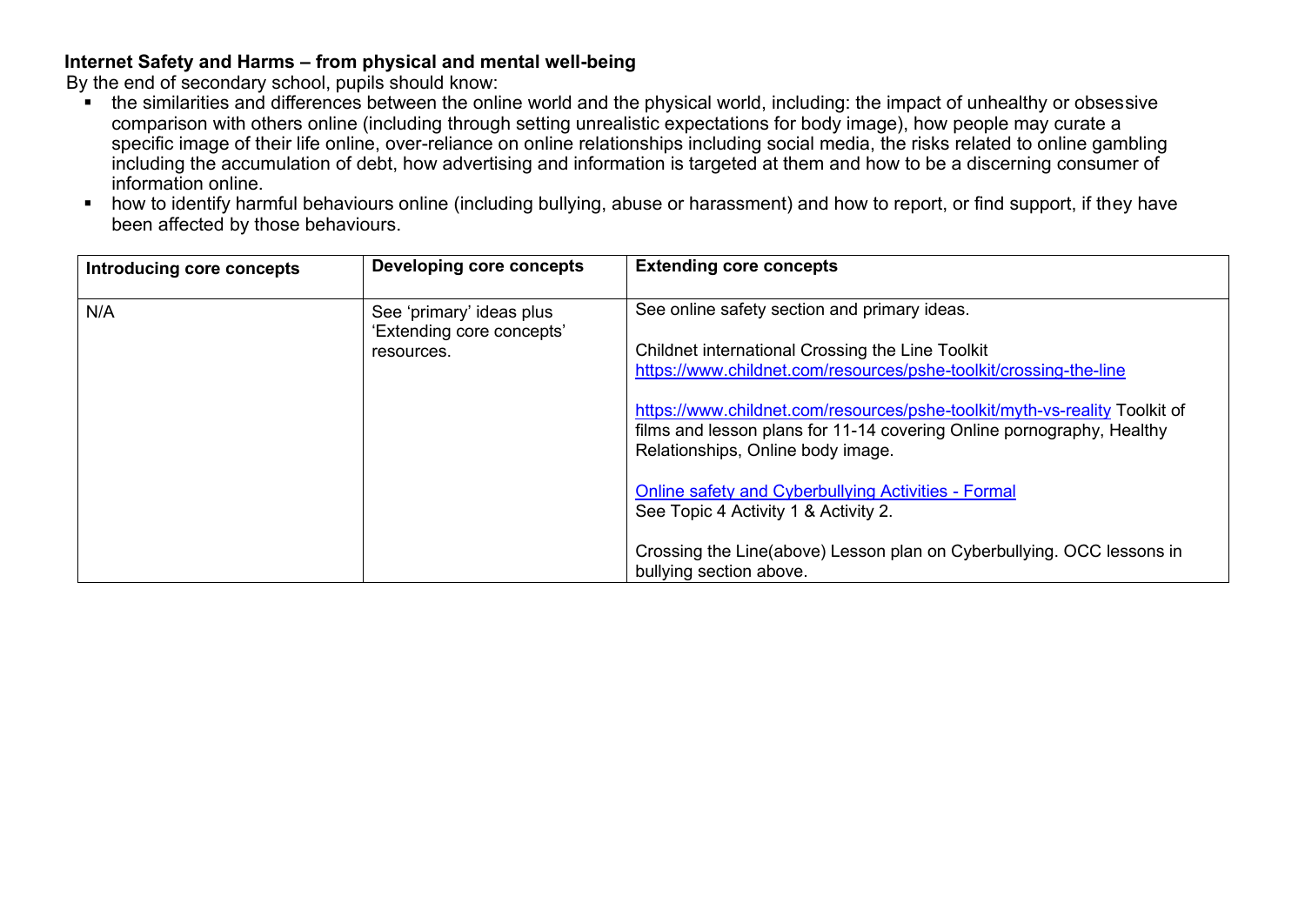## **Being Safe**

- the concepts of, and laws relating to, sexual consent, sexual exploitation, abuse, grooming, coercion, harassment, rape, domestic abuse, forced marriage, honour-based violence and FGM, and how these can affect current and future relationships.
- how people can actively communicate and recognise consent from others, including sexual consent, and how and when consent can be withdrawn (in all contexts, including online).

| Introducing core concepts | <b>Developing core concepts</b>                                                                                                                                                                                                                                                                                                                                                                                                                                                                                                                                                                                    | <b>Extending core concepts</b>                                                                                                                                                                                                                                                                                                                                                                                                                                                                                                                                                                                                                                              |
|---------------------------|--------------------------------------------------------------------------------------------------------------------------------------------------------------------------------------------------------------------------------------------------------------------------------------------------------------------------------------------------------------------------------------------------------------------------------------------------------------------------------------------------------------------------------------------------------------------------------------------------------------------|-----------------------------------------------------------------------------------------------------------------------------------------------------------------------------------------------------------------------------------------------------------------------------------------------------------------------------------------------------------------------------------------------------------------------------------------------------------------------------------------------------------------------------------------------------------------------------------------------------------------------------------------------------------------------------|
| N/A                       | What is safe to keep private / when do I<br>need to tell?<br>Shoebox with diagonal card through centre<br>- what goes in the side with the window (to<br>share) and what can I safely keep private<br>(no window side)<br>Grading behaviours into safe / unsafe. Use<br>traffic light system / symbols and Talking<br>Mats if appropriate /<br>'A 5 is against the law' book<br>e.g. $1 -$ low risk/social<br>2 - reasonable behaviour<br>3 – odd behaviour/breaking rules<br>$4 -$ scary behaviour $-$ might get taken to<br>court<br>5 – physical behaviour – possibly go to<br>prison.<br>Traffic light system: | Grading behaviours into safe / unsafe. Use traffic light system /<br>symbols and Talking Mats if appropriate / 'A 5 is against the law'<br>book<br>e.g. $1 -$ low risk/social<br>2 - reasonable behaviour<br>3 - odd behaviour/breaking rules<br>4 - scary behaviour - might get taken to court<br>5 - physical behaviour - possibly go to prison.<br>Traffic light system:<br>Red - Against the law<br>Amber - you need permission<br>Green - you can decide<br>What does consent really mean? See Activity 6 from resources<br>section (including same sex relationships)<br>Protective Behaviours - Home to PBPeople and the Protective<br><b>Behaviours Association</b> |
|                           | Red - Against the law<br>Amber - you need permission                                                                                                                                                                                                                                                                                                                                                                                                                                                                                                                                                               |                                                                                                                                                                                                                                                                                                                                                                                                                                                                                                                                                                                                                                                                             |
|                           | Green - you can decide                                                                                                                                                                                                                                                                                                                                                                                                                                                                                                                                                                                             |                                                                                                                                                                                                                                                                                                                                                                                                                                                                                                                                                                                                                                                                             |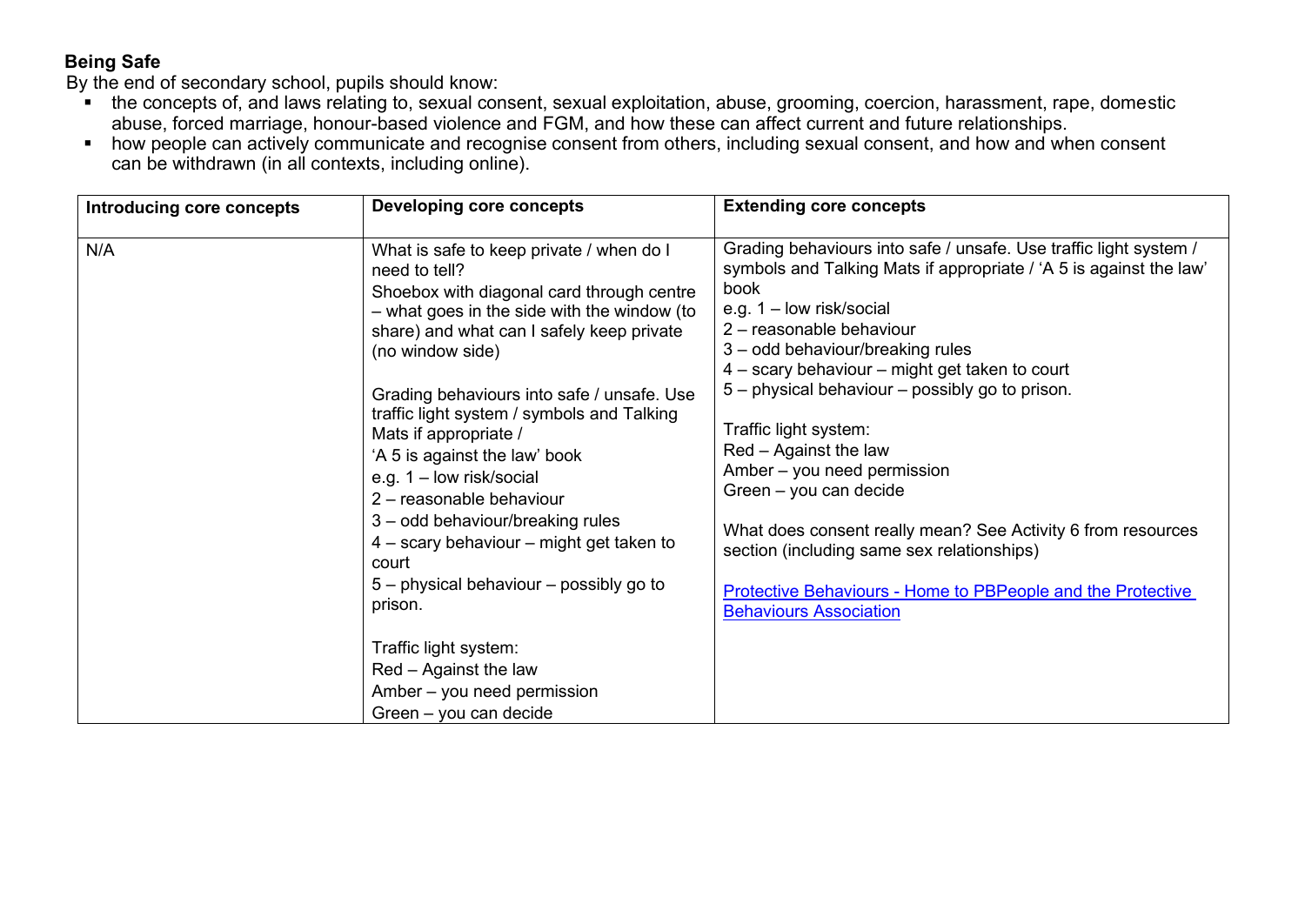#### **Intimate and sexual relationships including sexual health.**

- how to recognise the characteristics and positive aspects of healthy one-to-one intimate relationships, which include mutual respect, consent, loyalty, trust, shared interests and outlook, sex and friendship.
- that all aspects of health can be affected by choices they make in sex and relationships, positively or negatively, e.g. physical, emotional, mental, sexual and reproductive health and wellbeing.
- the facts about reproductive health, including fertility, and the potential impact of lifestyle on fertility for men and women and menopause.
- that there are a range of strategies for identifying and managing sexual pressure, including understanding peer pressure, resisting pressure and not pressurising others.
- that they have a choice to delay sex or to enjoy intimacy without sex.
- the facts about the full range of contraceptive choices, efficacy and options available.
- the facts around pregnancy including miscarriage.
- that there are choices in relation to pregnancy (with medically and legally accurate, impartial information on all options, including keeping the baby, adoption, abortion and where to get further help).
- how the different sexually transmitted infections (STIs), including HIV/AIDs, are transmitted, how risk can be reduced through safer sex (including through condom use) and the importance of and facts about testing.
- about the prevalence of some STIs, the impact they can have on those who contract them and key facts about treatment.
- how the use of alcohol and drugs can lead to risky sexual behaviour.
- how to get further advice, including how and where to access confidential sexual and reproductive health advice and treatment.

| Introducing core concepts                                               | Developing core concepts                                                                 | <b>Extending core concepts</b>                                                                                                                                   |
|-------------------------------------------------------------------------|------------------------------------------------------------------------------------------|------------------------------------------------------------------------------------------------------------------------------------------------------------------|
| 'Talk About Sex and Relationships'<br>books 1 & 2<br>'All about us' FPA | Levels of sexual intimacy and who with? So<br>Safe PECS poster.                          | Refer to School Health Nursing Team, Terence Higgins Trust<br>Oxfordshire and OSSARC for access to specialist resources to<br>teach about sex and relationships. |
| 'Yasmine and Tom' FPA                                                   | Keeping yourself safe                                                                    | Activity: Look at pop song lyrics –are they appropriate? What do                                                                                                 |
| Puberty changes - visual systems<br>to both teach and use practically   | SEN LGB inclusive resources - Keisha and<br>Joshua, George & Albie, Mia and Emily.       | they say about relationships?                                                                                                                                    |
| e.g. knowing when to change a pad<br>when having a period / calendars / | BBC SEN Clips – appropriate touch,                                                       | Activity: Responding to peer pressure, pressure from boyfriend /<br>girlfriend.                                                                                  |
| adapted toilet routine.                                                 | periods, closing the door.                                                               | Resource: refer back to positive friendship.                                                                                                                     |
| NB. wherever possible only a                                            | Continued work on choice / consent                                                       | Activity: When do you have to do as you are told?                                                                                                                |
| known adult with whom the pupil<br>has a relationship will support with |                                                                                          | Resource: Doormat activity.                                                                                                                                      |
| intimate care. Adult will explain and                                   | Physical contraception and safe sex box to<br>explore: ensure this includes all types of |                                                                                                                                                                  |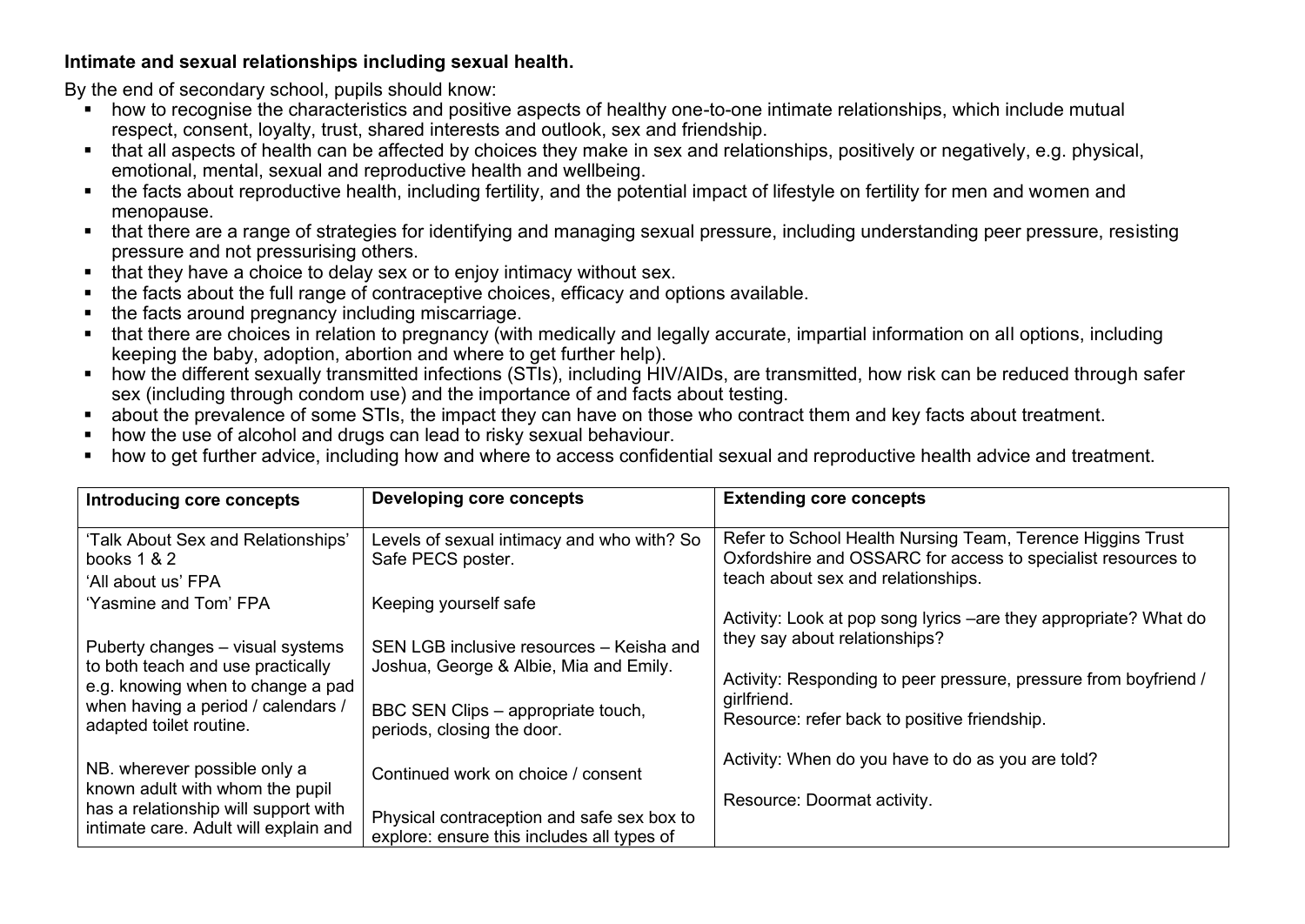| reassure pupil that they are in      | contraception and safe sex resources,        | Childnet International resources sited earlier including          |
|--------------------------------------|----------------------------------------------|-------------------------------------------------------------------|
| private whilst ensuring all          | including those for people in same sex       | https://www.childnet.com/resources/pshe-toolkit/crossing-the-line |
| Safeguarding procedures are          | relationships.                               | and                                                               |
| followed. Adults will support pupils |                                              |                                                                   |
| in a dignified way.                  | Pornography / positive body image (link to   | https://www.childnet.com/resources/digital-resilience This lesson |
|                                      | E-Safety and healthy relationships)          | aims to look at the positive and negative experiences young       |
| Experience RSE focused around        |                                              | people have online, consider the impact they may have and         |
| the changes in puberty and           | Story books Babette Cole - Hair in funny     | devise ways to build digital resilience. Aimed at 11 - 14. Lesson |
| adolescence e.g. changes in body     | places.                                      | plan, notes and PowerPoint                                        |
| hair / pubic hair etc.               | Social Stories -                             |                                                                   |
|                                      |                                              | https://www.childnet.com/resources/pshe-toolkit/myth-vs-reality   |
| Resource: Stories, books, videos     | Puppets / Body Sense resources?              | Films, lesson plans guidance and worksheets exploring             |
| e.g. "Things Ellie likes", "Things   |                                              | pornography, body image and healthy relationships online          |
| Tom likes". Social stories for       | Use intros from formal learning, without the |                                                                   |
| puberty.                             | discussions.                                 | www.disrespectnobody.co.uk Government website with short          |
| "Growing up book for boys /          |                                              | films and information for older students on sexting, relationship |
| Growing up guide for girls"          | Distinguishing between sexual and non-       | abuse, consent, rape, porn and harassment.                        |
|                                      | sexual images / videos.                      |                                                                   |
|                                      |                                              | Oxfordshire County Council Sexting Resource Pack 2019 (pdf        |
|                                      | Public and Private (e.g. places /            | format, 354Kb)                                                    |
|                                      | environments, parts of the body - be aware   |                                                                   |
|                                      | of issues with using the word 'private' and  | N.B. Ensure that all input on Relationships and Sex Education is  |
|                                      | its prevalence in the community e.g. on      | inclusive of same-sex relationships in all respects.              |
|                                      | supermarket doors / in school)               |                                                                   |
|                                      |                                              |                                                                   |
|                                      | Resources: Symbols and pictures:             |                                                                   |
|                                      | - Handmade love?                             |                                                                   |
|                                      | - Kylie and Jason                            |                                                                   |
|                                      |                                              |                                                                   |
|                                      | - BBC public and private resources           |                                                                   |
|                                      | - All about us video                         |                                                                   |
|                                      |                                              |                                                                   |
|                                      | Discussion around sexual attraction e.g.     |                                                                   |
|                                      | Looking at photos in magazines /             |                                                                   |
|                                      | catalogues. Who do you like?                 |                                                                   |
|                                      |                                              |                                                                   |
|                                      | Discussion around consent - When is touch    |                                                                   |
|                                      | not ok? 'All about us' video.                |                                                                   |
|                                      |                                              |                                                                   |